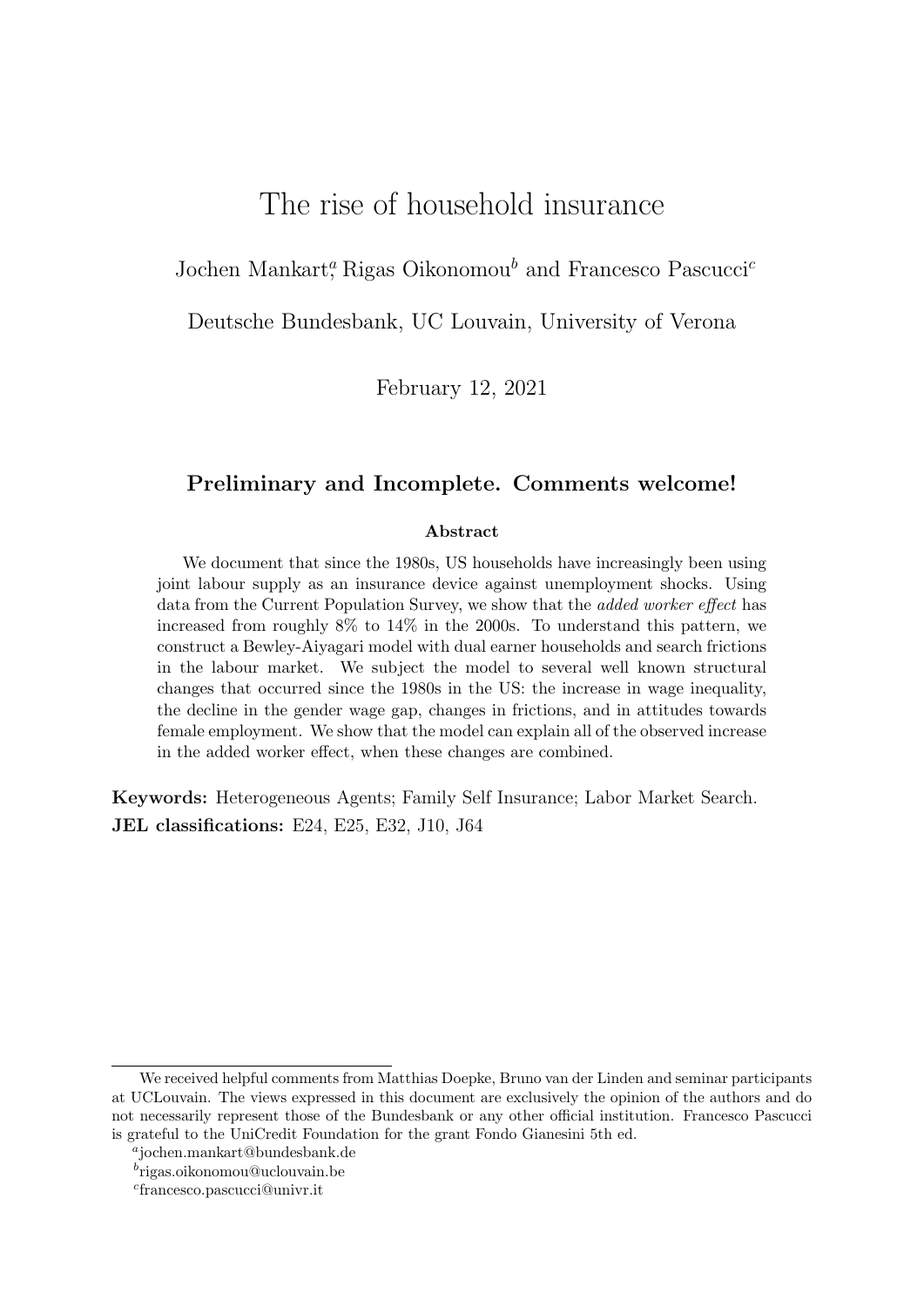# 1 Introduction

A rapidly growing literature in quantitative macroeconomics identifies the importance family labour supply as an insurance mechanism against labour income risk.<sup>[1](#page-1-0)</sup> One important moment encapsulating household insurance through joint labour supply, is the added worker effect (AWE), the rate at which a spouse enters into the labour force when his/her partner suffers job losses. We use data from the Current Population Survey (CPS) in the U.S to show that the AWE has been increasing in recent decades from less than 8% to around 14%.

We construct a Bewley-Aiyagari model in which households are married couples that make decisions jointly. Thus, there is perfect insurance within the household but only limited insurance outside the household. We calibrate our model to the 1980s, the beginning of our sample period. We then subject the model to several well known structural changes: an increase in wage inequality, a decline in the gender wage gap, changes in labor market frictions, and changes in attitudes towards female employment. We show that each of these changes leads to an increase in the AWE. Taken together, these changes can explain the observed increase in the AWE.

Households in our model make consumption, job search and asset accumulation decisions jointly. Wage outcomes and flows into employment result from the reservation wage policies of individuals' sampling wage offers sequentially, but also from exogenously given frictions that govern the rates at which these offers are sampled. Individuals engage in search, both on and off the job and jobs are terminated either at the arrival of exogenous job destruction shocks or when individuals quit. Thus, our model employs the standard assumptions of micro-search models extensively used to explain the wage data (as in e.g. [Hornstein et al.,](#page-44-0) [2011\)](#page-44-0). It also features endogenous wealth accumulation (as in e.g. [Lise,](#page-44-1) [2013\)](#page-44-1) and households consisting of two earners (as in e.g. [Attanasio et al.,](#page-42-0) [2005\)](#page-42-0).

After documenting the increase in the AWE in the CPS and showing that this increase is driven by permanent job losses and not by changes in demographics, we develop the model and calibrate it to the 1980s data. We highlight the working of the model and also shed light on the challenges presented by search models with dual earner households and assets in matching relevant moments.

One important feature of our calibration is that unemployment is an unappealing state for men (they derive sharp disutility from being in this state) whilst women do not derive as high a disutility from unemployment. As is the case with all search theoretic models of the labour market, in our model there is a tradeoff between matching the variance of wages and the flows out of non-employment. A high calibrated variance of

<span id="page-1-0"></span><sup>&</sup>lt;sup>1</sup>[Attanasio et al.](#page-42-0) [\(2005\)](#page-42-0) extend the Bewley-Aiyagari model to two earner households. [Blundell et al.](#page-43-0) [\(2016\)](#page-43-0) and [Wu and Krueger](#page-45-0) [\(2021\)](#page-45-0) estimate the insurance value of female labour supply against permanent and transitory shocks. [Mankart and Oikonomou](#page-44-2) [\(2017\)](#page-44-2) show the importance of having two earner households to explain the cyclical behavior of labour force participation. See below for more references.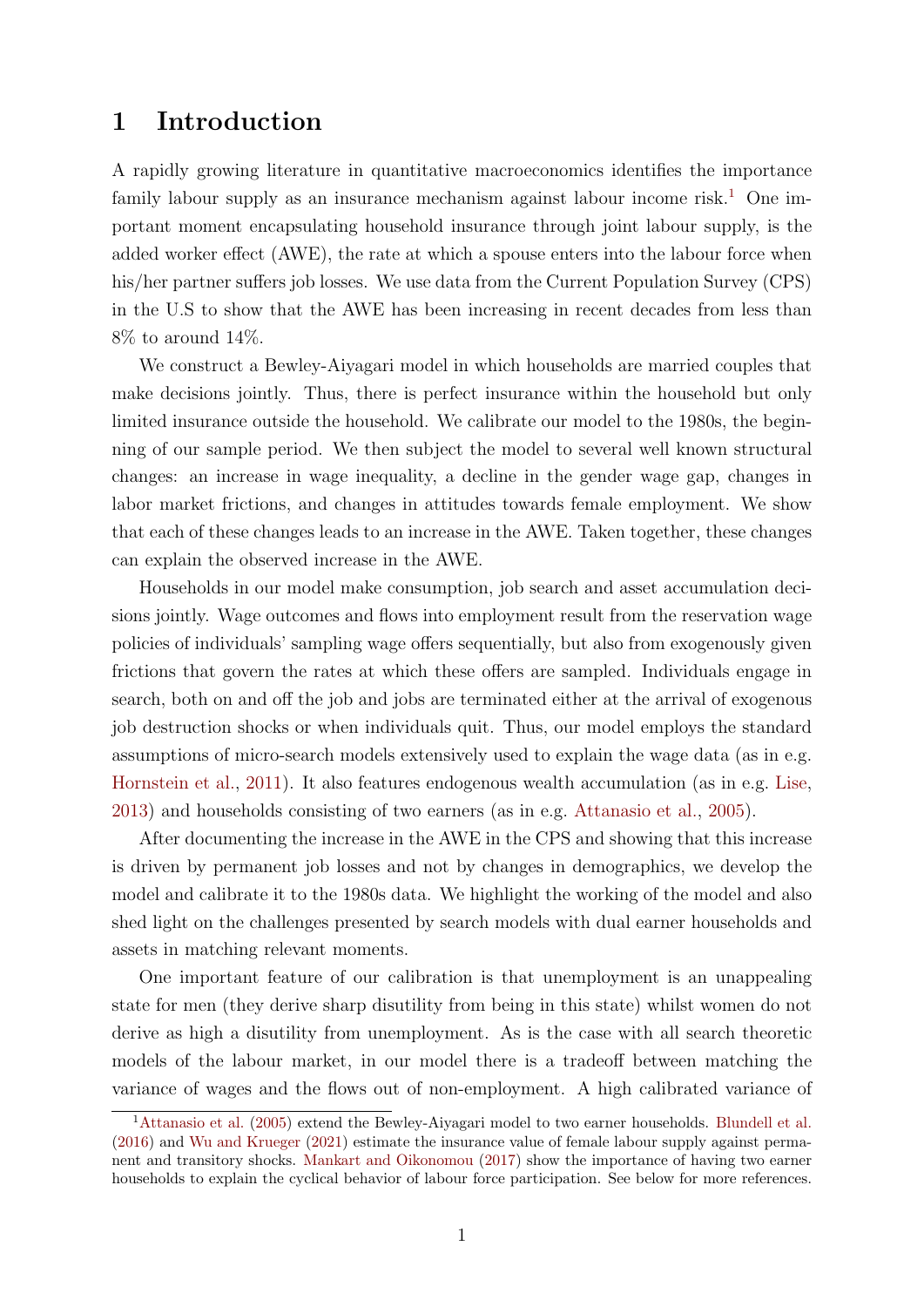the wage offer distribution makes agents pickier in their job search and decreases the flow rate to employment. To resolve this one typically needs to assume a negative value of non-working.

This is the case with men in our model. 'Not working' for men is unemployment and thus a key feature of our calibration is that men dislike being in this state. This enables us to match the large outflow from unemployment we observe and to, simultaneously, match the wage variance. However, for women the tradeoff between the variance and the outflow is less. Women flow at a lower pace to employment from unemployment, and moreover they experience transitions from out of the labour force directly to employment, at an even lower rate. Thus, the overall flows from non-employment to employment are less frequent and matching the variance of wages does not require a large disutility.

In equilibrium, men have trivial reservation wage policies in our model, they accept to work even at low wages to avoid being unemployed. The monthly unemployment to employment transition rate is, however, less than one and matches its data counterpart, due to the frictions, it takes time to receive a job offer. On the other hand the reservation wages of women are non-trivial, they are functions of the model state variables, wealth, employment status of the husband etc. The frictions are loose and the model leaves ample room for a meaningful labour supply margin. In this sense our model is similar to previous work studying female labour supply decisions and assuming that male income is exogenously given (see e.g. [Attanasio et al.,](#page-42-0) [2005,](#page-42-0) [2008;](#page-42-1) [Blundell et al.,](#page-43-0) [2016\)](#page-43-0). As in these papers, we also assume that joining the labour force involves a small fixed cost of entry for women.

We show that the model is able to match the relevant moments, including the variance of wages, the gender wage gap, and the labour market flows of men across employment and unemployment and of women across employment, unemployment and out of the labour force. It also matches the AWE and, over a 4 month period (the time span of observations in the CPS), the fractions of married women that work (participate in the labour force) for 0 months, 1 month, 2 months etc.

We then turn to the evaluation of the impact of the changes in the US labour market between the 1980s and the 2000s, on the AWE. We consider the impact of the narrowing of the gender wage gap, the increase in the variance of wages of men and women, shifts in labour market frictions that seem relevant to match the data flows in the 2000s and, finally, changes in preferences that capture shifts in the costs of participation and in attitudes towards female employment.

We find that the increase in female relative wages, the rise in the variance of wages and the shifts in the frictions facing women all lead to a significant rise in the AWE. As female wages rise, women can make up for a larger fraction of the lost family income when the husband becomes unemployed. The value of female labour supply as an insurance device against spousal unemployment, increases. A higher variance increases the AWE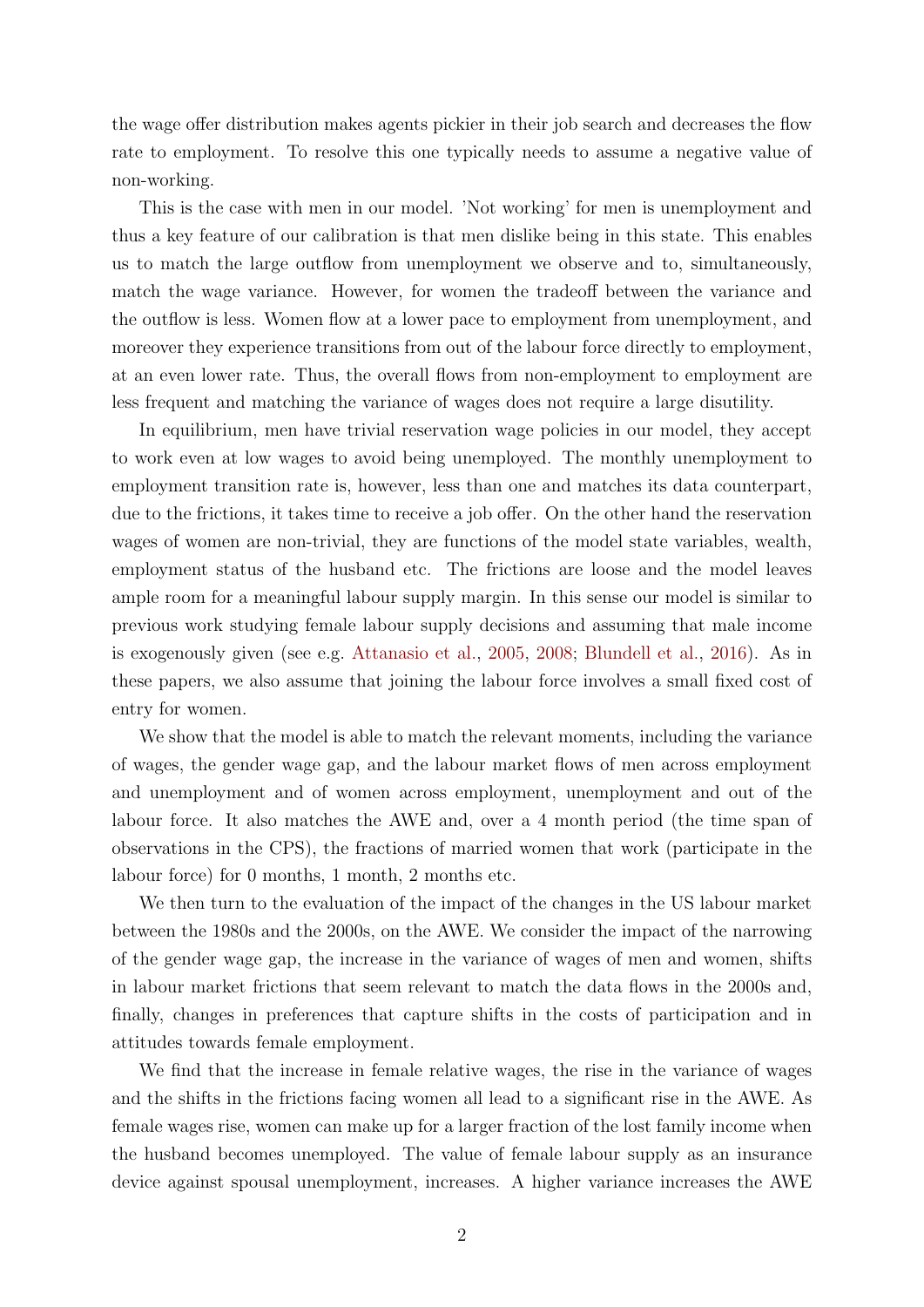because the income loss due to unemployment for husbands at the top quintiles of the wage distribution is larger. Finally, since in the 2000s the frictions facing women are, on average, looser and jobs are easier to find and are more stable. This also increases the value of female labour supply for insurance purposes.

With the fourth change we consider, the shifts in preferences, we aim to capture the idea that women, between the 1980s and the 2000s, have progressively 'become more like men', in terms of their labour market attachment. We thus eliminate the fixed cost of entry and let the model decide what is the relative disutility of unemployment required to match the observed unemployment rates. We obtain a high disutility of unemployment, and coupled with the lower overall cost of participating in the labour market, the AWE increases.

In a final calibration of our model we account for the interplay of all the above changes simultaneously and show that our model explains the entire observed rise in the AWE.

This paper relates to several strands of literature. First, numerous papers in the empirical labour supply literature have investigated the response of female hours /participation to spousal unemployment / wage-income shocks. Early works include Mincer [Mincer](#page-44-3) [\(1962\)](#page-44-3) and [Heckman and MaCurdy](#page-44-4) [\(1980,](#page-44-4) [1982\)](#page-44-5). Much of this early literature has relied on the life cycle model of female labour supply building on the presumption that financial markets are complete.<sup>[2](#page-3-0)</sup> The observation that women increase hours in response to husband's unemployment was thus found to be at odds with this framework. We emphasize that the AWE is relevant when markets are incomplete.<sup>[3](#page-3-1)</sup>

Noticing that the AWE has increased through time, makes us wonder whether this implies that markets have become 'more incomplete' between the 1980s and the 2000s, so that households have to rely more on joint labour supply as an insurance margin. This could be, for example, if higher wage inequality implies that household consumption is more exposed to unemployment shocks.[4](#page-3-2) Our framework carries this prediction.

<span id="page-3-0"></span><sup>2</sup>To be more precise, [Heckman and MaCurdy](#page-44-4) [\(1980,](#page-44-4) [1982\)](#page-44-5) analyse a life cycle model in which households have perfect foresight over future unemployment spells. This is equivalent to complete markets, since in the absence of borrowing constraints, agents can allocate consumption intertemporally using only one asset.

<span id="page-3-1"></span><sup>&</sup>lt;sup>3</sup>Note that the AWE, could be compatible with complete markets, if leisure of the spouses are substitutable, or if unemployed men replace women in home production. Recent work however by [Blundell](#page-43-0) [et al.](#page-43-0) [\(2016\)](#page-43-0) finds evidence of complementarity in leisure. Moreover, the evidence presented by [Burda](#page-43-1) [and Hamermesh](#page-43-1) [\(2010\)](#page-43-1) shows that unemployed men do not offset the drop in market hours with additional household production. More generally, exploring the potential of the complete market model in explaining labour market and consumption outcomes has been the study of large literature (see e.g. [Cochrane](#page-43-2) [\(1991\)](#page-43-2); [Gruber](#page-43-3) [\(1997\)](#page-43-3); [Storesletten et al.](#page-45-1) [\(2004\)](#page-45-1) and others). Incomplete markets is by now widely viewed as a much more credible setup and in this sense our work mainly falls within recent work in heterogeneous agents framework that employs this assumption.

<span id="page-3-2"></span><sup>4</sup>Unemployment in our model produces persistent drops in earnings especially for those who earn wages at the higher quintiles of the distribution. A persistent drop in income cannot be fully warded off through savings and the family needs to partially rely on the AWE. Note that this is consistent with the recent evidence of [Blundell et al.](#page-43-0) [\(2016\)](#page-43-0); [Wu and Krueger](#page-45-0) [\(2021\)](#page-45-0) that family labour supply has been useful to households in providing insurance against persistent shocks.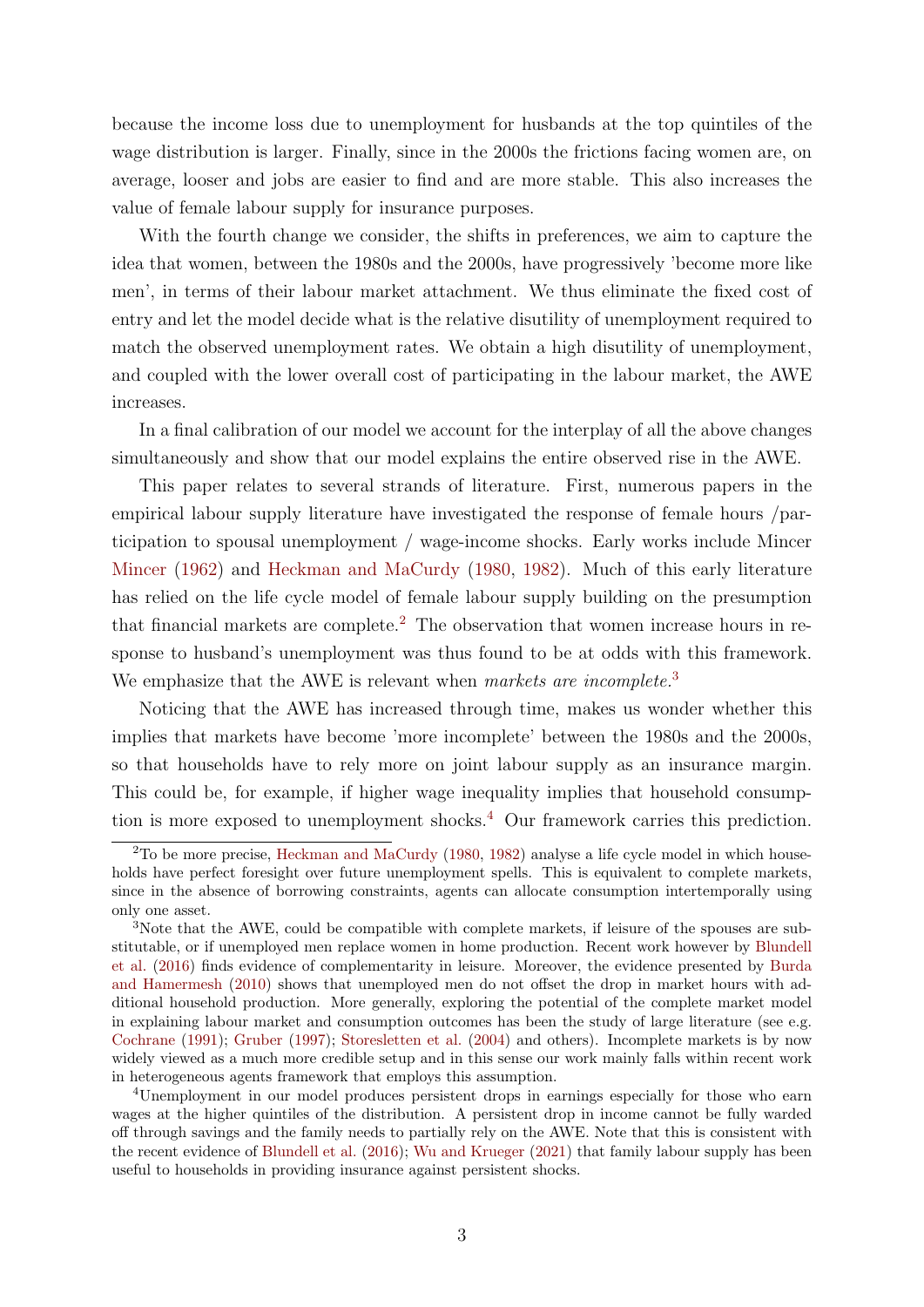However, we also show that other margins are important; the AWE also responds to the narrowing of the wage gap, to changes in labour market frictions and changes in preferences capturing shifts in female labour supply curves. These factors do not imply more incomplete markets, they do however, imply improved insurance opportunities for households through joint labour supply.

This paper is also related to the considerable literature of micro-search models that explain wage inequality (see [Hornstein et al.,](#page-44-0) [2011,](#page-44-0) and references therein). As discussed, to jointly explain the labour market flows and the wage distribution we assume in this paper that men (and women in the 2000s) dislike unemployment. This is consistent with numerous papers in this empirical literature. An alternative would be to assume that on the job search is as efficient as search in unemployment as [Hornstein et al.](#page-44-0) [\(2011\)](#page-44-0) and others do. With this assumption our model is not able to match a relevant moment, the ratio of average wages to the overall average wage in the economy. It predicts too high growth of wages on the job. Moreover, it also predicts a counterfactually low AWE.

Our paper is also related to recent work that explores the determinants of gross flows between three labor market states (employment, unemployment and out of the labour force) in heterogeneous agents models. [Krusell et al.](#page-44-6) [\(2011\)](#page-44-6) use a standard HA model with bachelor households to analyze gross flows in steady state. [Krusell et al.](#page-44-7) [\(2017\)](#page-44-7) consider the predictions of this model for the cyclical properties of flows. [Mankart and Oikonomou](#page-44-2) [\(2017\)](#page-44-2) explore worker flows in a dual earner household model, both in steady state and across the cycle. Whereas these papers build on the standard HA model assuming that exogenous individual productivity risk determines wage outcomes, our model allows wages to be endogenously determined using the workhorse search model with on the job search. Thus, our model allows for non-trivial interactions between worker flows and wages, which we discuss in detail.

Our work also is related to [Guler et al.](#page-43-4) [\(2012\)](#page-43-4) who study a joint search problem with risk averse households and in the absence of assets. In their model households use joint search to climb the wage ladder through taking turns in employment. We note that if husbands flow temporarily to unemployment when their wives find a job, to then find a higher paying job, we could observe simultaneous flows that would give the impression of an AWE. Thus, the rise in the AWE we observe through the decades, could also be related to an increased opportunity to climb the wage ladder rather than a higher insurance value of female labour supply. The CPS data does not allow us to test this explicitly. Using the model, however, we show that the 'breadwinner cycle' is not a feature of our baseline calibration, and requires a configuration of parameters that leads the model to fail in matching relevant moments. We thus conclude that the presence of a breadwinner cycle is unlikely to be the driving force behind the trend in the AWE that we document.<sup>[5](#page-4-0)</sup>

<span id="page-4-0"></span><sup>&</sup>lt;sup>5</sup>[Faberman et al.](#page-43-5) [\(2020\)](#page-43-5), use a novel data set to analyze individual search behavior. They find that unemployed accept almost all offers. This speaks against a breadwinner cycle.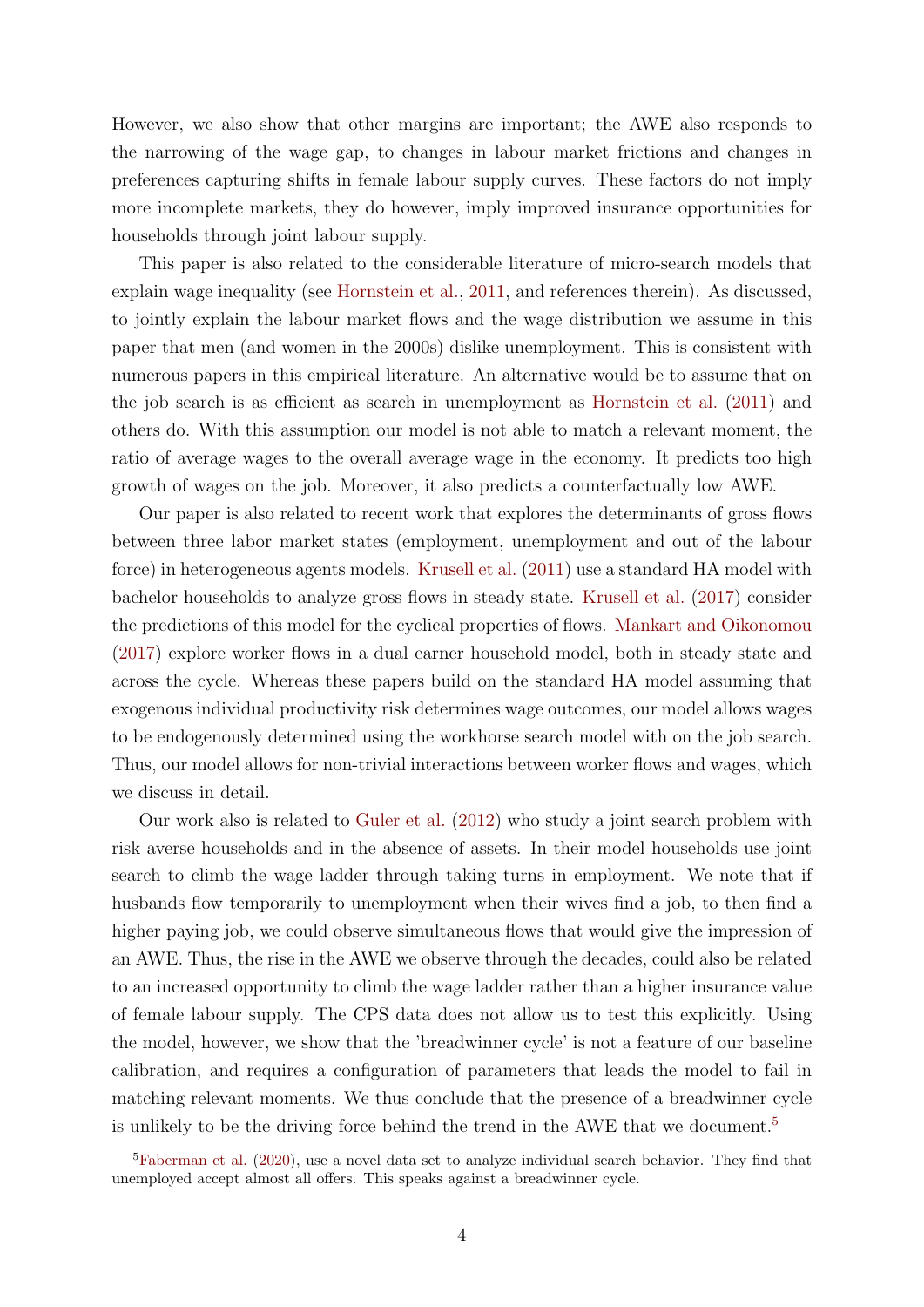There are now numerous papers focusing on joint decisions within households in quantitative macroeconomic models to highlight the importance of female labour supply for insurance purposes and policy and our paper complements this body of work. [Ellieroth](#page-43-6)  $(2019)$  and Bard $\angle$ oczy  $(2020)$  following [Mankart and Oikonomou](#page-44-2)  $(2017)$  use dual earner incomplete labour market models to study the properties of labour market flows over the business cycle. [Guner et al.](#page-43-7) [\(2012\)](#page-43-7) solve the optimal taxation problem of families. Following the line of [Blundell et al.](#page-43-0) [\(2016\)](#page-43-0), [Attanasio et al.](#page-42-3) [\(2018\)](#page-42-3) use a structural model to estimate the elasticity of female labour supply. One noteworthy difference between this work and ours is that we model explicitly wages as an endogenous job search outcome, using the workhorse micro search model, whereas in most of the literature wages follow stochastic endowment processes.

Recently, [Garcia-Perez and Rendon](#page-43-8) [\(2020\)](#page-43-8) have estimated a search model with dual earner households and assets to show that reservation wages of spouses are jointly determined within the household and in particular that they are affected by spousal non-employment.<sup>[6](#page-5-0)</sup> Since they use data from the SIPP (which does not contain information on labour force participation) in their model individuals are either employed or unemployed. In contrast to them, we focus on the participation margin and consider the AWE as a flow from out of the labor force into the labor force. We view their work as important and complementary to our analysis.

This paper proceeds as follows. Section [2](#page-5-1) presents empirical evidence on the joint labour supply behavior of US households using the CPS dataset. Section [3](#page-14-0) presents our theoretical model. Section [4](#page-19-0) calibrates the model and discusses its working and implications. Section [5](#page-36-0) performs comparative statics exercises to account for the rise in the AWE. Section [6](#page-42-4) concludes.

# <span id="page-5-1"></span>2 Married Households in the US labour market

Figure [1](#page-6-0) plots the employment and unemployment rates of married men and women in the US over the period 1980-2019. The data refers to prime aged individuals (25-55) and is drawn from the Current Population Survey (CPS). As can be seen from the figure, female employment has steadily increased until the mid 1990s whereas male employment rates have been relatively stable over the sample period. Female unemployment has been somewhat higher than male unemployment, this gap typically tends to be reversed during economic downturns. We also observe a considerable rise in female labour force participation during this period.[7](#page-5-2)

<span id="page-5-0"></span> ${}^{6}$ Related to this is also the work of [Flabbi and Mabli](#page-43-9) [\(2018\)](#page-43-9) and [Pilossoph and Wee](#page-45-2) [\(2019\)](#page-45-2) who estimate joint search models, however without modelling household wealth.

<span id="page-5-2"></span><sup>&</sup>lt;sup>7</sup>These facts are of course well known. A large literature has focused on explaining the trend in female employment /participation which basically started in the 1950s. Moreover, Albanesi and Sahin [\(2018\)](#page-42-5) document a large gender unemployment gap using a sample starting in the 1960s, demonstrating also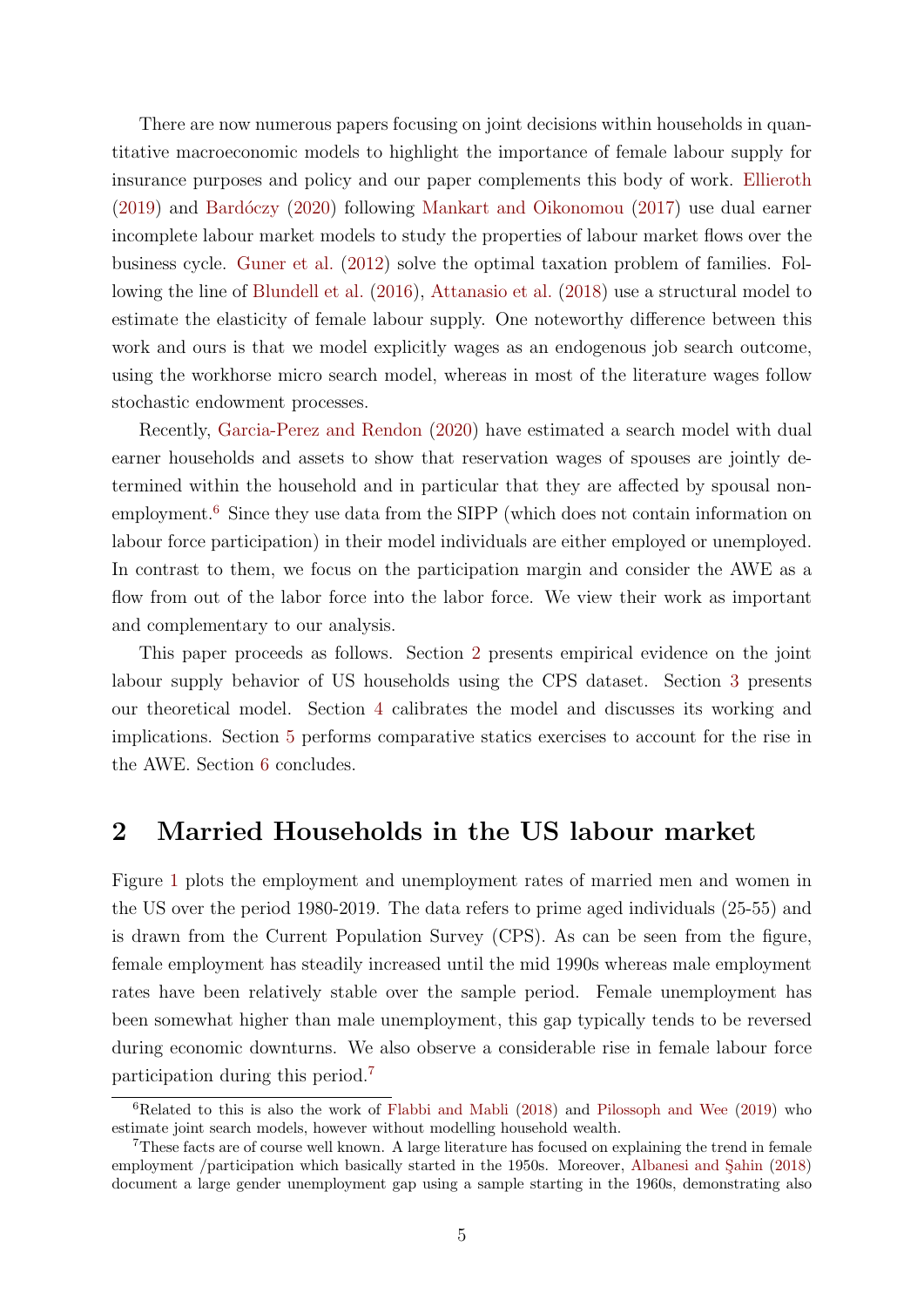

<span id="page-6-0"></span>

Notes: The figure shows the employment and unemployment rates of married men and women, aged 25-55. The data are extracted from the CPS and cover the period 1980-2019. See the data appendix for further details.

## <span id="page-6-1"></span>2.1 Transition probabilities

Table [1](#page-7-0) reports the transitions of individuals across the three labour market states, employment  $(E)$ , unemployment  $(U)$  and non-participation (out of the labour force, O). The top panels show these rates for married men (from left to right, averages in the 1980s, 1990s, 2000s and 2010s respectively) and the bottom panels show the rates for females. A couple of noteworthy patterns can be seen from these tables. First, women experience much more frequent transitions, in and out of the labour force than men. For example, the UO rates for women are 24.8% in the 1980s and 24.3% in the 2000s, whereas for men these rates are 6.0% and 9.1%, respectively. The exit rate for women from employment to out of the labour force is 3.3% (1980) and 2.1% (2000). The equivalent rate for men is only 0.4% in both decades. Second, although female flows out of employment EU and EO, are gradually converging towards male flows, there is less evidence of convergence in terms of the flows UO, OE and OU. Increased female participation in the labour market, is thus mainly explained by employed women becoming more attached to the labour force, rather than women flowing at higher rates into the labour force.

A (perhaps) preliminary interpretation of this finding is the following: even through participation has increased considerably over the sample period, not all women have become more attached to the labour force. There is still a fraction of the population that we could label 'marginally attached', individuals who are either out of the labour force most of the time and when they enter they flow back out at a relatively high rate, or even individuals experiencing frequent transitions between in and out of the labour force. The rates of the transitions of these individuals are by and large constant across decades.

the progressive narrowing of this gap from the 1980s onwards.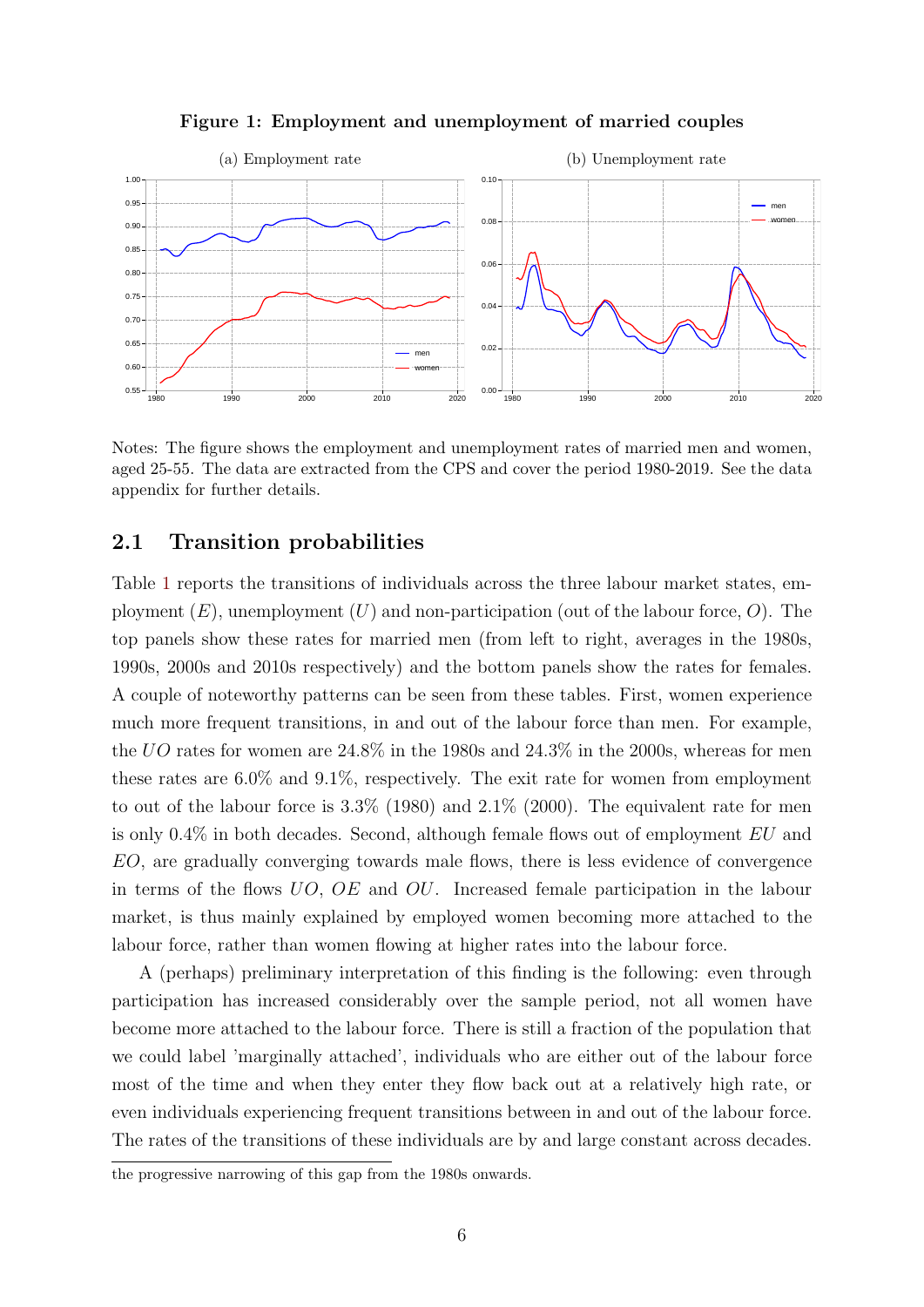#### Table 1: Transition Probabilities

<span id="page-7-0"></span>

|                |       |       |                |   |       |       |                | Panel A: Men   |       |       |          |   |       |       |       |
|----------------|-------|-------|----------------|---|-------|-------|----------------|----------------|-------|-------|----------|---|-------|-------|-------|
|                |       | 1980  |                |   |       | 1990  |                |                |       | 2000  |          |   |       | 2010  |       |
|                | E     | U     | O              |   | E     | U     | $\overline{O}$ |                | E     | U     | $\Omega$ |   | E     | U     |       |
| E              | 0.985 | 0.012 | 0.004          | E | 0.987 | 0.009 | 0.004          | E              | 0.987 | 0.009 | 0.004    | E | 0.988 | 0.008 | 0.005 |
| U              | 0.298 | 0.642 | 0.060          | U | 0.320 | 0.598 | 0.082          | U              | 0.324 | 0.585 | 0.091    | U | 0.278 | 0.613 | 0.109 |
| $\overline{O}$ | 0.137 | 0.098 | 0.766          | O | 0.178 | 0.109 | 0.713          | $\overline{O}$ | 0.235 | 0.138 | 0.627    | Ο | 0.192 | 0.124 | 0.685 |
|                |       |       |                |   |       |       |                |                |       |       |          |   |       |       |       |
|                |       |       |                |   |       |       | Panel B: Women |                |       |       |          |   |       |       |       |
|                |       | 1980  |                |   |       | 1990  |                |                |       | 2000  |          |   |       | 2010  |       |
|                | E     | U     | $\overline{O}$ |   | E     | U     | $\overline{O}$ |                | E     | U     | $\Omega$ |   | E     | U     | O     |
| E              | 0.957 | 0.010 | 0.033          | Е | 0.969 | 0.008 | 0.023          | E              | 0.971 | 0.007 | 0.021    | Е | 0.974 | 0.007 | 0.019 |
| U              | 0.245 | 0.507 | 0.248          | U | 0.279 | 0.481 | 0.240          | U              | 0.267 | 0.490 | 0.243    | U | 0.230 | 0.529 | 0.240 |
| $\overline{O}$ | 0.064 | 0.025 | 0.911          | O | 0.070 | 0.027 | 0.903          | Ο              | 0.068 | 0.026 | 0.906    | Ο | 0.057 | 0.027 | 0.917 |
|                |       |       |                |   |       |       |                |                |       |       |          |   |       |       |       |

Notes: The table shows average monthly transition probabilities across the three labor market states: employment  $E$ , unemployment  $U$  and out of the labor force  $O$ . The flows are computed from the CPS data and correspond to the years 1980-2019. Details on the data can be found in the appendix.

Table 2: Transition Probabilities (Men, No Inactive)

<span id="page-7-1"></span>

|   | 1980  |       |   | 1990  |       |   | 2000  |         |   | 2010  |       |
|---|-------|-------|---|-------|-------|---|-------|---------|---|-------|-------|
|   | E     |       |   | E     |       |   | E     | $\iota$ |   | E     |       |
| E | 0.988 | 0.012 | E | 0.991 | 0.009 | E | 0.991 | 0.009   | E | 0.992 | 0.008 |
| U | 0.317 | 0.683 | U | 0.349 | 0.651 | U | 0.356 | 0.644   |   | 0.313 | 0.687 |

Thus, their behavior seems to have changed little over time.

In the theoretical framework we will develop in Section [3](#page-14-0) of the paper, we will not model the out of the labour force state for married men. Clearly, this simplification is supported by the data since the entry rates of men into the labour force are substantial and male participation is stable and exceeds 90 percent in all decades. For completeness we document in Table [2](#page-7-1) the adjusted flows for men when only states  $E$  and  $U$  are accounted for.

### <span id="page-7-3"></span>2.2 Added workers

We now document the behavioral response of female labour supply to spousal unemploy-ment across decades.<sup>[8](#page-7-2)</sup> We provide estimates of the AWE in the 1980s, 1990s, 2000s and 2010s. In Table [3](#page-8-0) we show our point estimates from a regression where the dependent variable is a dummy taking the value 1 when the wife has joined the labour force and zero otherwise. We consider transitions in two consecutive months, starting from families where the husband is employed in month 1 and either employed or unemployed in month 2. The wife is O in the first month and can be in any of states  $E, U$  and O in the second. The first column of the table reports point estimates of the AWE, the effect of an

<span id="page-7-2"></span><sup>8</sup>As shown in the previous section, prime-aged men are still almost always in the labor force. Thus, while an AWE in terms of a husband's labor supply response in response to the job loss of his wife, is possible, it is empirically not (yet) relevant.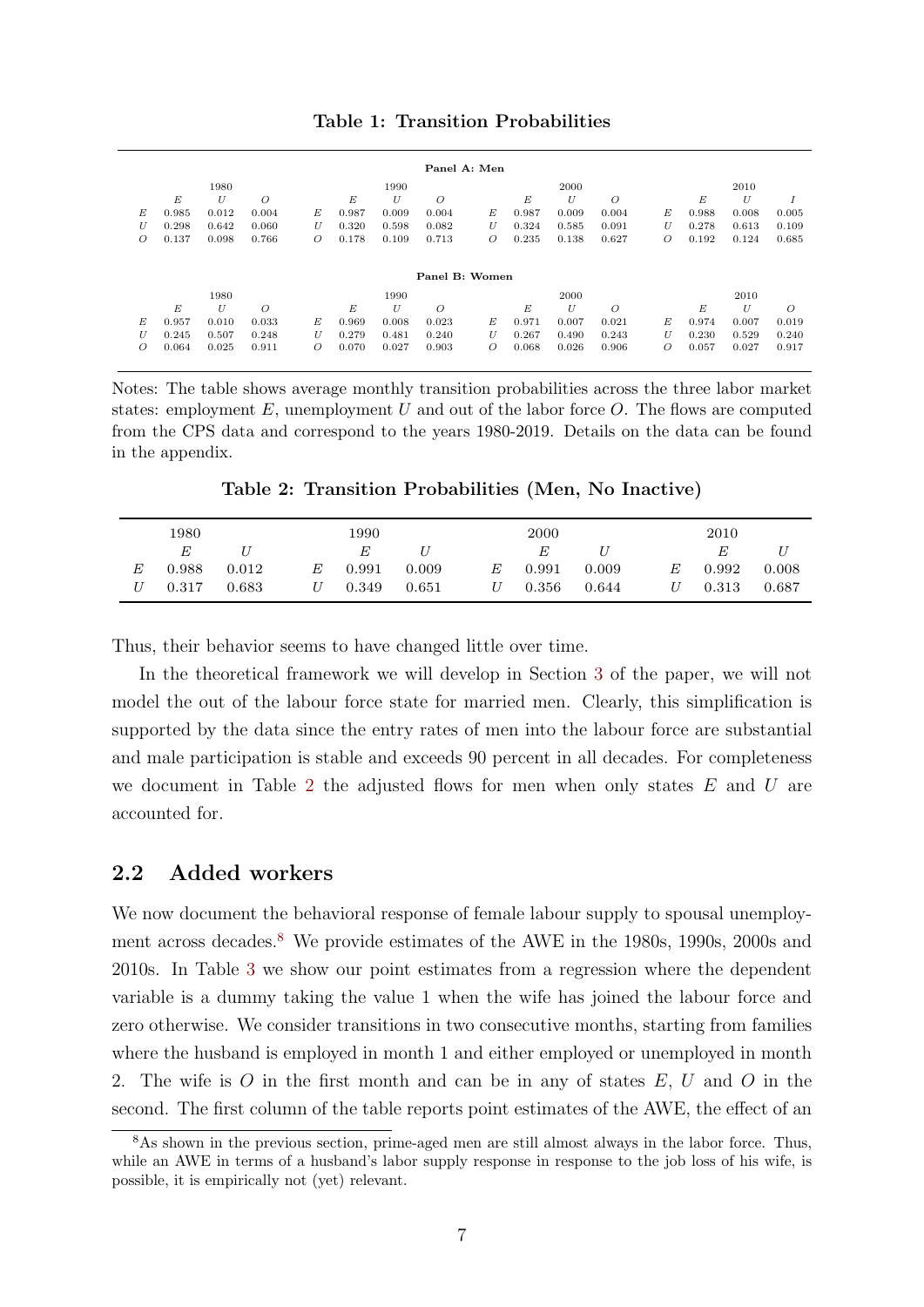|                 | (1)            | (2)        | (3)        | (4)        |
|-----------------|----------------|------------|------------|------------|
| All Shocks      |                |            |            |            |
| 1980            | $0.041***$     |            | $0.040***$ |            |
|                 | (0.006)        |            | (0.006)    |            |
| 1990            | $0.068***$     |            | $0.067***$ |            |
|                 | (0.009)        |            | (0.009)    |            |
| 2000            | $0.085***$     |            | $0.085***$ |            |
|                 | (0.010)        |            | (0.010)    |            |
| 2010            | $0.092***$     |            | $0.089***$ |            |
|                 | (0.012)        |            | (0.012)    |            |
| Temporary Shock |                |            |            |            |
| 1980            |                | $0.033***$ |            | $0.032***$ |
|                 |                | (0.010)    |            | (0.010)    |
| 1990            |                | 0.020      |            | 0.020      |
|                 |                | (0.011)    |            | (0.011)    |
| 2000            |                | $0.028*$   |            | $0.029*$   |
|                 |                | (0.012)    |            | (0.012)    |
| 2010            |                | $0.050**$  |            | $0.048**$  |
|                 |                | (0.016)    |            | (0.016)    |
| Permanent Shock |                |            |            |            |
| 1980            |                | $0.044***$ |            | $0.042***$ |
|                 |                | (0.008)    |            | (0.008)    |
| 1990            |                | $0.115***$ |            | $0.114***$ |
|                 |                | (0.016)    |            | (0.016)    |
| 2000            |                | $0.119***$ |            | $0.117***$ |
|                 |                | (0.015)    |            | (0.015)    |
| 2010            |                | $0.118***$ |            | $0.114***$ |
|                 |                | (0.018)    |            | (0.018)    |
| Controls        | N <sub>o</sub> | No         | Yes        | Yes        |
| Observations    | 925,944        | 925,944    | 925,464    | 925,464    |
| Adj. $R^2$      | 0.001          | 0.005      | 0.001      | 0.005      |

<span id="page-8-0"></span>Table 3: Added Worker Effect - Month-To-Month Regressions

Notes: The table shows estimates of the immediate AWE. The baseline period is the 1980s. For the other decades, we show the sum of the baseline and the dummy for convenience. Standard errors are calculated using the delta method. The data are monthly and are derived from the CPS spanning the years 1980-2019. The sample is composed of married individuals aged 25-55. Columns (1) and (2) are without controls, whereas columns (3) and (4) control for demographics. Columns (1) and (3) estimates the AWE pooling all types of unemployment spells into one variable. Columns (2) and (4) differentiates between temporary (layoffs) and permanent (quits and losses) separations. StaDetails for the data can be found in the appendix. ∗∗∗ significant at 1 percent. ∗∗ significant at 5 percent and <sup>∗</sup> significant at 10 percent level.

unemployment spell suffered by the husband on female participation (i.e. moving from O to either U or  $E$ ). Since we are interested in the evolution of the AWE over time, we interact the unemployment dummy variable with decade dummies.

According to the first column, if the husband moves from  $E$  to  $U$ , the probability that the wife joins the labour force increases by 4.1% in the 1980s, 6.8% in the 1990s, 8.5% in the 2000s, and 9.2% in the 2010s. Thus, we see a clear increase in the prevalence of the AWE over time.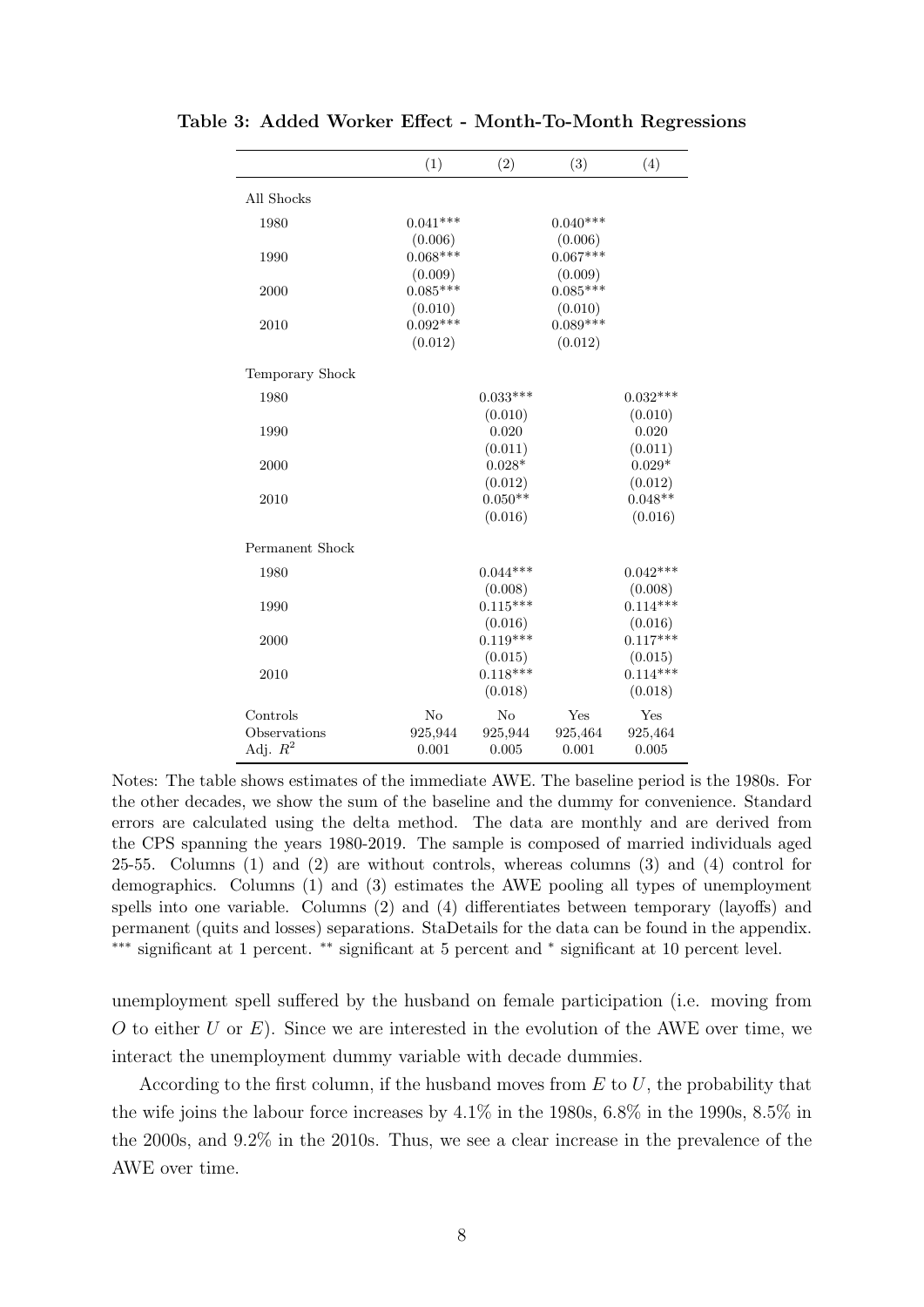Column 1 pools all types of unemployment spells suffered by husbands. In Column 2 we account separately for the type of the unemployment spell. We distinguish between permanent separations (quits and losses together) and temporary separations (layoffs).[9](#page-9-0) Unsurprisingly, the AWE is weaker when separations are temporary. In this case husbands expect to be called back to their previous jobs with positive probability and their wage to remain the same. In the case of a permanent job loss, however, husbands have to search for a new job and are likely to suffer a larger income loss (see, for example, [Jacobson](#page-44-8) [et al.,](#page-44-8) [1993\)](#page-44-8) [10](#page-9-1)

According to the estimates in Column 2, the AWE which derives from a temporary unemployment spell is relatively stable over time. It is 3.3% in the 1980s, 2.0% (albeit insignificant) in the 1990, 2.8% in the 2000s and rises to 5.0% in the 2010s. In contrast, the effect of a permanent job loss increases considerably, from 4.4% in the 1980s to 11.5% in the 1990s and stays at that level in the last two decades. What then explains the overall rise in the AWE we reported in Column 1, is firstly that wives become more likely to join the labour force after a permanent job separation suffered by the husband, and secondly, a shift in the composition of unemployment with permanent separations becoming more prevalent in the 2000s and 2010s. Temporary unemployment also contributes during the 2010s to the overall rise we observe.

Columns 3 and 4 repeat the estimates of Columns 1 and 2 now including demographic controls such as (polynomials in) age, education, race dummies and so on. The details for the exact specification of these objects are spelled out in the appendix. Notice that the results are very similar to those reported in Columns 1 and 2. Therefore, the observed rise of the AWE is robust to the inclusion of relevant demographic controls.

The estimates reported in Table [3](#page-8-0) concern the AWE over two consecutive months. Naturally wives may delay adjusting their labour supply to spousal unemployment, if joining the labour force entails costs i.e. giving up on home production, or if the unemployment spell of the husband persists and the family perceives a larger drop in permanent income.[11](#page-9-2) Analogously, wives may increase their labour supply even prior to the unemployment spell. If the spell is considered likely (i.e in the case of an advance notice of job termination, a worsening of the job conditions or even because the economy is about to enter in recession and job losses become more likely).

<span id="page-9-0"></span>To account for these possibilities, we now use information concerning the joint labour

<sup>9</sup>Notice that a quit may not be different than a job loss, if both derive from a worsening of job conditions (the job surplus becomes negative). In earlier work [\(Mankart and Oikonomou,](#page-44-2) [2017\)](#page-44-2), we treated quits and loses separately and found that they led to AWEs of similar magnitude. Given this, and also given that we have too few observations to confidently identify the impact of quits in each of the subperiods considered, we pool together these two categories.

<span id="page-9-1"></span><sup>&</sup>lt;sup>10</sup>Another possibility is that husbands on temporary layoff receive advance information that their position will be suspended. This enables women to frontload entry into the labour force, in which case we will not observe the transition. See Table [4](#page-10-0) for a (partial) treatment of this.

<span id="page-9-2"></span> $11$ Equivalently, when families run down their wealth in unemployment, the negative wealth effect might eventually lead to an increase in desired labour supply.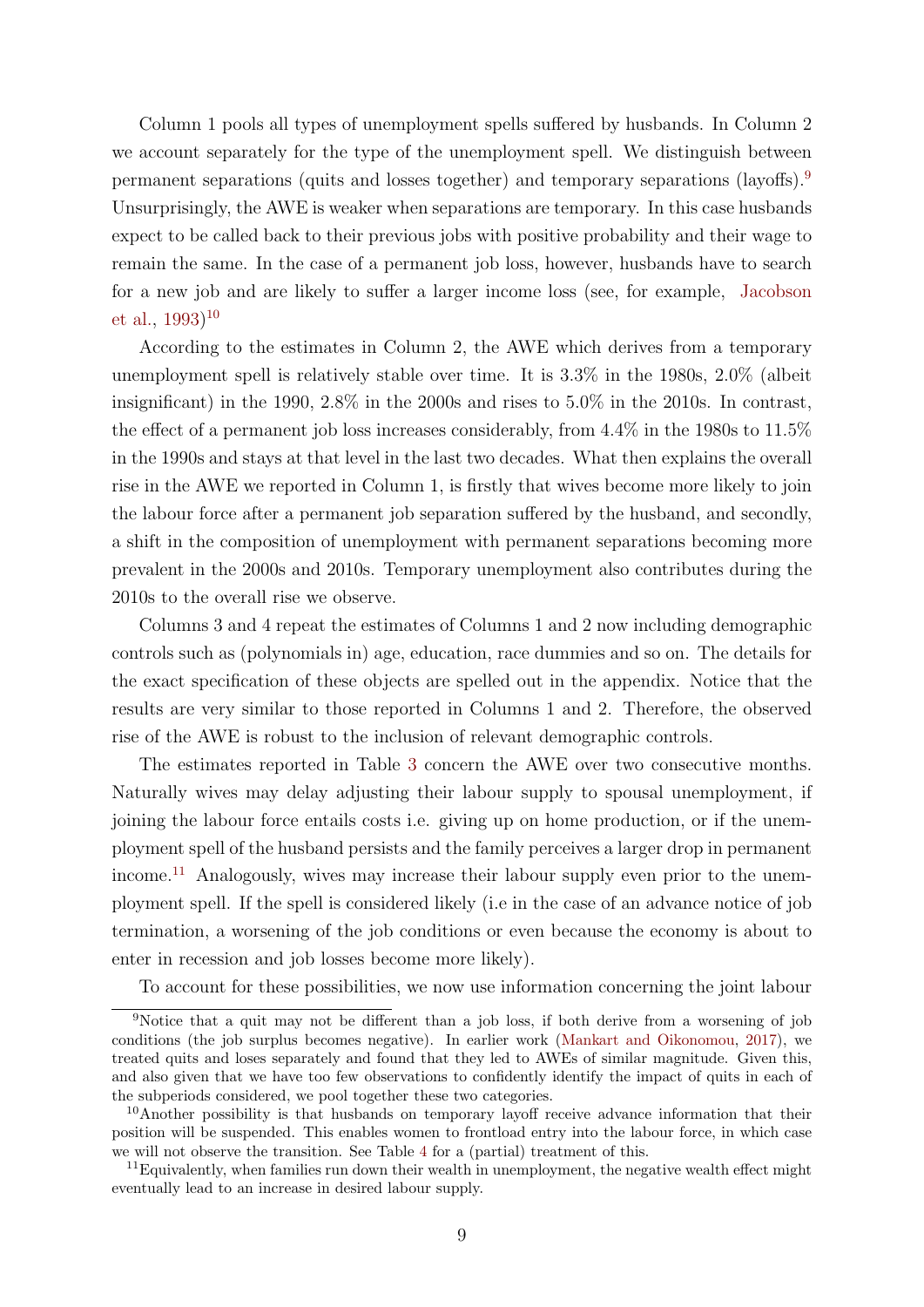|                 | (1)        | (2)        | (3)        | (4)        |
|-----------------|------------|------------|------------|------------|
| All Shocks      |            |            |            |            |
| 1980            | $0.077***$ |            | $0.074***$ |            |
|                 | (0.008)    |            | (0.008)    |            |
| 1990            | $0.102***$ |            | $0.100***$ |            |
|                 | (0.012)    |            | (0.012)    |            |
| 2000            | $0.131***$ |            | $0.130***$ |            |
|                 | (0.013)    |            | (0.013)    |            |
| 2010            | $0.140***$ |            | $0.134***$ |            |
|                 | (0.015)    |            | (0.015)    |            |
| Temporary Shock |            |            |            |            |
| 1980            |            | $0.060***$ |            | $0.059***$ |
|                 |            | (0.014)    |            | (0.014)    |
| 1990            |            | $0.059***$ |            | $0.056***$ |
|                 |            | (0.016)    |            | (0.016)    |
| 2000            |            | $0.084***$ |            | $0.086***$ |
|                 |            | (0.018)    |            | (0.018)    |
| 2010            |            | $0.079***$ |            | $0.075***$ |
|                 |            | (0.021)    |            | (0.021)    |
| Permanent Shock |            |            |            |            |
| 1980            |            | $0.082***$ |            | $0.078***$ |
|                 |            | (0.011)    |            | (0.011)    |
| 1990            |            | $0.139***$ |            | $0.138***$ |
|                 |            | (0.018)    |            | (0.018)    |
| 2000            |            | $0.156***$ |            | $0.153***$ |
|                 |            | (0.018)    |            | (0.018)    |
| 2010            |            | $0.183***$ |            | $0.175***$ |
|                 |            | (0.022)    |            | (0.022)    |
| Controls        | No         | No         | Yes        | Yes        |
| Observations    | 333,964    | 333,964    | 333,455    | 333,455    |
| Adj. $R^2$      | 0.003      | 0.012      | 0.003      | 0.012      |

<span id="page-10-0"></span>Table 4: Added Worker Effect - Spell Regressions

Notes: The table shows the AWE that occurs during an unemployment spell. The baseline period is the 1980s. For the other decades, we show the sum of the baseline and the dummy for convenience. Standard errors are calculated using the delta method. The data are monthly and are derived from the CPS spanning the years 1980-2019. The sample is composed of married individuals (age 25-55). Columns (1) and (2) are without controls, whereas columns (3) and (4) control for demographics. Columns (1) and (3) estimates the AWE pooling all types of unemployment spells into one variable. Columns (2) and (4) differentiates between temporary (layoffs) and permanent (quits and losses) separations. Details for the data can be found in the appendix.

∗∗∗ significant at 1 percent. ∗∗ significant at 5 percent and <sup>∗</sup> significant at 10 percent level.

market status of spouses over 4 months.<sup>[12](#page-10-1)</sup> We keep couples in which the husband is employed and the wife is out of the labour force during the first month. We then define a dummy variable X which equals 1 if the husband becomes unemployed at some point

<span id="page-10-1"></span><sup>&</sup>lt;sup>12</sup>Note that the CPS is an 8 month panel, however, it first tracks individuals over 4 months then after a year the survey is repeated and another 4 monthly observations are added. Here we treat the two subperiods as two separate households. Given the sample selection criteria we impose, we do not have many families with a full 8 month panel.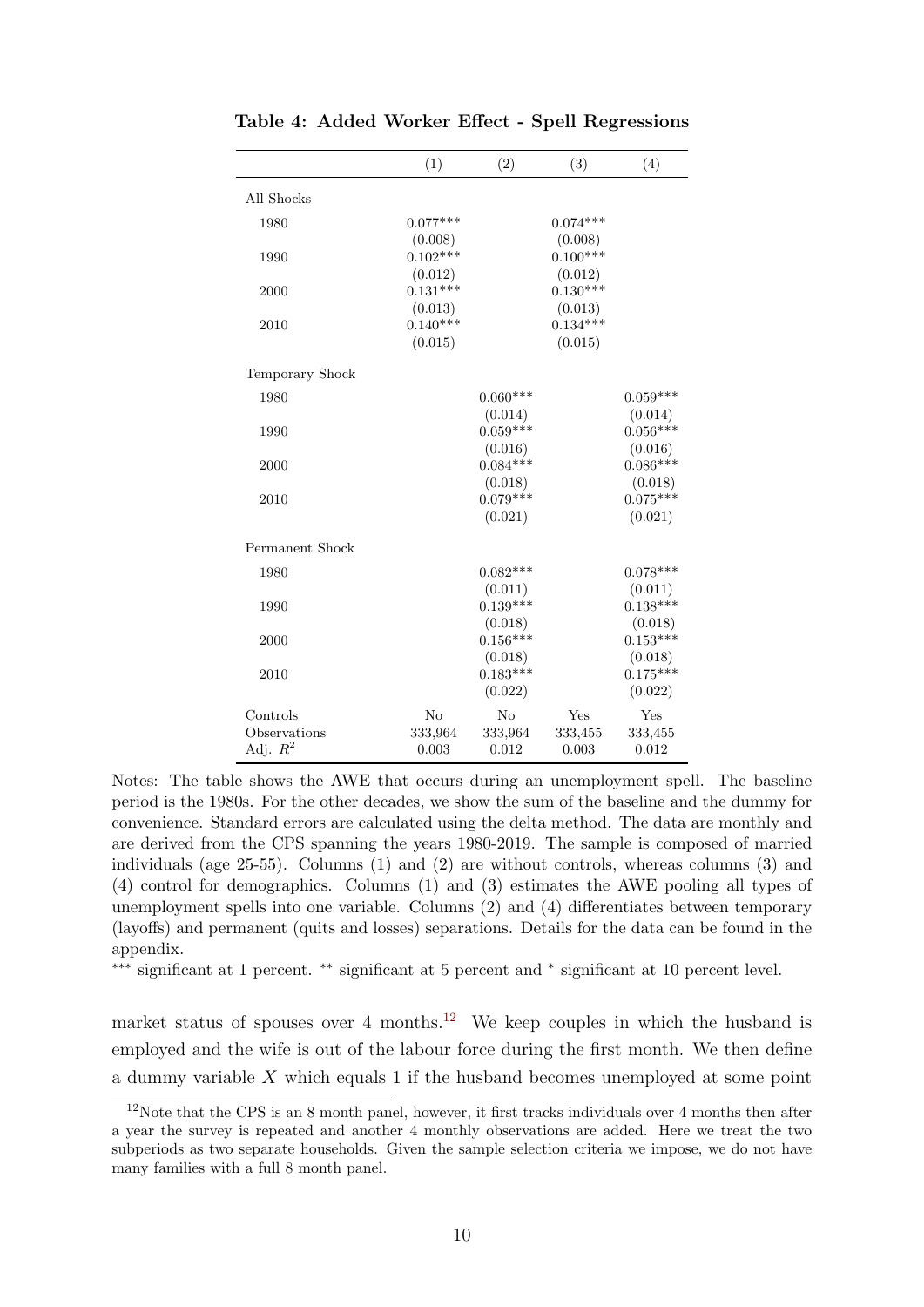in months 2-4 and 0 otherwise. We also define dummy variable  $Y$  to be equal to 1 when the wife has joined the labour force at some point over these months and zero otherwise. We regress  $Y$  on  $X$  allowing for interaction terms with the time/decade dummies. The coefficients are shown in Table [4.](#page-10-0) [13](#page-11-0)

The AWE we derive from the 4 monthly (merged) observations increases through time. The coefficients are now larger than those reported in Table [3,](#page-8-0) but this should not be surprising since we now allow wives to either delay or to frontload entry in the labour force. We thus obtain an AWE which is equal to 7.7% in the 1980s and increases to 13.1% percent in the 2000s. When we include demographic variables in the regression in Columns 3, we obtain an analogous rise in the estimated coefficients across the subperiods. In Columns 2 and 4 we show the effects of temporary and permanent job separations.<sup>[14](#page-11-1)</sup> Notice that now the coefficient on layoffs increases somewhat in the 2000s relative to the 1980s (8.4 % vs 6.0%) but again the bulk of the rise of the AWE we observe is accounted by permanent job losses. In this case the AWE rises from 8.2% to 18.3%.

The above regression restricts the sample to include only men who are either employed or unemployed in the 4 month period. However, we do observe in our dataset that many individuals temporarily quit the labour force after a job loss. For example, we observe the following sequence  $EUOU$  in which case the husband flows to out of the labour force in the third month and flows back in during the fourth month.

We now extend our estimates to allow husbands to flow temporarily to out of the LF. It has been argued (see [Abowd and Zellner,](#page-42-6) [1985;](#page-42-6) [Krusell et al.,](#page-44-7) [2017\)](#page-44-7) that temporary flows to  $O$  are a result of measurement error (individuals misreport being in state  $O$ ). However, it is also possible that individuals become discouraged and temporarily give up on job search activity.<sup>[15](#page-11-2)</sup> In either case it is meaningful to account for these transitions in our estimates of the AWE. If indeed it is measurement error causing the temporary flows to inactivity, then we shouldn't observe substantial differences in the estimates of the AWE when we account for temporary flows to  $O$ . If, on the other hand, agents are discouraged, then it could be that unemployment is a more persistent state, and this could even lead to a larger AWE.

The results are shown in Table [5.](#page-12-0) The baseline estimated coefficients reported in

<span id="page-11-0"></span> $13$  Given that we observes households for 4 months, multiple unemployment spells are possible, something we ignore here. However, we show in Appendix [A](#page-46-0) that including multiple spells does not change the results.

<span id="page-11-1"></span><sup>&</sup>lt;sup>14</sup>To construct the relevant variables (permanent v.s. temporary) we utilize the first recorded unemployment spell we see in the 4 month interval. Notice that this entails some degree of mis-measurement as in some cases we have husbands with two types of spells within the 4 months. For example, the sequence  $EUEU$  could be a temporary separation in month 2 and a permanent one in month 4. Analogously, an unemployment spell may start as temporary but eventually change to permanent.

In the appendix we run this regression adding a third category, multiple shocks. We show that our estimates do not change. Interestingly, multiple shocks exerts an impact of similar magnitude on spousal labour supply as permanent separations do.

<span id="page-11-2"></span><sup>15</sup>For example, [Kudlyak and Lange](#page-44-9) [\(2014\)](#page-44-9) show that individuals experiencing temporary transitions to O are less likely to find jobs. This is at odds with the measurement error interpretation of the data.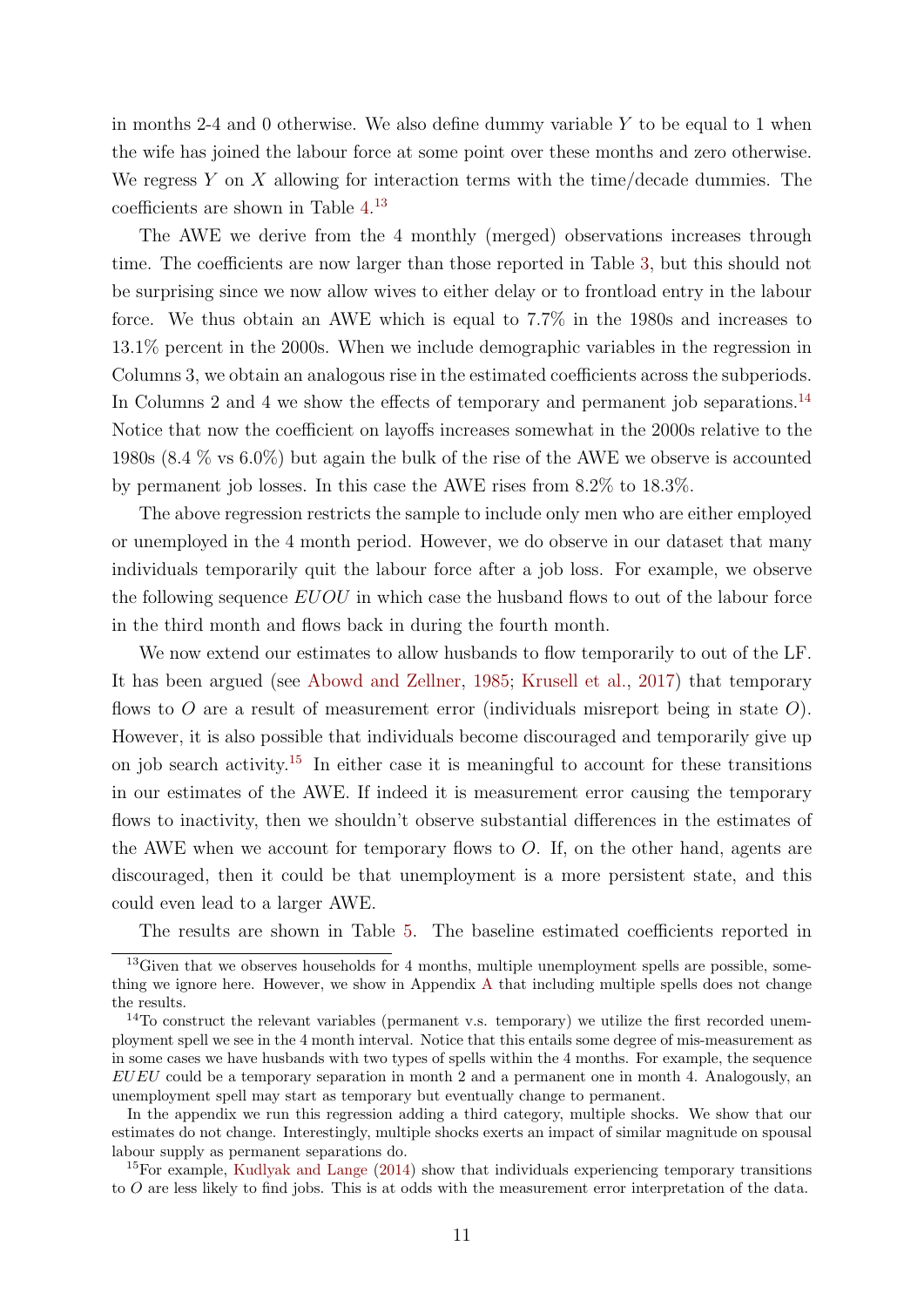|                 | (1)        | (2)        | (3)        | (4)        |
|-----------------|------------|------------|------------|------------|
| All Shocks      |            |            |            |            |
| 1980            | $0.071***$ |            | $0.066***$ |            |
|                 | (0.007)    |            | (0.007)    |            |
| 1990            | $0.090***$ |            | $0.088***$ |            |
|                 | (0.009)    |            | (0.009)    |            |
| 2000            | $0.163***$ |            | $0.162***$ |            |
|                 | (0.010)    |            | (0.010)    |            |
| 2010            | $0.201***$ |            | $0.196***$ |            |
|                 | (0.012)    |            | (0.012)    |            |
| Temporary Shock |            |            |            |            |
| 1980            |            | $0.056***$ |            | $0.055***$ |
|                 |            | (0.013)    |            | (0.013)    |
| 1990            |            | $0.064***$ |            | $0.062***$ |
|                 |            | (0.016)    |            | (0.016)    |
| 2000            |            | $0.087***$ |            | $0.089***$ |
|                 |            | (0.018)    |            | (0.018)    |
| 2010            |            | $0.077***$ |            | $0.073***$ |
|                 |            | (0.020)    |            | (0.020)    |
| Permanent Shock |            |            |            |            |
| 1980            |            | $0.084***$ |            | $0.080***$ |
|                 |            | (0.010)    |            | (0.010)    |
| 1990            |            | $0.134***$ |            | $0.130***$ |
|                 |            | (0.017)    |            | (0.017)    |
| 2000            |            | $0.157***$ |            | $0.153***$ |
|                 |            | (0.017)    |            | (0.017)    |
| 2010            |            | $0.187***$ |            | $0.179***$ |
|                 |            | (0.020)    |            | (0.020)    |
| Controls        | $\rm No$   | No         | Yes        | Yes        |
| Observations    | 338,505    | 338,505    | 334,152    | 334,152    |
| Adj. $R^2$      | 0.006      | 0.014      | 0.003      | 0.012      |

<span id="page-12-0"></span>Table 5: Added Worker Effect - Spell Regressions (With Inactive)

Notes: The table shows the AWE that occurs during an unemployment spell but allows husbands to drop out of the labor force. The baseline period is the 1980s. For the other decades, we show the sum of the baseline and the dummy for convenience. Standard errors are calculated using the delta method. The data are monthly and are derived from the CPS spanning the years 1980-2019. The sample is composed of married individuals (age 25-55). Columns (1) and (2) are without controls, whereas columns (3) and (4) control for demographics. Columns (1) and (3) estimates the AWE pooling all types of unemployment spells into one variable. Columns (2) and (4) differentiates between temporary (layoffs) and permanent (quits and losses) separations. Details for the data can be found in the appendix.

∗∗∗ significant at 1 percent. ∗∗ significant at 5 percent and <sup>∗</sup> significant at 10 percent level.

Column 1 do indeed change somewhat, we now obtain a larger AWE in the 2000s and 2010s but a (slightly) lower effect in the 1980s and 1990s. The rise of the AWE through our sample period is thus steeper. Moreover, as is shown in the remaining columns of the table, this pattern holds for permanent job separations and is robust towards introducing demographic controls.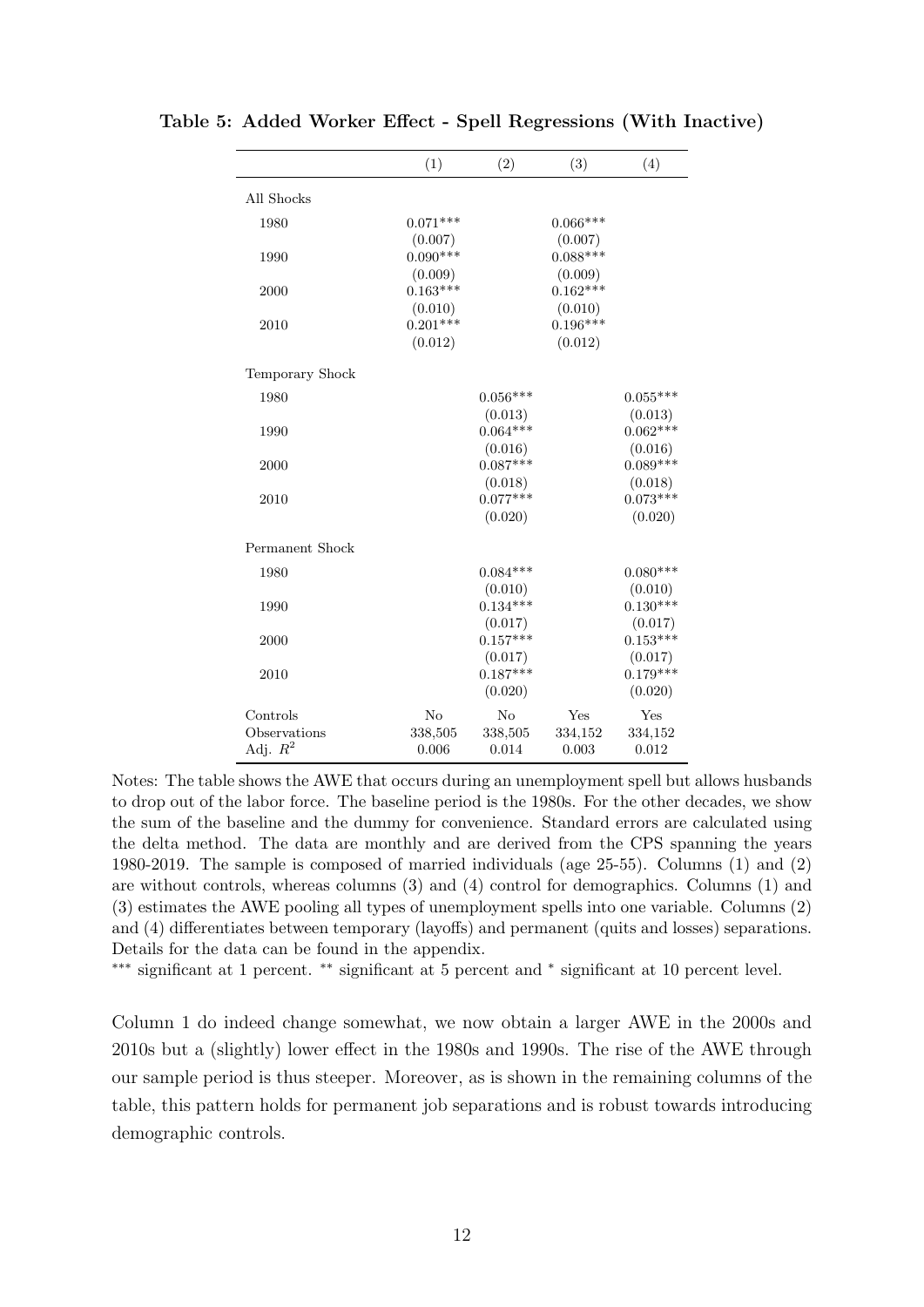### 2.3 Wages

We now document the wage outcomes for married men and women across the decades in our sample. We use data from the March supplements of the CPS survey to compute hourly wages. In Table [6](#page-13-0) we report several moments of interest: the variance of log wages of all employed agents, the variance of log wages of newly employed individuals<sup>[16](#page-13-1)</sup>, the logarithm of the relative wages of men and women (averaged over all individuals) and the logarithm of the average wage relative to the wage wage of newly hired individuals.

<span id="page-13-0"></span>

|                                     | 1980 | 1990 | 2000 | 2010 |  |  |  |  |  |
|-------------------------------------|------|------|------|------|--|--|--|--|--|
| Variance of wages of all employed   |      |      |      |      |  |  |  |  |  |
| Male                                | 0.25 | 0.28 | 0.33 | 0.37 |  |  |  |  |  |
| Female                              | 0.22 | 0.25 | 0.29 | 0.34 |  |  |  |  |  |
| Variance of wages of newly employed |      |      |      |      |  |  |  |  |  |
| Male                                | 0.25 | 0.27 | 0.32 | 0.35 |  |  |  |  |  |
| Female                              | 0.23 | 0.25 | 0.30 | 0.34 |  |  |  |  |  |
| Gender Wage Gap                     | 0.42 | 0.29 | 0.28 | 0.26 |  |  |  |  |  |
| Wage gap all vs. newly employed     |      |      |      |      |  |  |  |  |  |
| Male                                | 0.28 | 0.31 | 0.34 | 0.37 |  |  |  |  |  |
| Female                              | 0.28 | 0.31 | 0.31 | 0.33 |  |  |  |  |  |

|  |  | Table 6: Wage Moments |
|--|--|-----------------------|
|--|--|-----------------------|

Notes: The moments are computed from the March supplements of the CPS and correspond to the years 1980-2019. Details on the data can be found in the appendix.

As is well known, between the 1980s and the 2000s, the variance of wages of married individuals increased (see e.g. [Heathcote et al.,](#page-43-10) [2010\)](#page-43-10). The variance of all wages of married men increased continuously from 0.25 in the 1980s to 0.33 in the 2000s. For married women the corresponding increase was from 0.22 to 0.29. For newly hired individuals these increases were from 0.25 to 0.32 for men and from 0.23 to 0.30 for women.

Over the same period, we observe a narrowing of the gender pay gap. The logarithm of the relative wage decreases from 0.42 to 0.28 implying an approximately 13 percent drop in the gap. Finally, the gap between mean wages of all employed relative to newly hired also rose during this period. The log of the relative mean of the overall average wage to the mean wage of the new hires rose from 0.28 in the 1980s for both men and women to 0.34 for men and 0.31 for women in the 2000s.

<span id="page-13-1"></span><sup>&</sup>lt;sup>16</sup>We define as newly employed an individual that we observe being unemployed in one of the first 3 months in the survey and employed in the fourth month (when we also observe the wage of the rotation group).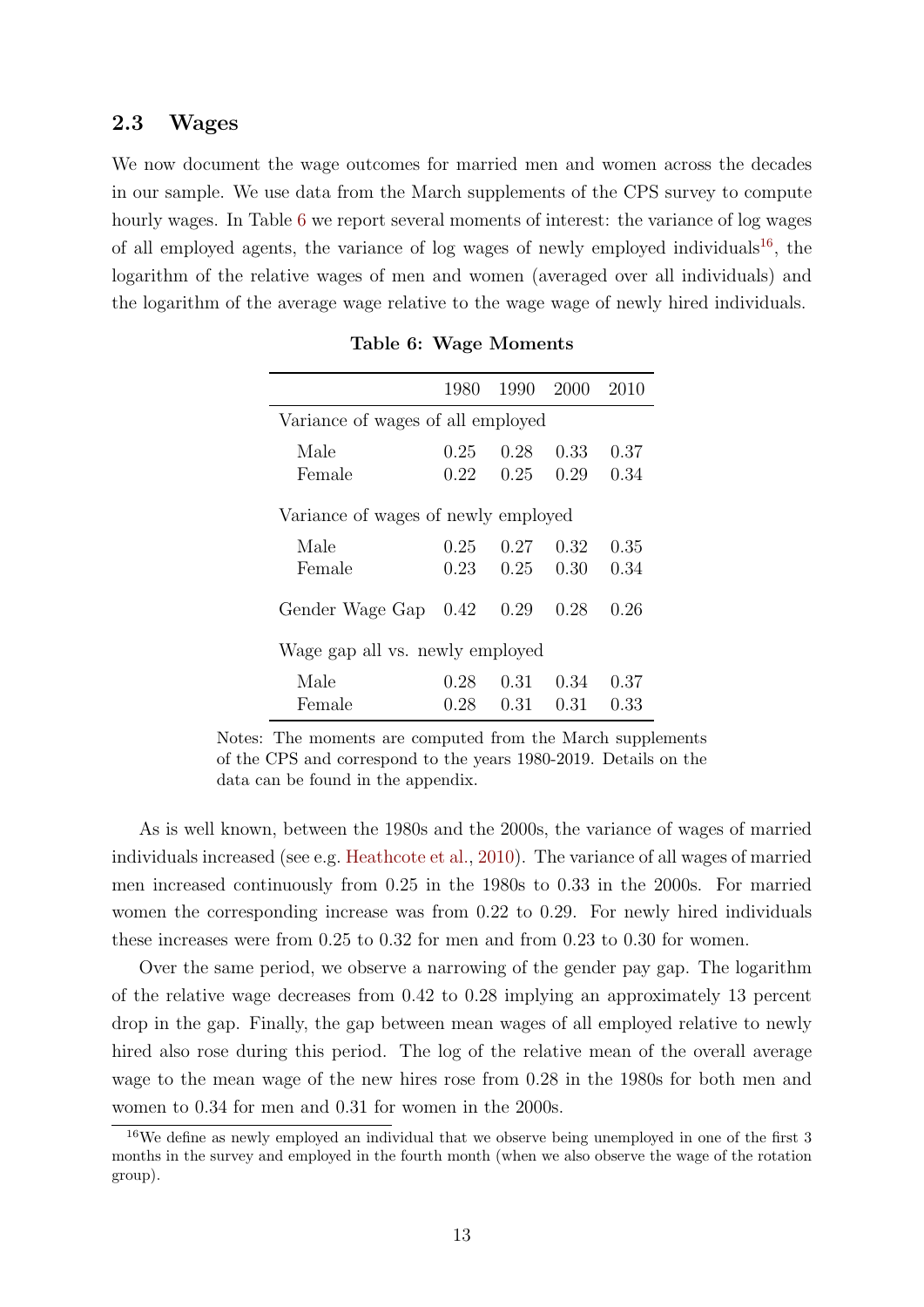These moments will be the targets that we will ask our theoretical model to match, together with the labour market flows presented in the previous paragraph and the estimates of the AWE. We will focus on the wage moments for new hires since these reveal valuable information for reservation wages, however, note that the variance of wages is not that different for new hires than for all employed individuals. We will illustrate that a standard search model of dual earners with on the job search and assets is able to match these moments.

### 2.4 Is the AWE household self-insurance?

Is it certain that females join the labour force when husbands become unemployed to provide insurance? An alternative view is that families utilize joint search to climb the wage ladder: When the wife finds a job (either directly from out of the labour force or after a short unemployment spell) in the course of the 4 month period used previously, the husband flows to unemployment to look for a better paying job. It is then evident that we should observe the flows that define the AWE.

We cannot rule out the presence of a breadwinner cycle in our data. The structure of the CPS panel does not enable us to test this explicitly due to lack of sufficient data.<sup>[17](#page-14-1)</sup> In the following sections we will use our theoretical model to draw a distinction between the AWE that is due to insurance and the breadwinner cycle and use the predictions of the model to discern whether both of these channels are likely to be present.

## <span id="page-14-0"></span>3 The model

We now construct a standard model of household search with assets. Each household has two members (male and female) that derive utility from consuming a public good  $c_t$ . We denote  $u(c_t)$  the instantaneous utility of consumption. Time is continuous and the horizon is infinite.

Household members can be employed or non-employed. When the male spouse is non-employed, he is unemployed. The female spouse is non-employed when she is unemployed or out of the labour force. We assume that male spouses derive disutility from unemployment denoted  $\kappa_{U,m}$ . This can represent the cost of searching for job opportunities but also a 'stigma' /'disatisfaction' from unemployment. The female spouse derives disutility from working,  $\xi_t \kappa_{E,f}$  and from being unemployed  $\xi_t \kappa_{U,f}$ .  $\xi_t$  is a random variable that affects the relative disutility from market activity (working /searching) and being

<span id="page-14-1"></span><sup>&</sup>lt;sup>17</sup>Ideally, we would observe the husband's wage right before the unemployment spell and the wage in the new job. But since wages are reported only for the outgoing rotation groups every March, we would have to rely on the previous year's wage for couples starting their 5th month in the CPS in state E for the husband and O for the wife. We then have to observe the wage again in month 8. This leaves us with few observations. Moreover, using the previous year's reported wage doesn't seem compelling.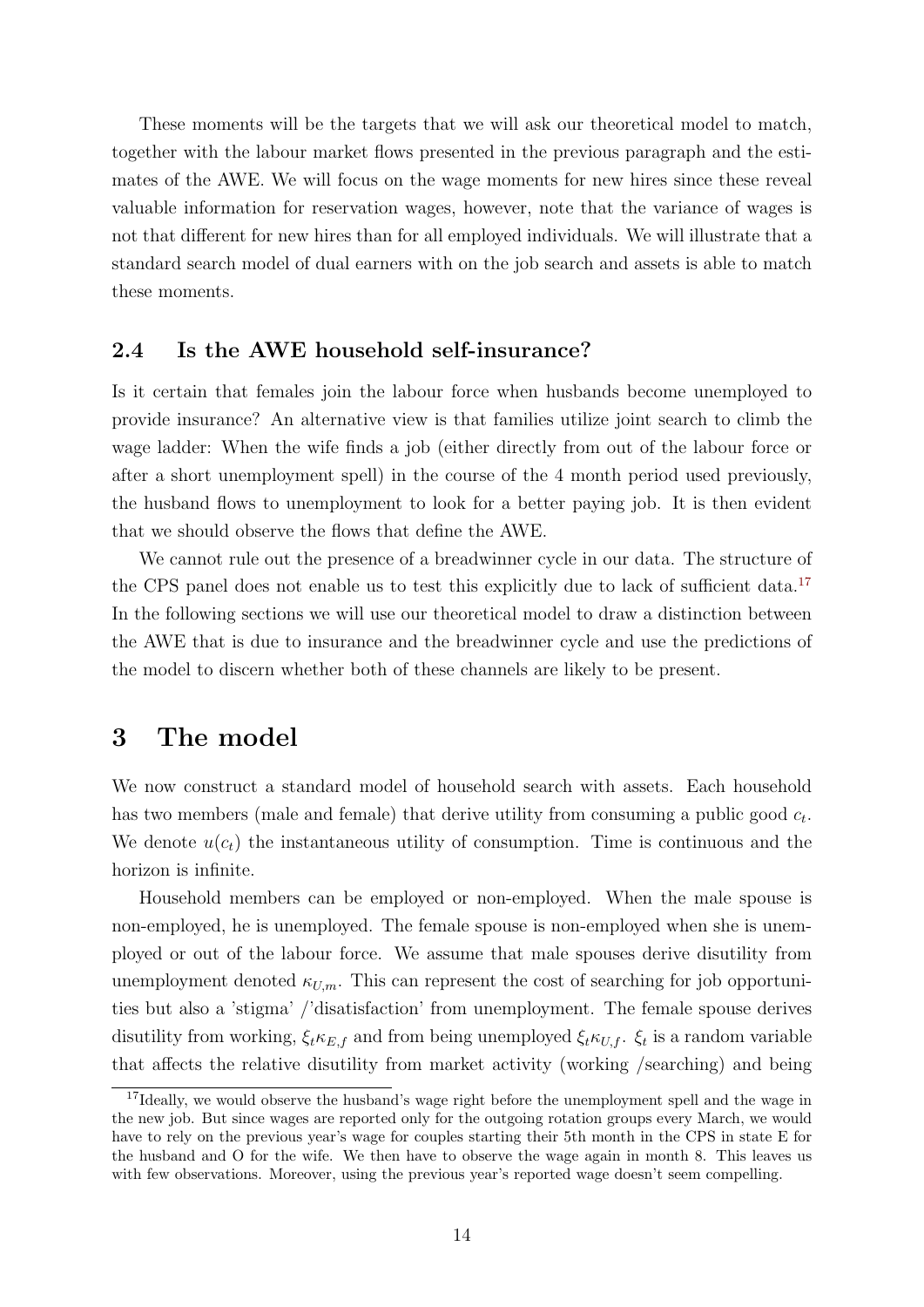out of the labour force (where (dis)utility is normalized to  $0$ ).<sup>[18](#page-15-0)</sup> We assume that changes in the value of  $\xi_t$  occur according to a Poisson process with parameter  $\lambda_{\xi} > 0$ . When a change occurs the new value is drawn from a distribution  $F_{\xi}$ .

Letting  $S_m \in \{E, U\}$  denote the employment status of the male spouse, analogously  $S_f \in \{E, U, O\}$  the status of the female spouse, the instantaneous utility of the household is

$$
u(c_t) - \kappa_{U,m} \mathcal{I}_{S_m = U} - \sum_{x \in \{E, U\}} \xi_t \kappa_{x,f} \mathcal{I}_{S_f = x}
$$

where  $I_{\omega}$  is an indicator function taking the value 1 when  $\omega$  is true.

Individuals face uncertainty in the labour market which we model as follows: First, we assume that employed individuals can become (exogenously) non-employed, according to Poisson processes with parameters  $\chi_m$  and  $\chi_f$ , for males and females respectively. Second, in non-employment, individuals receive job offers at rates  $\lambda_{U,m}, \lambda_{U,f}, \lambda_{O,f}$ . These are finite and thus with positive probability an individual may receive zero offers over a given period of time. Moreover, when an offer arrives the wage is a draw from a probability distribution  $F_{w,g}$  where  $g \in \{m, f\}$  denotes gender.<sup>[19](#page-15-1)</sup> Thus wages are uncertain, and as usual, individuals will choose whether to accept a job offer and give up search or reject it. Finally, we assume that employed individuals also receive job offers. This occurs at rates  $\lambda_{E,m}, \lambda_{E,f}$  and again offers are random draws from the distributions  $F_{w,g}$ .

Households can self-insure against income shocks, through accumulating savings in a riskless asset denoted  $a_t$ . The return on savings is denoted r and is assumed constant through time. Households cannot borrow, we assume a non borrowing constraint  $a_t \geq$  $0, \forall t$ . Moreover, we assume that all households receive transfers from the government denoted T.

## 3.1 Value functions

Consider the program of a household that has two non-employed members. Let  $N_g$  denote the non employment state. We have  $N_m = U$  and  $N_f \in \{U, O\}$ . Letting  $\rho$  denote the

<span id="page-15-0"></span><sup>&</sup>lt;sup>18</sup> $\kappa_{U,f} \xi_t, \kappa_{E,f} \xi_t$  can also be considered to capture the effect of giving up on home production, the cost of exerting effort, and in the case of  $\kappa_{U,f}$  the negative psychological impact of being unemployed. These costs are therefore assumed to be time varying.

<span id="page-15-1"></span><sup>&</sup>lt;sup>19</sup>Wage draws are assumed independent across household members.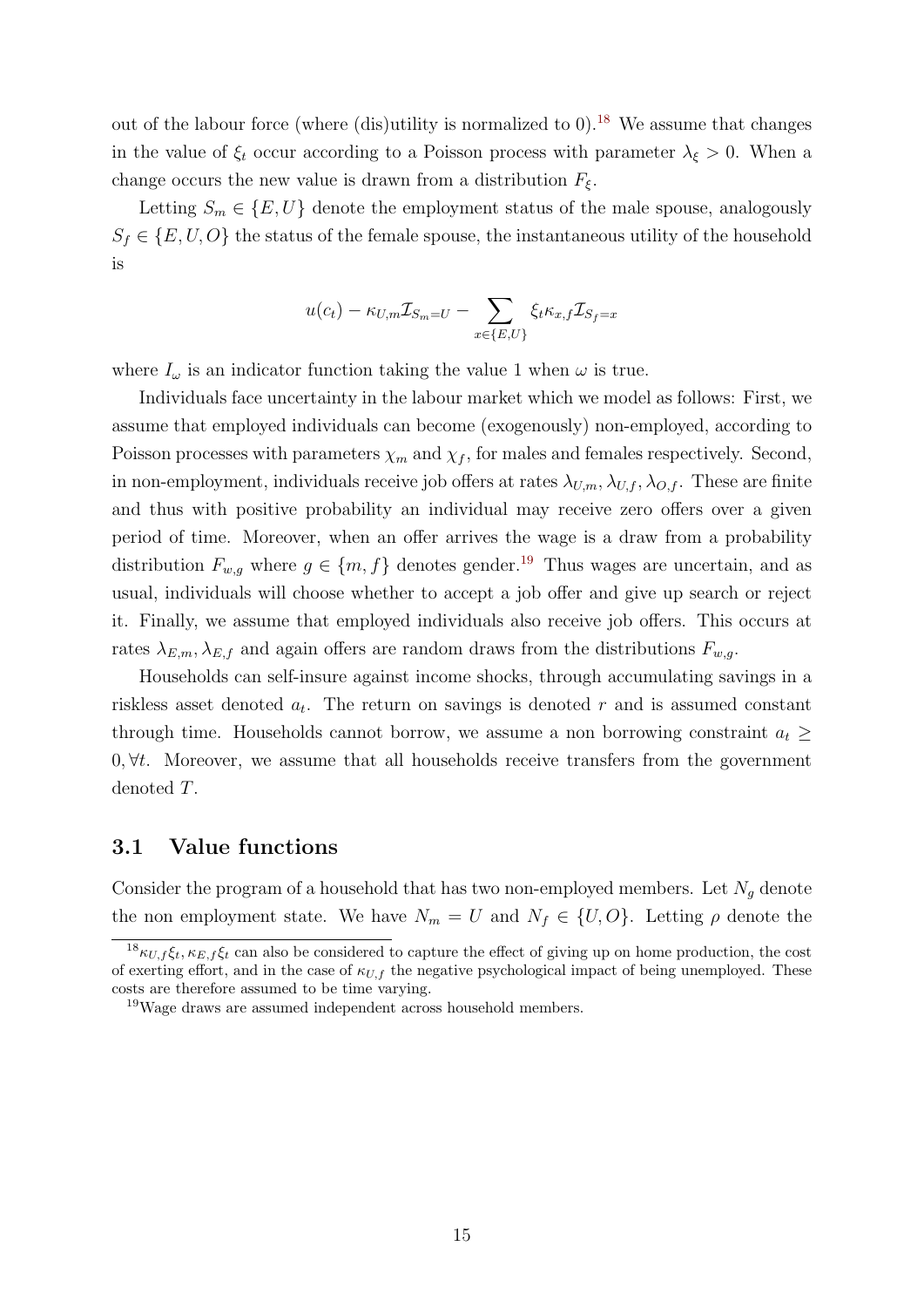discount factor, the value function  $V_{N_m,N_f}(a_t,\xi)$  solves :

<span id="page-16-1"></span>
$$
\rho V_{N_m, N_f}(a_t, \xi) = \max_{S_f \in \{U, O\}} \left\{ \max_{c_t} \left( u(c_t) - \kappa_{U, m} - \xi \kappa_{U, f} I_{S_f = U} - f_c I_{S_f = U \cap N_f = O} \right) \right\} \tag{1}
$$
\n
$$
+ \lambda_{\xi} \int_{\underline{\xi}}^{\overline{\xi}} V_{N_m, S_f}(a_t, \xi') dF_{\xi'} + \lambda_{U, m} \int_{\underline{w}_m}^{\overline{w}_m} \max \left\{ V_{E_m, S_f}(a_t, \xi, w'), V_{N_m, S_f}(a_t, \xi) \right\} dF_{m, w'}
$$
\n
$$
+ \lambda_{S_f, f} \int_{\underline{w}_f}^{\overline{w}_f} \max \left\{ V_{N_m E_f}(a_t, \xi, w') - f_c I_{S_f = O}, V_{N_m, S_f}(a_t, \xi) \right\} dF_{f, w'} + V_{N_m, S_f}(a_t, \xi) \dot{a}_t \right\}
$$

where  $\dot{a}_t = r a_t + T - c_t$ <sup>[20](#page-16-0)</sup>  $V_{E_m, S_f}$  denotes the value function when the male spouse has a job offer at hand and the labour market status of the female spouse is  $S_f$ . Analogously, in  $V_{N_mE_f}$  the female spouse has an offer.

In [\(1\)](#page-16-1) the household thus chooses the labour market status of the female spouse  $S_f$ . When  $S_f = U$  the indicator function  $I_{S_f = U}$  takes the value 1 and the disutility of search is  $\xi \kappa_{U,f}$ . Moreover, in the case where the female spouse was initially in state  $N_f = O$ and  $S_f = U$ -she joins the labour force flowing to unemployment-the household needs to incur a fixed cost  $f_c$  for this transition. Finally, as is evident from [\(1\)](#page-16-1) the choice  $S_f$ determines the arrival of job offers to the female spouse. Since we assume  $\lambda_{U,f} > \lambda_{O,f}$ offers arrive at higher rate to unemployed women. When an offer arrives the family needs to decide whether or not to accept it. If the wage offered is sufficiently high so that  $V_{N_mE_f}(a_t,\xi,w') - f_cI_{S_f=O} > V_{N_m,S_f}(a_t,\xi)$  the wife will flow to employment. Conversely, if the wage is not high enough then the couple will decide to continue to jointly search for jobs.

Consider now the program of a household where the male spouse is employed and the female spouse non-employed. We have:

$$
\rho V_{E_m, N_f}(a_t, \xi, w) = \max \bigg\{ \rho V_{N_m, N_f}(a_t, \xi), \max_{S_f \in \{U, O\}} \bigg\{ \max_{c_t} \bigg( u(c_t) - \xi \kappa_{U, f} I_{S_f = U} - f_c I_{S_f = U \cap N_f = O} \bigg) \tag{2}
$$

<span id="page-16-2"></span>
$$
+ \lambda_{\xi} \int_{\underline{\xi}}^{\overline{\xi}} V_{E_m, S_f}(a_t, \xi') dF_{\xi'} + \lambda_{E, m} \int_{\underline{w}_m}^{\overline{w}_m} \max \Big\{ V_{E_m, S_f}(a_t, \xi, w'), V_{E_m, S_f}(a_t, \xi, w) \Big\} dF_{m, w'}
$$
  
+  $\lambda_{S_f, f} \int_{\underline{w}_f}^{\overline{w}_f} \max \Big\{ V_{E_m E_f}(a_t, \xi, w, \widetilde{w}') - f_c I_{S_f = O}, V_{E_m, S_f}(a_t, \xi, w) \Big\} dF_{f, \widetilde{w}'}$   
+  $\chi_m \Big( V_{N_m, S_f}(a_t, \xi) - V_{E_m, S_f}(a_t, \xi, w) \Big) + V_{E_m, S_f}(a_t, \xi, w) \dot{a}_t \Big\}$ 

where  $\dot{a}_t = ra_t + w + T - c_t$ . We let w denote the wage of the male spouse. Notice that in [\(2\)](#page-16-2) the husband may instantaneously choose to withdraw from employment in which case the

<span id="page-16-0"></span><sup>20</sup>As shown by [Achdou et al.](#page-42-7) [\(2021\)](#page-42-7), the borrowing constraint does not need to be acknowledged in a continuous time model since it will not be strictly binding. For our numerical experiments in Section 4, however, we will solve the model using a discretized time approximation of the value function and there the constraint  $a_t \geq 0$  will (occasionally) bind.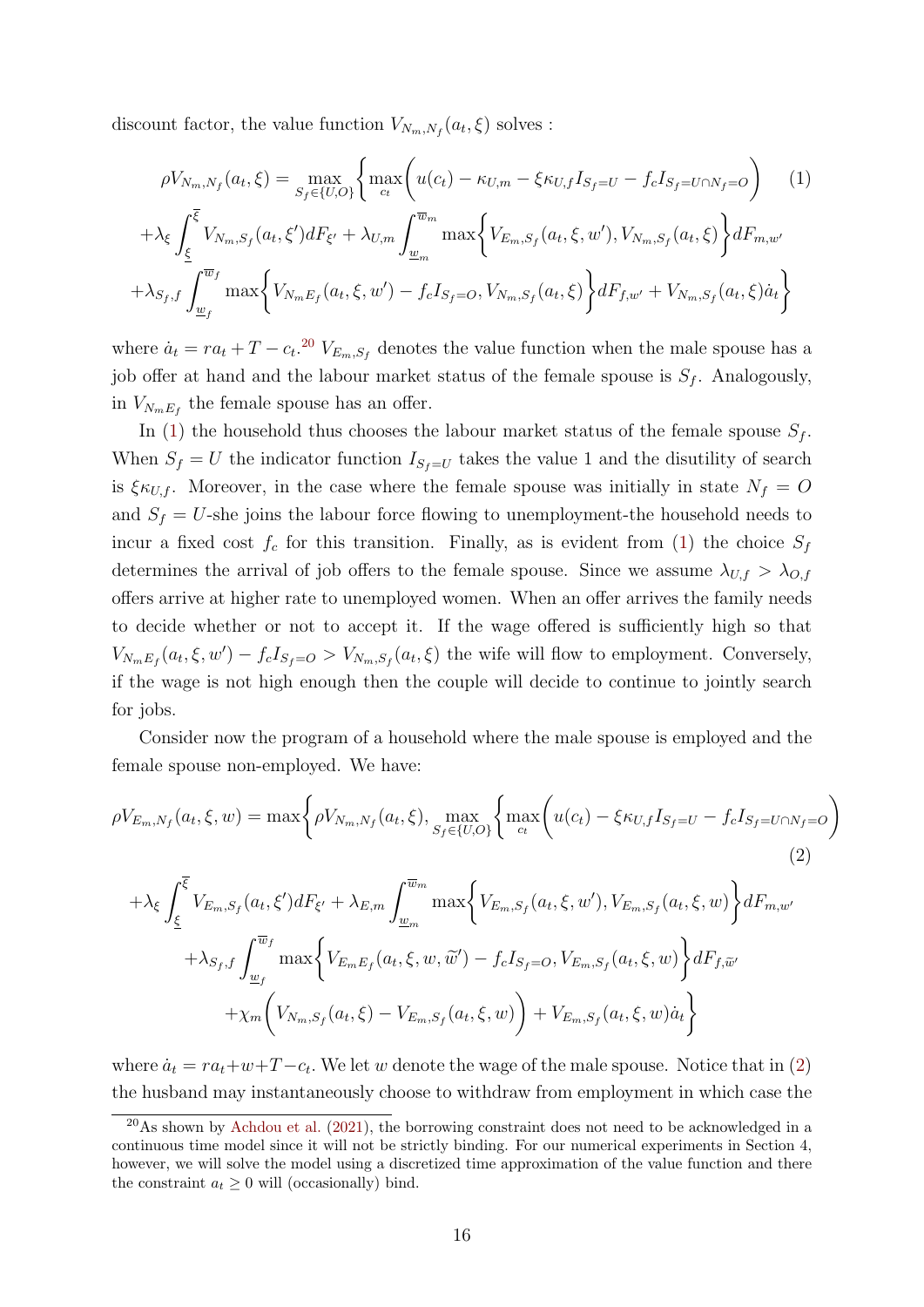family obtains  $\rho V_{N_m,N_f}(a_t,\xi)$ . This explains the presence of  $\max \bigg\{ \rho V_{N_m,N_f}(a_t,\xi), ...$  on the RHS of [\(2\)](#page-16-2). If the husband remains employed, then at rate  $\lambda_{E,m}$  he receives an offer drawn from  $F_{m,w'}$ . Trivially, the new offer is accepted if  $w' > w$ . Moreover, at rate  $\lambda_{S_f,f}$  the wife receives an offer  $\tilde{w}'$  and the family accepts it if  $V_{E_m E_f}(a_t, \xi, w, \tilde{w}') > V_{E_m, S_f}(a_t, \xi, w)$ where  $V_{E_mE_f}$  denotes the utility derived when both spouses have offers.

Analogously, in the case where the female spouse is employed (and the current wage is  $\tilde{w}$ ) we have:

$$
\rho V_{N_m, E_f}(a_t, \xi, \widetilde{w}) = \max \bigg\{ \rho V_{N_m, N_f}(a_t, \xi), \max_{c_t} \bigg( u(c_t) - \xi \kappa_{E, f} \bigg) + \lambda_{\xi} \int_{\underline{\xi}}^{\overline{\xi}} V_{N_m, E}(a_t, \xi', \widetilde{w}) dF_{\xi'} \tag{3}
$$

$$
+\lambda_{U,m}\int_{\underline{w}_m}^{\overline{w}_m} \max\bigg\{V_{E_m,E_f}(a_t,\xi,w',\widetilde{w}),V_{N_m,E_f}(a_t,\xi,\widetilde{w})\bigg\}dF_{m,w'} + \chi_f\bigg(V_{N_m,S_f}(a_t,\xi)-V_{N_m,E_f}(a_t,\xi,\widetilde{w})\bigg) + \lambda_{E,f}\int_{\underline{w}_f}^{\overline{w}_f} \max\bigg\{V_{N_mE_f}(a_t,\xi,\widetilde{w}'),V_{N_m,E_f}(a_t,\xi,\widetilde{w})\bigg\}dF_{f,w'} + V_{N_m,E_f}(a_t,\xi,\widetilde{w})\dot{a}_t\bigg\}
$$

and  $\dot{a}_t = (ra_t + \widetilde{w} + T - c_t).$ 

Finally, consider the case where both spouses are employed and wages are w and  $\tilde{w}$ for the husband and wife respectively.

$$
\rho V_{E_{m},E_{f}}(a_{t}, \xi, w, \tilde{w}) = \max \left\{ \rho V_{N_{m},N_{f}}(a_{t}, \xi), \rho V_{E_{m},N_{f}}(a_{t}, \xi, w), \rho V_{N_{m},E_{f}}(a_{t}, \xi, \tilde{w}), \quad (4)
$$

$$
\max_{c_{t}} \left[ u(c_{t}) - \xi \kappa_{E,f} + \lambda_{E,m} \int_{\underline{w}_{m}}^{\overline{w}_{m}} \max \left\{ V_{E_{m},E_{f}}(a_{t}, \xi, w', \tilde{w}), V_{E_{m},E_{f}}(a_{t}, \xi, w, \tilde{w}) \right\} dF_{m,w'}
$$

$$
+ \lambda_{E,f} \int_{\underline{w}_{f}}^{\overline{w}_{f}} \max \left\{ V_{E_{m},E_{f}}(a_{t}, \xi, w, \tilde{w}'), V_{E_{m},E_{f}}(a_{t}, \xi, w, \tilde{w}) \right\} dF_{f,\tilde{w}'} + \lambda_{\xi} \int_{\underline{\xi}}^{\overline{\xi}} V_{E_{m},E_{f}}(a_{t}, \xi', w, \tilde{w}) dF_{\xi'}
$$

$$
+ \chi_{f} \left( V_{E_{m},N_{f}}(a_{t}, \xi, w) - V_{E_{m},E_{f}}(a_{t}, \xi, w, \tilde{w}) \right) + \chi_{m} \left( V_{N_{m},E_{f}}(a_{t}, \xi, \tilde{w}) - V_{E_{m},E_{f}}(a_{t}, \xi, w, \tilde{w}) \right)
$$

$$
+ V_{E_{m},E_{f}}(a_{t}, \xi, w, \tilde{w}) \tilde{a}_{t} \right] \}
$$

where  $\dot{a}_t = ra_t + w + \tilde{w} + T - c_t$ .

A few comments are in order. First, notice that in all of the above value functions, in states that involve at least one of the household members with a job offer at hand, the instantaneous option of quitting employment is given to the household. This may seem redundant, for a household member that has already chosen to work at given wages. However, in the presence of the state variables we have in the model it is not. Both, husbands and wives might withdraw to non-employment if wealth has increased, i.e. reservation wages are an increasing function of wealth. Alternatively, if there is a shock to preferences, for example an increase in  $\xi$  that makes the female spouse prefer to drop out of the labour force, or even a change in the labour market status or the wage of one's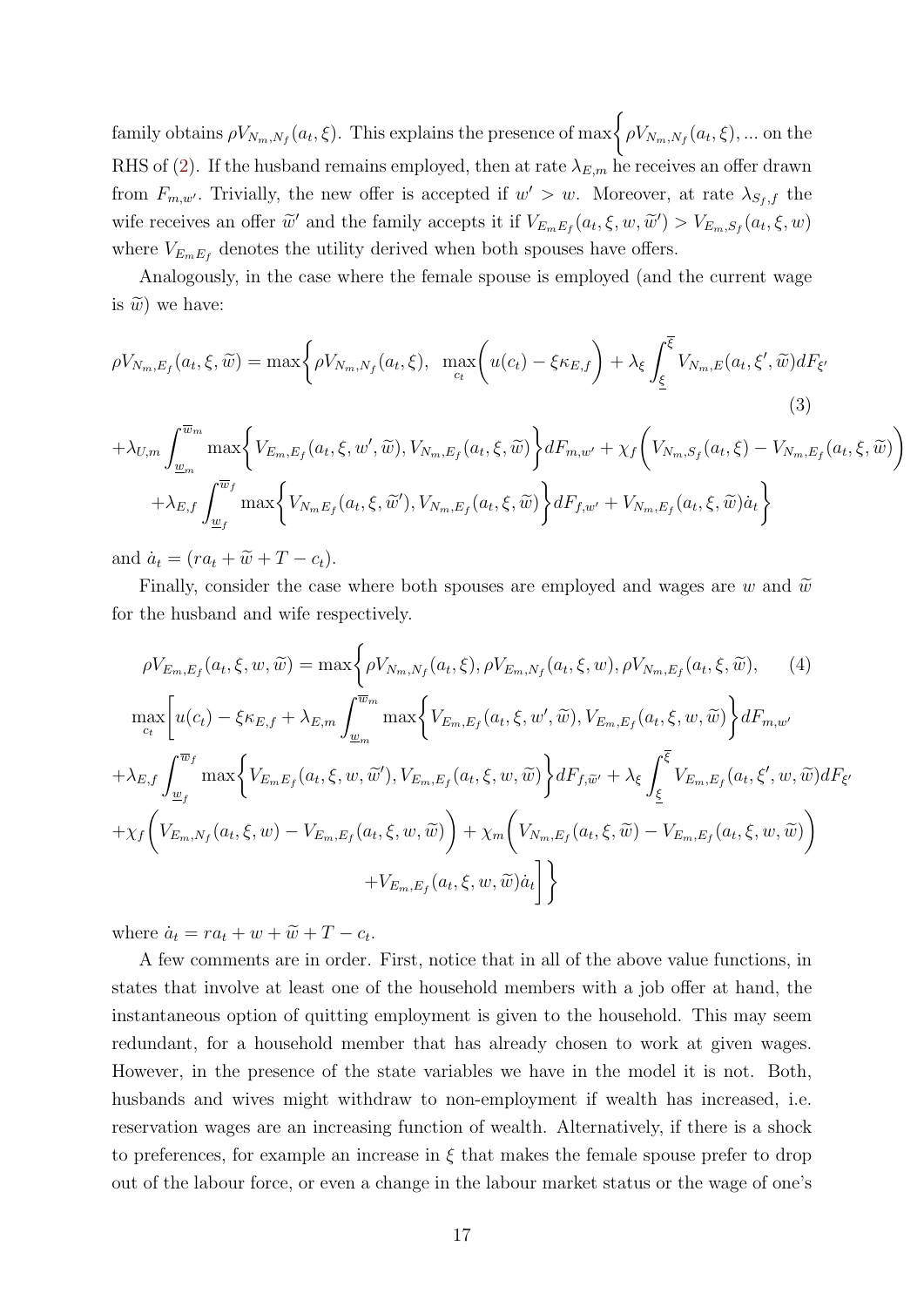spouse may make non-employment more attractive, reflecting a standard negative wealth effect on labour supply.

Therefore, the model offers several margins that can generate endogenous quits. In fact, we are not ruling out that some of these quits may originate from couples attempting to use spousal labour supply to climb the wage ladder. For example, if the current wage of the husband is low, he may quit to unemployment when his wife finds a job, to then find a better paying job. As discussed previously, this breadwinner cycle will likely lead to joint flows that look like an AWE even though the household is not using joint labour supply to insure against unemployment, and rather mainly uses it to generate growth in household earnings.<sup>[21](#page-18-0)</sup>

Another parameter affecting quits is the disutility of unemployment. A high value of  $\kappa_{U,m}$  will make it unlikely that husbands will want to quit to unemployment. If  $\kappa_{U,m}$ is sufficiently high then the reservation wage policy rule of husbands will be trivial: all offers will be accepted and even at low wages it will be preferable to work to escape unemployment. The model will then rely on exogenous separations  $\chi_m$  to generate flows from  $E$  to  $U$ .

Note that all of these forces are also present in the labour supply decisions of the female spouse. In this case however, the fact that the model endogenizes labour force participation, changes the tradeoffs involved. For example, if we assume a high disutility of unemployment,  $\kappa_{U,f}$ , then female spouses will likely quit the labour force (where disutility is zero) and look for a job from there, if  $\lambda_{O,f} > 0$ . Reservation wages will not be trivial for women that are out of the labour force, even in the presence of a high disutility of unemployment. Clearly, this also depends on the value of the fixed cost parameter  $f_c$ ; a high  $f_c$  will make exiting the LF and then reentering costly and thus women that have entered will prefer to be in the labour force for a while.<sup>[22](#page-18-1)</sup>

Finally, let us clarify that households in our model receive a transfer T which is independent of the labour market status, partially this allows them to insure against the risk of unemployment. Notice that in contrast to many search models where households can rely on an explicit unemployment insurance scheme to ward off consumption risk, we have chosen to set benefits equal to zero. We do so for tractability: Adding benefits to our model in which individuals will flow in and out of the labour force frequently, would

<span id="page-18-0"></span> $21$ According to [Guler et al.](#page-43-4) [\(2012\)](#page-43-4) couples utilize the breadwinner cycle in the same fashion that they utilize on the job search. In fact, in their model the more efficient is on the job search in producing offers, the less couples rely on the breadwinner cycle to increase wages. This will also be the case in our model.

<span id="page-18-1"></span> $^{22}$ This is a standard impact of the fixed cost on labour supply. In the empirical labour literature (see, for example, [Cogan,](#page-43-11) [1981;](#page-43-11) [Keane,](#page-44-10) [2011\)](#page-44-10) the presence of the fixed cost is assumed in order to match the empirical fact that we rarely observe female annual hours to be very low. The presence of fixed costs has also become standard in quantitative models, (see, for example, [Attanasio et al.,](#page-42-0) [2005,](#page-42-0) [2008;](#page-42-1) [Guner](#page-43-7) [et al.,](#page-43-7) [2012\)](#page-43-7). Note that though we do not include an hours margin, the horizon of the model (the unitary time interval) will be one month and thus over a 12 month horizon households will have a non-trivial choice of hours.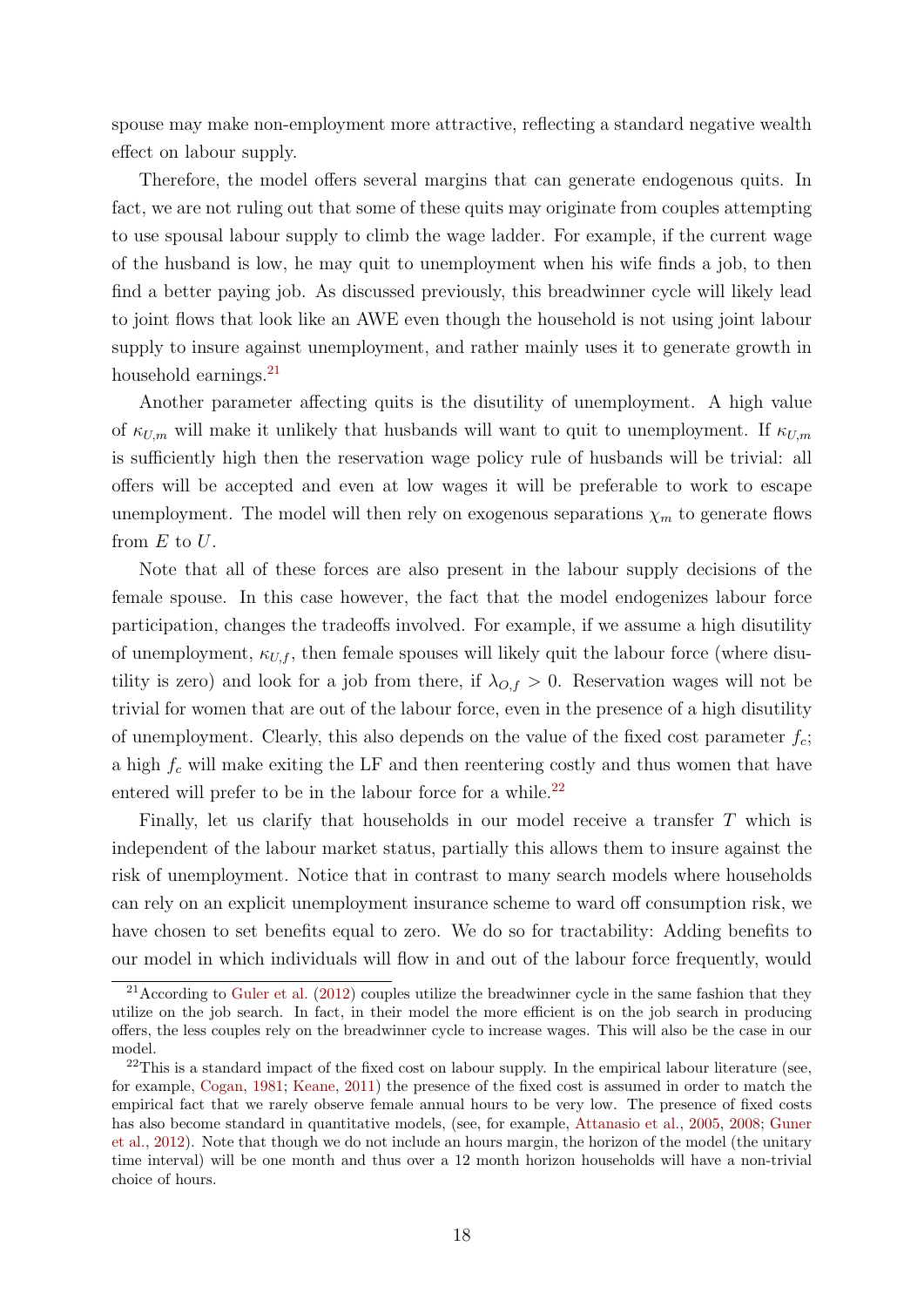require to account for two separate unemployment states: with and without benefits.<sup>[23](#page-19-1)</sup> Perhaps as crucially, it will also require us to make plausible assumptions regarding how benefits affect job search behavior. In most of the existing literature it is assumed that benefits continue to be paid to the worker independent of whether she rejects a job offer received. This then implies that benefits exert a strong influence on reservation wages and on job search outcomes. In reality, however, the US unemployment scheme is more complex, job offers are partially monitored and it is not evident that giving up on an offer will not result in a disruption of unemployment benefits. Under this scenario the impact of benefits on wages would be limited.

Adding benefits to the model is left to future work. Note however that in heterogenous agents models like ours, benefits and assets are typically close substitutes. Individuals can effectively insure through assets, and lowering unemployment benefits simply results in a rise in precautionary savings (e.g. [Engen and Gruber,](#page-43-12) [2001;](#page-43-12) [Young,](#page-45-3) [2004\)](#page-45-3). The same principle applies to T. Increasing transfers in these models is typically isomorphic to relaxing the borrowing limit and reduces the supply of liquid wealth (e.g. [Aiyagari,](#page-42-8) [1994\)](#page-42-8).

# <span id="page-19-0"></span>4 Quantitative Analysis: Matching the 1980s

We now turn to the quantitative evaluation of the model's properties in steady state. In this section we calibrate our model to the 1980s data and discuss the conditions under which we can match relevant moments. We use this section to highlight more broadly the working of the model and illustrate how households alter their behavior when we change parameter values.

### 4.1 Benchmark Calibration

We first present our benchmark calibration, see Table [7](#page-22-0) for the parameters. We normalize a unit of time to be equal to a month. We set the monthly interest rate r equal to  $0.25\%$ giving a yearly analogue of  $3\%$ . The time preference parameter  $\rho$  is set equal to 0.003 to target an asset to income ratio of roughly  $1.4$  over an annual horizon.<sup>[24](#page-19-2)</sup> The transfer T is set equal to 0.2. Moreover, we choose  $u(c_t) = \log(c_t)$ , a standard assumption in the literature.

<span id="page-19-1"></span><sup>23</sup>Naturally OLF individuals do not receive benefits, since benefits are paid out conditionally on individuals exerting 'active job search' effort.

<span id="page-19-2"></span> $^{24}$ Though the ratio of total household wealth over income in the 1980s is higher, not all of household wealth is liquid. Since households will use assets to insure against unemployment shocks (along with joint labour supply) it is important not to overstate insurance through the wealth margin. We thus focus on liquid wealth. The value of 1.4 for the liquid wealth to income ratio is borrowed from [McKay et al.](#page-44-11) [\(2016\)](#page-44-11).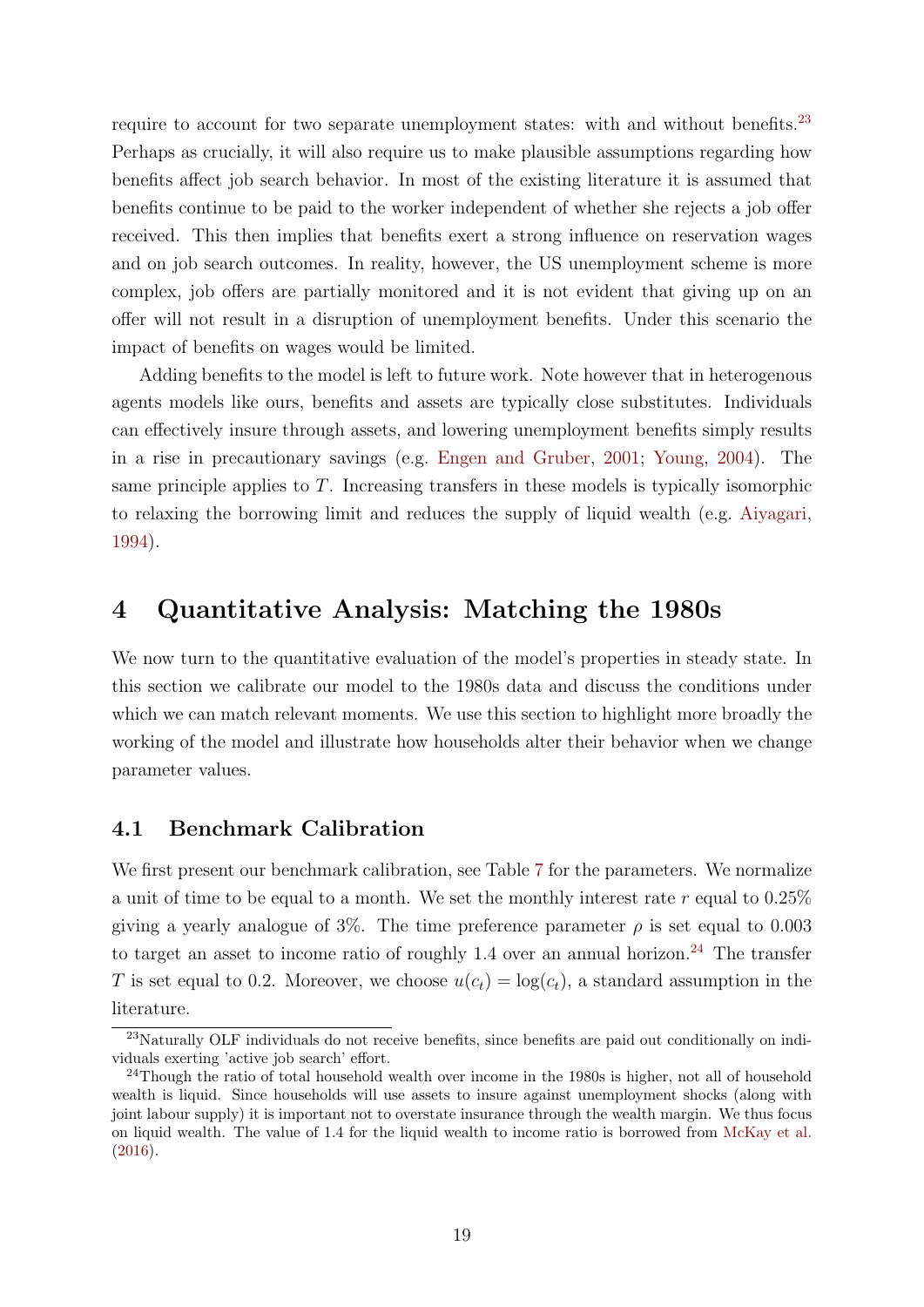We calibrate values for parameters  $\kappa_{U,g}, \kappa_{E,f}, f_c, \lambda_{U,g}, \lambda_{E,m}, \lambda_{E,g}, \chi_g$  and the distributions  $F_{w,q}, F_{\xi}$ . Since the model is solved numerically we discretize the distributions F. For wages we assume log-normal distributions with (mean-variance) parameters  $\mu_g$ ,  $\sigma_g^2$ . We normalize  $\mu_m = 1$  and chose  $\mu_f$  to match the gender gap in wages. The variances are set to match the variance of wages of newly hired individuals. More on this below.

Distribution  $F_{\xi}$  is discretized using two nodes  $\{\xi_L, \xi_H\} = \{0.5, 1.5\}$ , centered around 1 which is the normalized value of the mean. Notice that while we need some differences in the disutility of market activity, the exact values of  $\{\xi_L, \xi_H\}$ , within a certain range, are basically inconsequential for our results. This is so because in our model the disutility of market activities for women is also governed by parameter  $\lambda_{\xi}$ , which we will calibrate to match the flows from unemployment and employment to out of the labour force. A high value for this parameter would give us large flows, however, we could compensate assuming a smaller range for  $\{\xi_L, \xi_H\}$  so that (given the equilibrium distributions over state variables, wealth and wages) fewer women would be induced to quit the labour force when they suffer an adverse disutility shock. In other words,  $\{\xi_L, \xi_H\}$  and  $\lambda_{\xi}$  are not fully pinned down by the model. Because of this we normalize the two realizations of  $\xi$  to be 50 percent from the mean and set  $\lambda_{\xi}$  to match the flows.

With the remaining model parameters we target the following moments: First, the flows across employment and unemployment are determined by parameters  $\lambda_{U,g}$ ,  $\chi_g$ ,  $\lambda_{E,g}$  $\kappa_{U,g}\kappa_{E,f}$  and the distributions  $F_{w,g}$ . Second, the variance of wages for new entrants into employment (see Table [6\)](#page-13-0) are affected chiefly by  $\lambda_{U,g}$ ,  $\lambda_{E,g}$  and the distributions  $F_{w,g}$ . Next, the ratio of starting wages for new entrants over the average wage is determined by  $\lambda_{E,q}$  and the gender pay gap is determined by the relative mean  $\mu_f$  and the relative arrival rates of offers on the job  $\lambda_{E,g}$ . Finally, parameters  $\lambda_{O,f}$  and  $\lambda_{U,f}$  determine the flow from  $O$  to  $E^{25}$  $E^{25}$  $E^{25}$ 

Note that we do not claim that each moment is determined by exactly one parameter. In fact, each of the parameters affects several moments and each moment is a function of several parameters. For example, consider the  $U$  to  $E$  rate for men. There are several ways to match the data moment of 0.32 (see Table [2\)](#page-7-1). We could have a calibration where  $\lambda_{U,m}$  is around 0.38 which in time aggregated data would give us a monthly flow of around 0.32 if men accept to work even at low wages. For this to happen it must be either that  $\kappa_{U,m}$ , the disutility of unemployment for men, is sufficiently high, or that  $\lambda_{E,m} \approx \lambda_{U,m}$ , so that on the job search is (nearly) as efficient as search in unemployment. Standard results then imply that men would accept to work at the lower bound wage in  $F_{m,w}$  which in our discretized solution is positive.

Another possibility would be to assume a higher arrival rate, i.e. to set  $\lambda_{U,m} > 0.38$ .

<span id="page-20-0"></span><sup>&</sup>lt;sup>25</sup>The value of  $\lambda_{U,f}$  exerts an influence on the OE flow because we use time aggregated data to compute flows. Thus an agent that flows from O to U and then quickly to E (in the case where  $\lambda_{U,f}$  is high) may be counted as a direct flow from  $O$  to  $E$  due to time aggregation bias.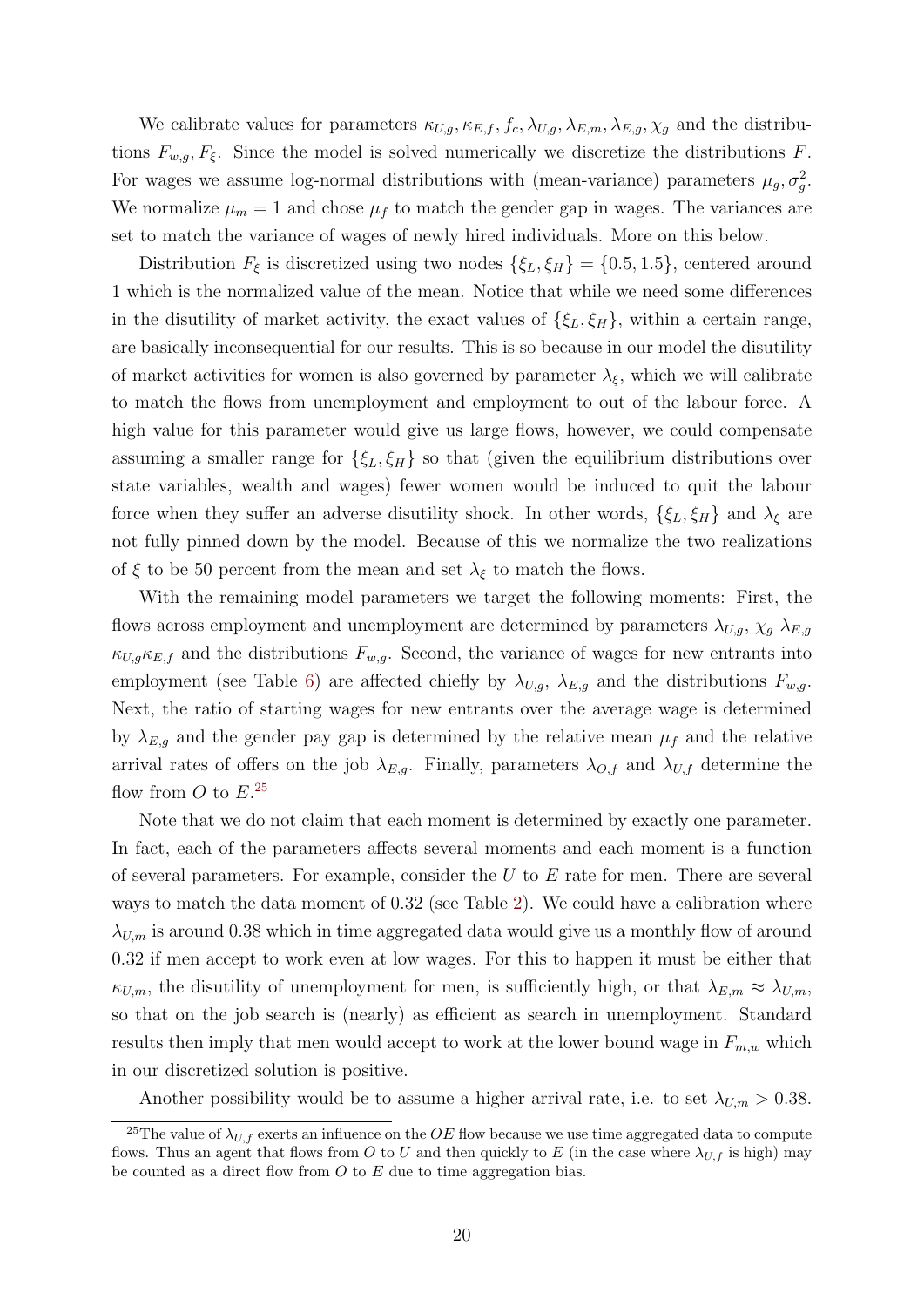To still obtain a UE rate of 0.32 would then require that some wage offers are rejected. To accomplish this we would have to lower  $\kappa_{U,m}$  and/or lower  $\lambda_{E,m}$ . Analogously, the variance of  $F_{w,m}$  exerts an influence on job search behavior. A higher variance makes men pickier in their job search and again adjusting  $\kappa_{U,m}$ ,  $\lambda_{E,m}$ ,  $\lambda_{U,m}$  would be required to target the job finding rate we observe in data. This interplay between parameters in determining model outcomes, also applies to the case of female moments.<sup>[26](#page-21-0)</sup>

We proceed as follows: We construct a benchmark calibration for the 1980s in which men face tight frictions and  $\kappa_{U,m}$  is sufficiently high so that reservation wage policies are trivial- low wage offers are accepted. This calibration is in fact compatible with numerous empirical papers that find a very negative value of non-working in standard search models without assets, (see references in [Hornstein et al.,](#page-44-0) [2011\)](#page-44-0). Moreover, we think that for the 1980s it is sensible, since in these years the male spouse is (still) viewed as the breadwinner of the household and thus, prolonged unemployment is seen as a failure to provide for one's family.

In order to further illustrate the relevance of this calibration we compare its properties with the case where on the job search is as efficient as off the job search,  $\lambda_{E,m} \approx \lambda_{U,m}$ and with the looser friction scenario, assuming a high value for  $\lambda_{U,m}$  and targeting a smaller  $\kappa_{U,m}$  to match the observed UE rate. We will then show that setting  $\lambda_{E,m}$  close to  $\lambda_{U,m}$  will imply that the starting male wage out of unemployment is too far from the overall average wage in the economy, a ratio that we explicitly target from the data and moreover we will also illustrate that assuming looser frictions worsens the model's overall performance considerably.

The parameter values for the search frictions are shown in Panel D of Table [7.](#page-22-0) We set  $\lambda_{U,m} = 0.38$  and  $\sigma_m = 0.5$ . We also set  $\chi_m$  equal to 0.012 to target the EU rate of 1.2% in the data. Finally,  $\lambda_{E,m} = 0.075$  is chosen so that the log of the ratio of the average wage in the economy to the average of newly hired men is close to the data value of 0.28. Finally, we set  $\kappa_{U,m} = 2.0$ .

Given these choices, male reservation wages are not functions of female parameters and thus male moments are independent of female moments. We can thus freely vary female parameters to target the labour market moments of wives. Notice, however, that since we now have to deal with endogenous non-participation, parameters  $\lambda_{U,f}$  and  $\kappa_{U,f}$ cannot be used to fully target the UE rate, as was the case with husbands. A high value for  $\kappa_{U,f}$  will increase the job acceptance rate, however, at the same time, it will increase the outflow from unemployment to out of the labour force. The unemployment rate will

<span id="page-21-0"></span><sup>&</sup>lt;sup>26</sup>Perhaps, given the many moments and parameters, the reader is wondering whether it is ultimately preferable to estimate the model, and let the computer decide the values of parameters that produce the best fit. Notice that estimation of our model which contains 6 state variables (wealth, preference shocks, wages and the joint labour market status) and features 14 parameters and moments is a formidable computational task. In light of this, our approach was to compare the performance of our model across alternative calibrations and thus gain insights on what gives us the best fit. We will summarize the most important of these experiments.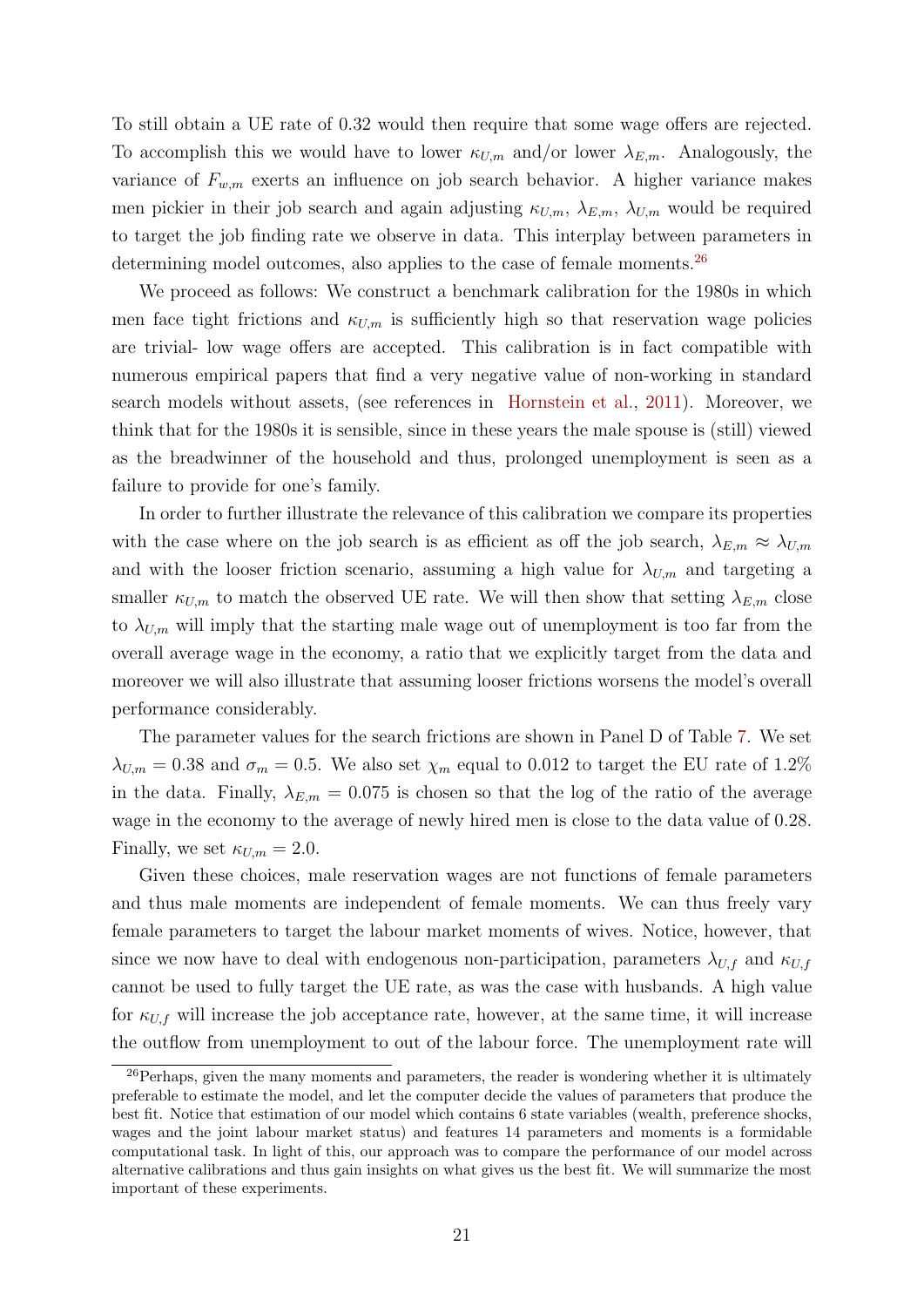<span id="page-22-0"></span>

| Parameter                       | Symbol            | Value                   | Target                               |  |  |  |  |  |
|---------------------------------|-------------------|-------------------------|--------------------------------------|--|--|--|--|--|
|                                 |                   | A: Exogenous parameters |                                      |  |  |  |  |  |
| <b>CRRA</b>                     | $\sigma$          | 1.0                     | Standard                             |  |  |  |  |  |
| Interest rate                   | $\boldsymbol{r}$  | 0.25%                   | US data                              |  |  |  |  |  |
| B: Utility                      |                   |                         |                                      |  |  |  |  |  |
| Time preference                 | $\rho$            | 0.003%                  | $asset-(annual)$ income $1.4$        |  |  |  |  |  |
|                                 | $\kappa_{U,m}$    | 2.4                     | $U_m$                                |  |  |  |  |  |
| Disutility from (un-)employment | $\kappa_{E,f}$    | 0.187                   | $U_f$                                |  |  |  |  |  |
|                                 | $\kappa_{U,f}$    | 0.937                   | $E_f$                                |  |  |  |  |  |
| Utility shock value             | $\{\xi_L,\xi_H\}$ | $\{0.5, 1.5\}$          | $EO_{f}$                             |  |  |  |  |  |
| Arrival rate                    | $\lambda_{\xi}$   | 0.4                     | $UO_f$                               |  |  |  |  |  |
| Fixed cost female participation | $f_c$             | 0.2                     | $OU_f$                               |  |  |  |  |  |
| C: Wage offer distributions     |                   |                         |                                      |  |  |  |  |  |
| Male                            |                   |                         |                                      |  |  |  |  |  |
| Mean                            | $\mu_m$           | 1.0                     | Normalization                        |  |  |  |  |  |
| Std                             | $\sigma_m$        | $0.50\,$                | Std of wages of newly-hired          |  |  |  |  |  |
| Arrival rate                    | $\lambda_{E,m}$   | 0.075                   | Ratio of wages of newly-hired to all |  |  |  |  |  |
| Female                          |                   |                         |                                      |  |  |  |  |  |
| Mean                            | $\mu_f$           | 0.46                    | Gender pay gap                       |  |  |  |  |  |
| Std                             | $\sigma_f$        | 0.75                    | Std of wages of newly-hired          |  |  |  |  |  |
| Arrival rate                    | $\lambda_{E,f}$   | 0.08                    | Ratio of wages of newly-hired to all |  |  |  |  |  |
|                                 |                   | D: Search frictions     |                                      |  |  |  |  |  |
|                                 | $\lambda_{U,m}$   | 0.38                    | $UE_m$                               |  |  |  |  |  |
| Offer Rates                     | $\lambda_{U,f}$   | 0.40                    | $UE_f$                               |  |  |  |  |  |
|                                 | $\lambda_{O,f}$   | 0.07                    | $OE_f$                               |  |  |  |  |  |
|                                 | $\chi_m$          | 0.012                   | $EU_m$                               |  |  |  |  |  |
| Separation Shocks               | $\chi_f$          | 0.04                    | $EO_f$                               |  |  |  |  |  |

Table 7: The Model Parameters (Monthly Values)

Note: The table summarizes the values of the model parameters under the baseline calibration. The CRRA coefficient and the interest rate are set exogenously. All other parameters are calibrated endogenously. The final column shows which target is mostly affected by a certain parameter. However, each parameter affects several targets and the calibration is done jointly, details in the text.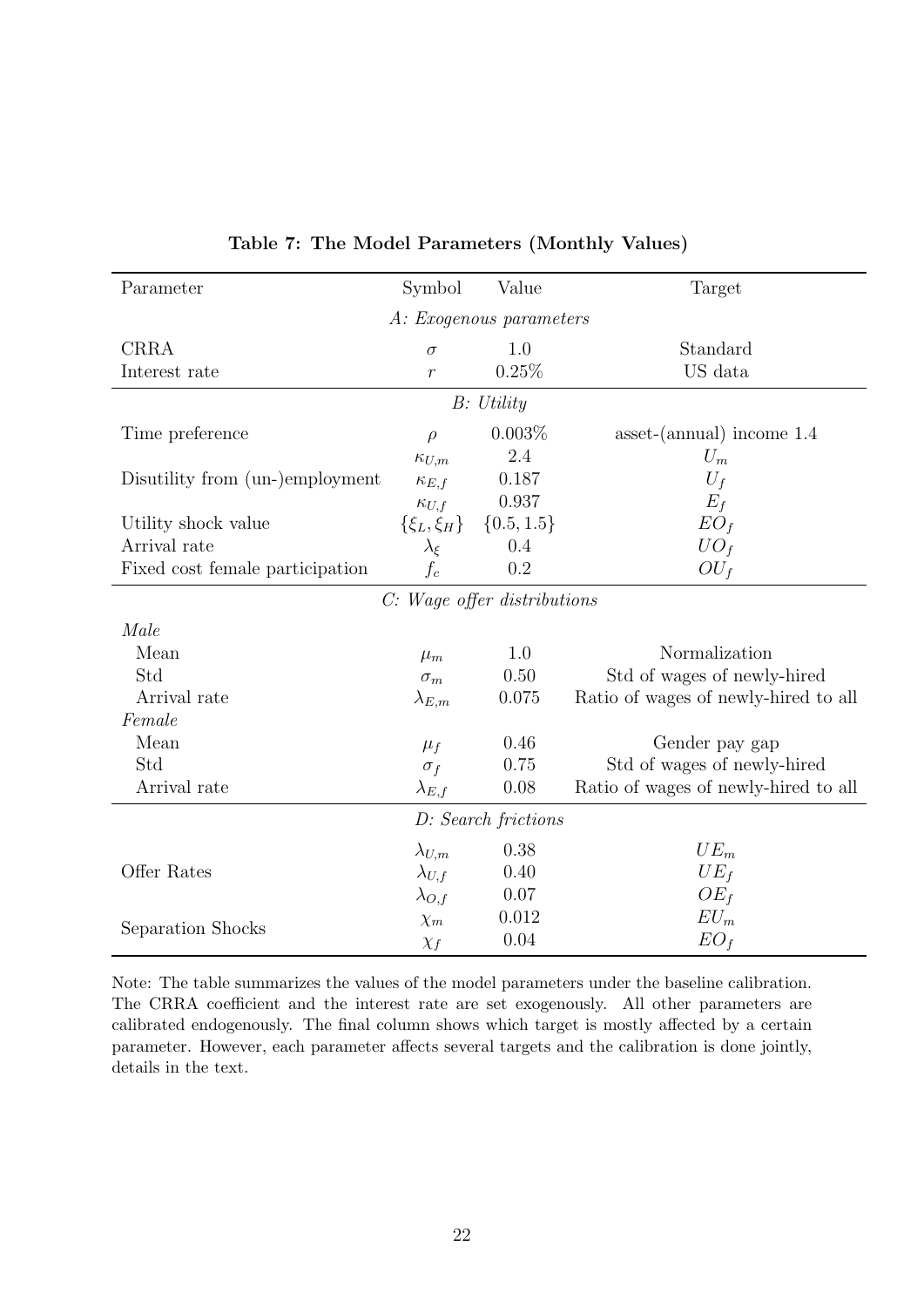decrease.

Notice that what would probably allow us to sidestep this issue, is assuming a large fixed cost of participation. In this case, women that are in the labour force will be reluctant to quit, in order to avoid paying the fixed cost upon reentry, even if  $\kappa_{U,f}$  is a large number. However, a large fixed cost is implausible since, as we have seen, the flows from unemployment to out of the labour force of married women are substantial.

Our principle to calibrate  $f_c$ ,  $\kappa_{U,f}$ ,  $\kappa_{E,f}$ ,  $\lambda_{U,f}$  is the following: We choose a moderate value for  $f_c = 0.2$  so that matching the flows from in the labour force to out of the labour force is not compromised. At the same time we informed our choice using an additional moment, the fraction of women working (participating) for  $0,1,...,4$  months in the 4 month panel of the CPS (see below when we evaluate the performance of the model). Moreover, we set  $\lambda_{U,f} = 0.40$  assuming that labour market frictions are (nearly) as tight for women as they are for men. Last, we find  $\kappa_{U,f} = 0.937$  and  $\kappa_{E,f} = 0.187$  is required so that the model matches the average unemployment and employment rates in the 1980s. The parameter values pertaining to the preferences are shown in Panel B of Table [7.](#page-22-0)

The remaining parameters of the model are assigned the following values: First  $\lambda_{E,f}$  = 0.08 is chosen to match the ratio of the average wage of newly employed women to the overall average wage in the economy. Second, we set  $\mu_f = 0.46$  and  $\sigma_f = 0.75$  to match the gender pay gap and the variance of wages for newly hired women, see Panel C of Table [7.](#page-22-0)<sup>[27](#page-23-0)</sup> Finally, we set  $\lambda_{O,f} = 0.07$  to target the flow from state O to state E and  $\chi_f = 0.04$  to match the total outflow from employment.

#### 4.1.1 Fit of the model to the data

The fit of the model is reported in Table [8.](#page-24-0) Notice that the model performs very well in matching both male and female moments. For males we match closely both flows and wage outcomes. For females the model can match nearly perfectly wages, and matches well the labour market flows. The  $UE$  rate implied by the model  $(0.20)$  falls slightly short of the data moment  $(0.24)$ .<sup>[28](#page-23-1)</sup> The model also predicts an EU rate which is slightly higher than in the data  $(1.5\% \text{ vs. } 1\%)$  and analogously the EO rate is slightly lower  $(2.2)$ vs. 3.2%). The total outflow from employment  $(EU + EO)$  matches the data well.

Note that the model impinges several forces that can generate job separations for females: the exogenous job destruction shock  $\chi_f$ , the shocks to preferences  $\xi$ , changes

<span id="page-23-0"></span><sup>&</sup>lt;sup>27</sup>Though the female variance is higher than the male variance wages are scaled by means (the wage level is  $\mu_q exp(\epsilon_q)$ , where  $\epsilon_q$  is a draw from the lognormal distribution) and so the variance of female wages in levels does not exceed the male variance. Therefore, wages of top female earners do not exceed the analogous wages of men.

<span id="page-23-1"></span><sup>&</sup>lt;sup>28</sup>We have found that increasing the value of  $\lambda_{U,f}$  (adjusting simultaneously  $\kappa_{U,f}$  to keep the unemployment rate constant) only mildly increases the UE rate. A higher  $\lambda_{U,f}$  increases female reservation wages and overall there is little change in the job finding probability. We found implausible to assume that females face much looser frictions than males do, this is why we chose not to assume a higher value for  $\lambda_{U,f}$ .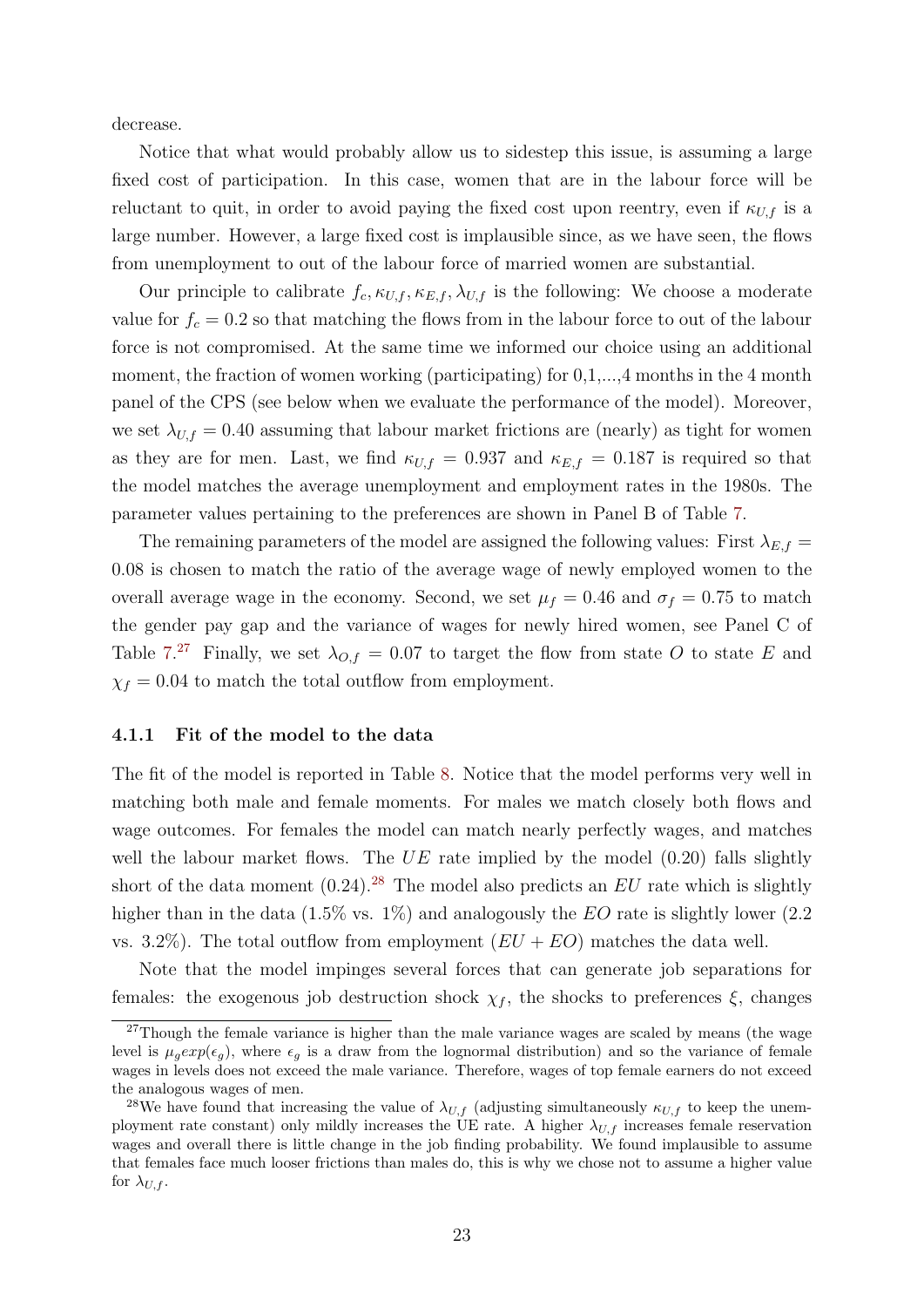|                                           | A: AWE and wages |              |                |       |                |  |  |  |  |
|-------------------------------------------|------------------|--------------|----------------|-------|----------------|--|--|--|--|
|                                           |                  |              |                | Data  | Model          |  |  |  |  |
| Added worker effect                       |                  |              |                | 0.077 | 0.087          |  |  |  |  |
| Gender wage gap                           |                  |              |                | 0.42  | 0.40           |  |  |  |  |
| Relative wage new entrants to all, male   |                  |              |                | 0.28  | 0.31           |  |  |  |  |
| Relative wage new entrants to all, female |                  |              |                | 0.28  | 0.26           |  |  |  |  |
| Variance of wages new entrants, male      |                  |              |                | 0.25  | 0.25           |  |  |  |  |
| Variance of wages new entrants, female    |                  |              |                | 0.23  | 0.22           |  |  |  |  |
| B: Labor market flows                     |                  |              |                |       |                |  |  |  |  |
|                                           |                  |              |                | Data  | Model          |  |  |  |  |
| EU male                                   |                  |              |                | 0.012 | 0.012          |  |  |  |  |
| UE male                                   |                  |              |                | 0.32  | 0.32           |  |  |  |  |
| EU female                                 |                  |              |                | 0.010 | 0.015          |  |  |  |  |
| EO female                                 |                  |              |                | 0.033 | 0.022          |  |  |  |  |
| UE female                                 |                  |              |                | 0.24  | 0.20           |  |  |  |  |
| UO female                                 |                  |              |                | 0.25  | 0.25           |  |  |  |  |
| OE female                                 |                  |              |                | 0.064 | 0.041          |  |  |  |  |
| OU female                                 |                  |              |                | 0.025 | 0.039          |  |  |  |  |
| C1: Months female employed                |                  |              |                |       |                |  |  |  |  |
| Months                                    | $\overline{0}$   | 1            | $\overline{2}$ | 3     | 4              |  |  |  |  |
| Data                                      | 0.31             | 0.04         | 0.03           | 0.05  | 0.57           |  |  |  |  |
| Model                                     | 0.33             | 0.04         | 0.04           | 0.05  | 0.54           |  |  |  |  |
| C2: Months female in LF                   |                  |              |                |       |                |  |  |  |  |
| Months                                    | $\overline{0}$   | $\mathbf{1}$ | $\overline{2}$ | 3     | $\overline{4}$ |  |  |  |  |
| Data                                      | 0.28             | 0.04         | 0.03           | 0.05  | 0.60           |  |  |  |  |
| Model                                     | 0.28             | 0.04         | 0.04           | 0.05  | 0.58           |  |  |  |  |

### <span id="page-24-0"></span>Table 8: Model fit 1980s: data and model outcomes

Notes: The table compares model moments with data moments from the CPS. Panel A shows moments related to wages and the AWE. Panel B shows labor market flows. Panel C how many women are employed (C1) or in the labor force (C2) for 0,1,2,3,4 months. 4 months being the length of the observation period in the CPS.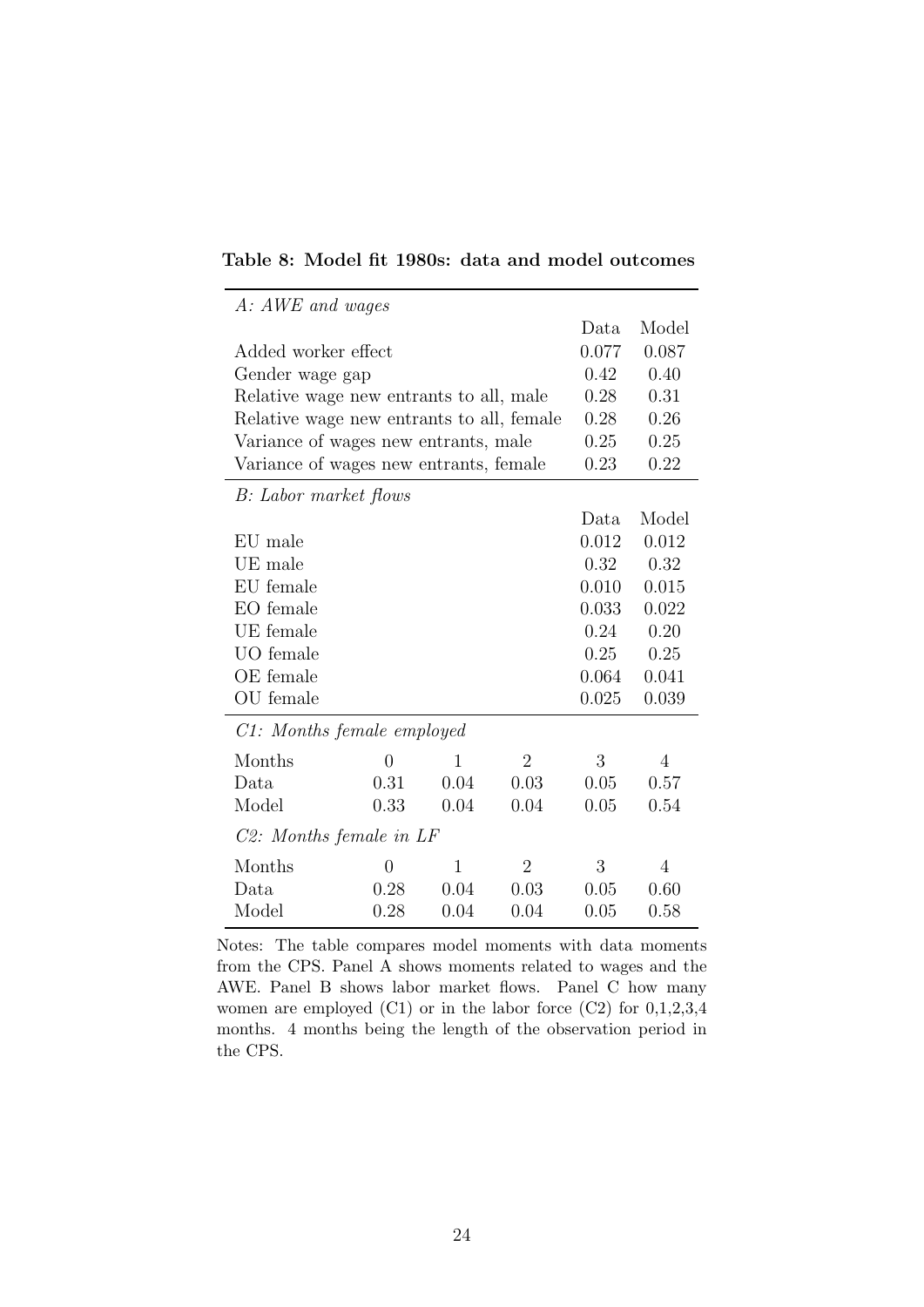in household wealth and in the labour market status of the husband. Given that we set  $\chi_f = 0.04$  it is evident that most separations in the model occur due to the exogenous shocks. A small fraction (roughly five percent) of the total is attributed to the state variables mentioned.

To understand this prediction, and also to clarify why exogenous job destruction shocks can lead females to drop out of the labour force (as opposed to all job destruction leading to unemployment), note that in these models it is typical for individuals to engage in job hoarding behavior; employed individuals accumulate assets past the point where being unemployed is preferable to being out of the labour force. If wealth should reach a desired buffer stock level the agent will quit voluntarily to O, however, it is rare that wealth will reach this level since an exogenous shock is likely to terminate the job and then the agent flows to out of the labour force.<sup>[29](#page-25-0)</sup>

Notice also that the reason that preference shocks do not account for a larger fraction of separations is the relatively low persistence of these shocks and the presence of labour market frictions in the model. Agents will not quit from employment when they experience a positive shock in  $\xi$  but anticipate with high probability another shock that will decrease  $\xi$  in the future. They prefer to wait in employment for the next shock rather than to drop out of the labour force, since due to the frictions it may take time to find a new attractive job opportunity. Because of this, ξ shocks in the model govern the transitions from  $U$  to  $O$  but not from  $E$  to  $O$ .

Consider now the performance of the model in terms of matching the AWE. In Table [4](#page-10-0) we report the AWE estimated over 4 consecutive months. We focus on this measure because as discussed previously the instantaneous response of female labour supply may be limited, wives could respond with a delay to the unemployment shock or even frontload the response in anticipation of a likely shock in the future. The model also justifies looking at this measure. For example, wives could flow from out of the labour force directly to employment and this may take a while because  $\lambda_{O,f}$  is low. Also, as wealth is gradually run down during unemployment, wives may respond with a lag to the negative wealth shock.

The model prediction for the AWE is 8.7%. Note that this is slightly higher than the estimated coefficients reported in Section 2 for the 1980s, but still within the statistically plausible range of values.[30](#page-25-1)

<span id="page-25-0"></span>Finally, we evaluate the performance of the model in matching the distribution of

 $^{29}$ It is not counterfactual to have individuals that prefer to work and at the same time prefer not to search (be out of the labour force than in unemployment). In the CPS a large fraction of respondents are marginally attached they indicate that they want to work but do not search actively for jobs (see e.g. [Jones and Riddell,](#page-44-12) [1998;](#page-44-12) [Mankart and Oikonomou,](#page-44-2) [2017\)](#page-44-2). The largest group in these marginally attached agents are married women.

<span id="page-25-1"></span><sup>&</sup>lt;sup>30</sup>We reported an AWE of 7.7% for the 1980s in the regression that excluded temporarily inactive husbands. The estimated coefficient for permanent separations (the types of shocks we have in the model) was 8.2%. The model implied AWE is consistent with the 95% confidence intervals of this value.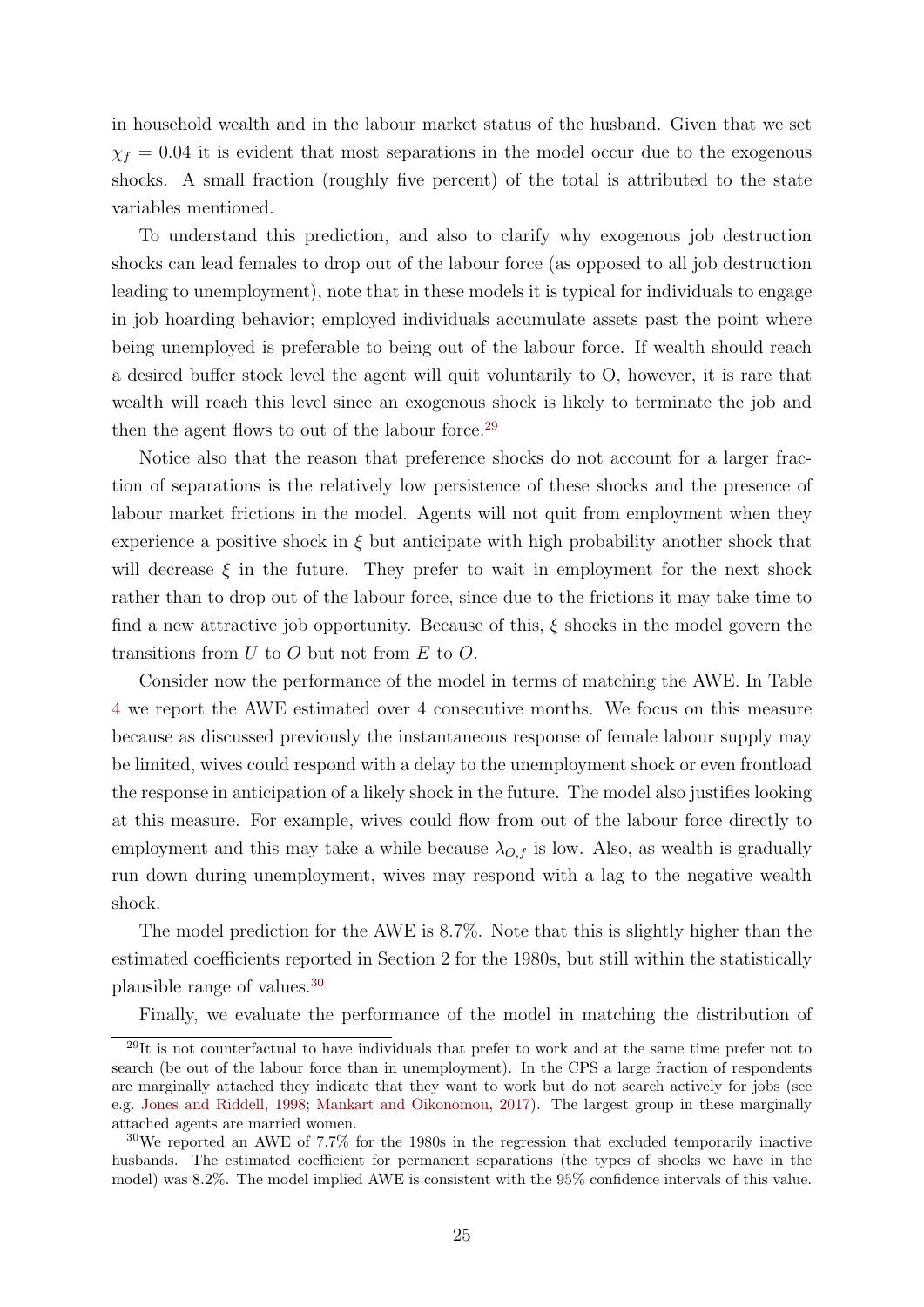female employment and participation of the 4 month panel we have in the CPS. Panel C1 of Table [8](#page-24-0) shows that 31% of married women in the data are never employed, and 57% are employed in all 4 months we observe . Moreover, the fractions employed between 1 and 3 months are 4%, 3% and 5%, respectively. The model counterparts are 33% and 54% for 0 and 4 months, respectively, and 4%, 4%, 5% for between 1 and 3 months. Thus the model does a very good job in matching the employment patterns.

The model also matches the participation pattern, as can be clearly seen from Panel C2. In the data  $28\%$  of women participate 0 months,  $60\%$  participate in all 4 months. For months 1 to 3 we have  $4\%$ ,  $3\%$  and  $5\%$  respectively. In the model the analogous numbers are  $28\%$ ,  $58\%$  (0 and 4 months) and  $4\%$ ,  $4\%$  and  $5\%$  (1-3 months) respectively.

#### 4.1.2 The added worker effect in the model

Figures [2](#page-27-0) and [3](#page-29-0) illustrate how families utilize joint search to insure against unemployment risks. The top left panels in these figures consider couples where the male spouse is employed but the female spouse is not employed. Figure [2](#page-27-0) assumes that the wage of the husband is in the top quintile (top 20 percent) of the distribution of wages offered, and in Figure [3](#page-29-0) the wage is in the second to top quintile. The horizontal axis measures household wealth (in 1985 dollars).

Consider the top left panels and notice that the wealth grid can be divided in 2 regions. If household wealth is low, then the wife will search actively for a job i.e. set  $S_f = U$ . However, if wealth exceeds point C, she prefers to be out of the labor force and thus set  $S_f = O$ . The graph also shows the distribution of wealth conditional on wealth being high enough so that the wife is out of the labour force. The bottom left panels contain the analogous graphs when the husband is unemployed. Now the wealth cut-off point beyond which the wife stops actively searching for a job (point B in the graph) is significantly higher. For household wealth levels up to point B she sets  $S_f = U$ , and for wealth beyond point B, she sets  $S_f = O$ , the shaded region. The graph also shows the distribution of couples choosing  $(U, U)$ .

What happens when an employed husband loses his job? To visualize the effect of such a shock consider jointly the top and bottom panels. Suppose initially the couple was  $(E, O)$  at the top panel, with wealth exceeding C, but falling within the cyan shaded region. Then, an unemployment spell suffered by the husband, will lead the wife to immediately enter into the LF. The shaded region denotes the area over which we get an AWE. In contrast, if the family's wealth is even higher, exceeding point  $B$ , the wife will not respond to unemployment by joining the labour force (at least not immediately). In this case we do not get an AWE.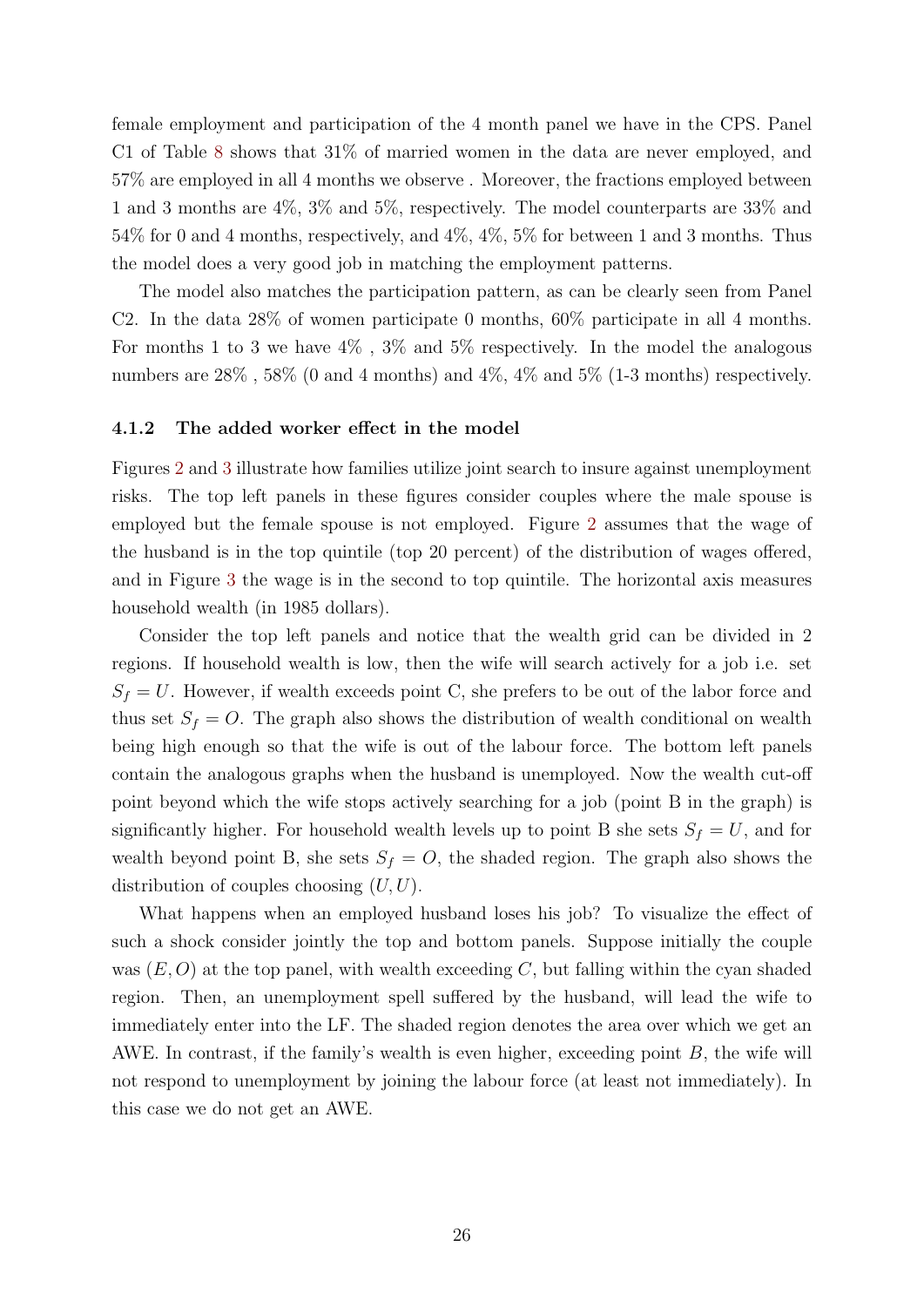<span id="page-27-0"></span>

Figure 2: The Added worker effect in the model: Husbands wage in the top quintile

Notes: The figure shows different cases of an AWE. The solid lines represent the distribution of couples in the state space. In the top left panel, the husband is employed and the wife is not employed. For low wealth levels, up to point C, she chooses U, for higher wealth levels, she chooses O. In the bottom left panel, the husband is unemployed. Now the wife prefers U up to point B. Thus any couple, in which the husband looses his job and wealth is between C and B, will show an AWE. The right hand panels show a different AWE. In the top (bottom) right panel, the husband is unemployed (employed). The lines show job offers with different wages for the wife. Wages in the bottom 2 quintiles (blue and red lines) are rejected when the husband is employed (bottom panel), but accepted when the husband is unemployed and wealth is low (left shaded area in the top panel). At higher wealth levels, around \$230k also wages in the third quintile (yellow line) are accepted.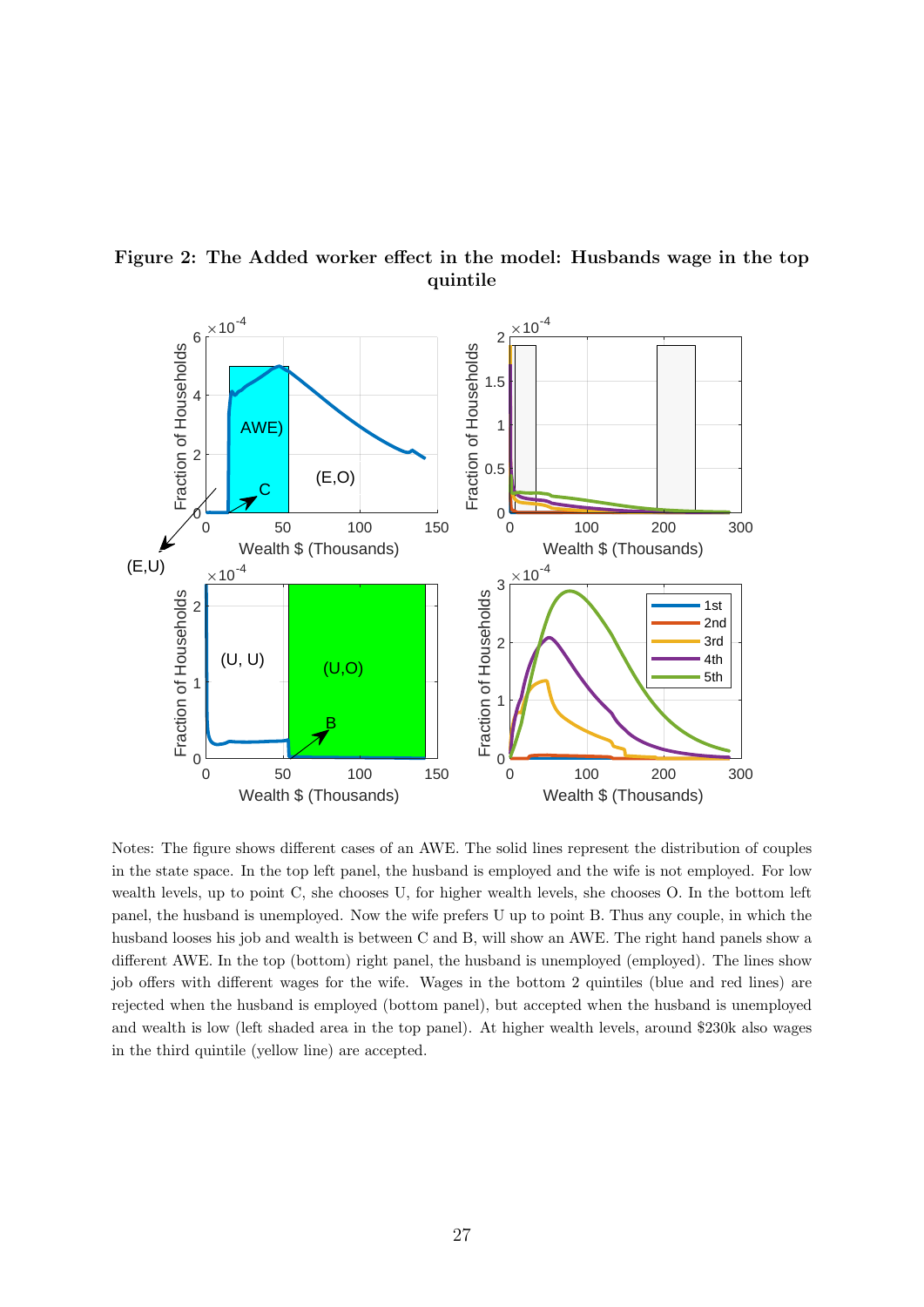How does the AWE depend on the husband's wage? In Figure [2](#page-27-0) the husband's wage is in the top quintile. Figure [3](#page-29-0) shows the same graphs but condition on the husband's wage being only in the second to top quintile. The wealth levels for which an AWE occurs, the cyan region in the top left panel, is much larger in Figure [2](#page-27-0) compared to Figure [3.](#page-29-0) When we lower the husband's wage even further we do not get an AWE at all.

There are two main reasons: First, because high wages impinge a negative income effect on female labour supply, it is more likely to have couples with joint status  $(E, O)$ at moderate wealth levels. Second, and more importantly, because at low male wages, becoming unemployed does not reduce the family's lifetime earnings considerably, especially since job search is more efficient in unemployment. Thus, the impact of the shock is significantly less. The incentives for wives to respond to spousal unemployment by moving into the labour force are lower.

This second channel is worth emphasizing. [Lise](#page-44-1) [\(2013\)](#page-44-1) using a single agent model finds that the precautionary savings motive is stronger at the top of the wage ladder. The reason is that at the top, the risk of losing permanent income due to unemployment is considerable, because very well paid jobs are difficult to find. We get that precautionary labour supply is utilized in a similar fashion. At high wages there is an AWE. At low wages there is not.

The right panels of Figures [2](#page-27-0) and [3](#page-29-0) demonstrate another type of AWE which occurs in the model, one that involves a direct flow of the female spouse into employment. The top right panels consider couples where the husband is unemployed and the wife has a job offer. In the bottom panels, both spouses have offers. The graphs show the distribution of households conditional on the wage that is offered to wives. Each of the graphs corresponds to a different wage quintile.

Focus first on the bottom right panels. Note that only three of the 5 quintiles carry a positive mass of households. Wives, whose husbands work, reject job offers that are at the bottom 40 percent of the distribution, no matter the wealth level of the family. Paying the fixed cost to join the labour force and become employed is not worth it when wages are low and given that husbands' wages are assumed high enough. However, when husbands become unemployed (top right panel), then wives will accept offers also at the bottom 40 percent. We highlight this with the grey shaded areas in the top panel. These areas represent the wealth range over which a wife with an unemployed husband will accept an offer (at the 1st, 2nd and 3rd quintiles respectively) but a wife whose husband is employed will reject it. They thus indicate how female reservation wages (as a function of wealth) change with the husband's employment status.

In both figures the lowest wage is accepted only when wealth is very close zero. In Figure [2,](#page-27-0) the wage in the 2nd quintile is accepted as long as wealth is below 40 thousand dollars and finally, there is a shift in the reservation wage (roughly) between 190 and 230 thousand so that an offer in the 3rd quintile is accepted. The analogous regions in Figure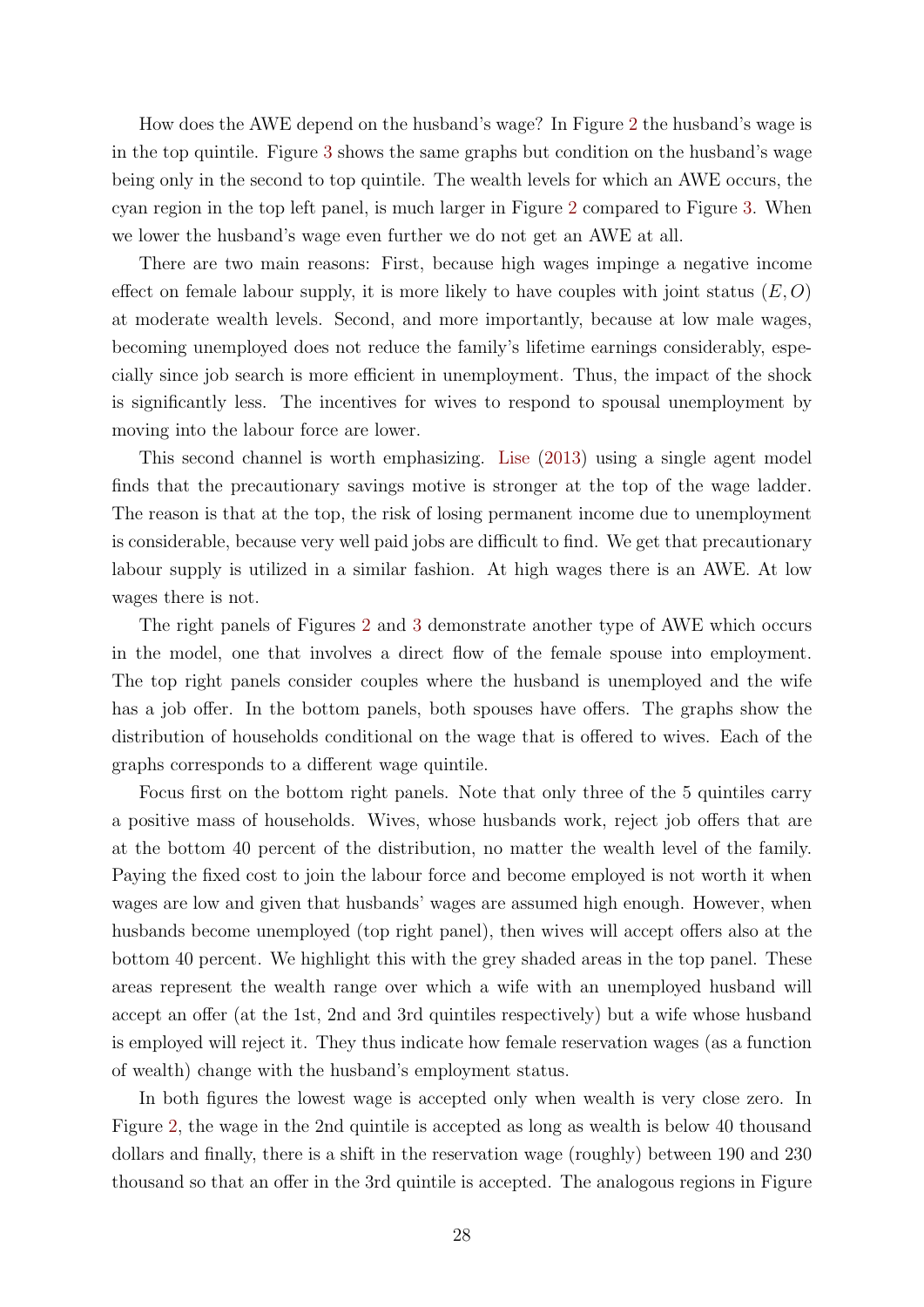[3](#page-29-0) are narrower, echoing the previous finding that the AWE is utilized when the loss of permanent income due to spousal unemployment is large.

<span id="page-29-0"></span>



Notes: The figure is similar to Figure [2.](#page-27-0) It shows different cases of an AWE. The difference to Figure [2](#page-27-0) is that the husband's wage now is only in the second to top quintile. Therefore, both types of AWE are smaller since a job loss of the husbands lowers lifetime earnings of the couple significantly less.

Putting together the shaded regions and the mass of households shown in the pdfs it seems as if the AWE which involves a direct female flow into employment were rather small. However, it needs to be remembered that since in our model time is continuous and we compute the AWE using time aggregated data wives can move to employment, following a brief unemployment spell that we cannot observe at monthly (unitary time) intervals. Moreover, even if wives do not instantaneously join the labour force, since wealth is run down during the husband's unemployment spell, reservation wages and desired labour supply change and this may eventually lead to an entry into the LF over the three month horizon we consider here. In other words though Figures [2](#page-27-0) and [3](#page-29-0) show clearly the AWE through the policy functions of the household, they miss an important dynamic response that derives from changes in wealth over time.<sup>[31](#page-29-1)</sup>

<span id="page-29-1"></span> $31\text{We computed the fraction of couples for which joining the LF involves a direct flow to employment.}$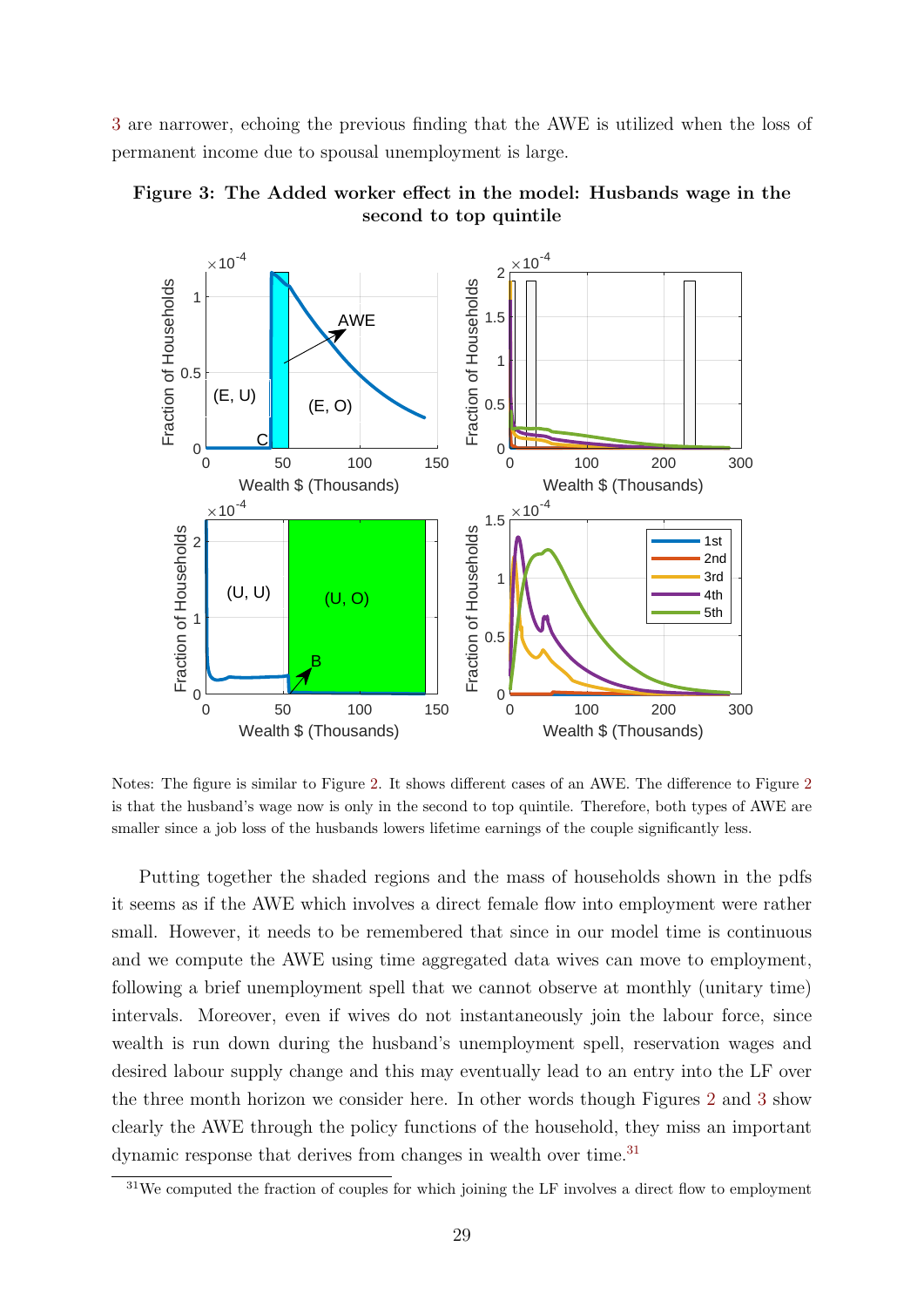#### 4.1.3 Is there a breadwinner cycle in the 1980s?

We now ask: is all of the AWE due to household self-insurance? We previously explained that an alternative mechanism that can generate flows of women into the labour force and of men unemployment is the breadwinner cycle: Men that work in low paying jobs may quit when their spouse finds a job.<sup>[32](#page-30-0)</sup> If this happens then part of the measured AWE is not due to insurance, it is a climbing up the wage ladder effect.

We find that in our baseline calibration the incidence of a breadwinner cycle is basically zero. Male flows to unemployment are fully explained by the exogenous job destruction shock, which is calibrated to replicate an EU rate of 1.2%. Thus, in the 1980s male unemployment does not derive from husbands and wives taking turns in employment. In the next section we study a version of our model where the breadwinner cycle is present and contrast its predictions with the baseline.

## 4.2 Alternative Calibrations

To further investigate the model, we now experiment with alternative model calibrations. We first consider a version of our model where on the job search is as efficient as search in unemployment, i.e.  $\lambda_{U,m} = \lambda_{E,m}$ , and setting  $\kappa_{U,m} > 0$  is no longer necessary to match the observed male UE rate. Second, we consider increasing the value of  $\lambda_{U,m}$  relative to the benchmark, and lower  $\kappa_{U,m}$  to match the UE flow. In this second version of the model, male reservation wages are functions of the state variables and the model gives rise to a breadwinner cycle. We contrast the performance of these two model versions with our benchmark.

#### 4.2.1 Assuming efficient on the job search

Consider first the case where  $\lambda_{U,m} = \lambda_{E,m}$ . Under this condition, all male offers are accepted since it is worse to wait in unemployment for a high offer when on the job search is as efficient and income in employment is strictly positive.

The results are shown in Table [9:](#page-31-0) First, note that male moments change, we now obtain a drop in the variance of wages (now equal to 0.06 and much lower than the data moment of 0.25) and a sharp rise in the log of the ratio of the overall average wage to the average of new hires, (now equal to 0.43 and much higher than the data moment of 0.28).

in the model and in the data. The model fraction is 77% and the data counterpart 46.5%. Thus the model overshoots the data, and even though in Figures [2](#page-27-0) and [3](#page-29-0) the desired labour supply response seems to be mostly a flow into unemployment, over the 3 month horizon flows into employment become more important. This may, for example, be due to the fact that wealth in these models exerts a very strong influence on reservation wages, or that it in reality individuals can adjust labour supply more gradually than in the model.

<span id="page-30-0"></span> $32\text{Since we measure the AWE over three months, the flows do not have to occur simultaneously. It$ could be that the wife first flows into unemployment to find a job with higher probability and when she does, the male spouse drops to unemployment.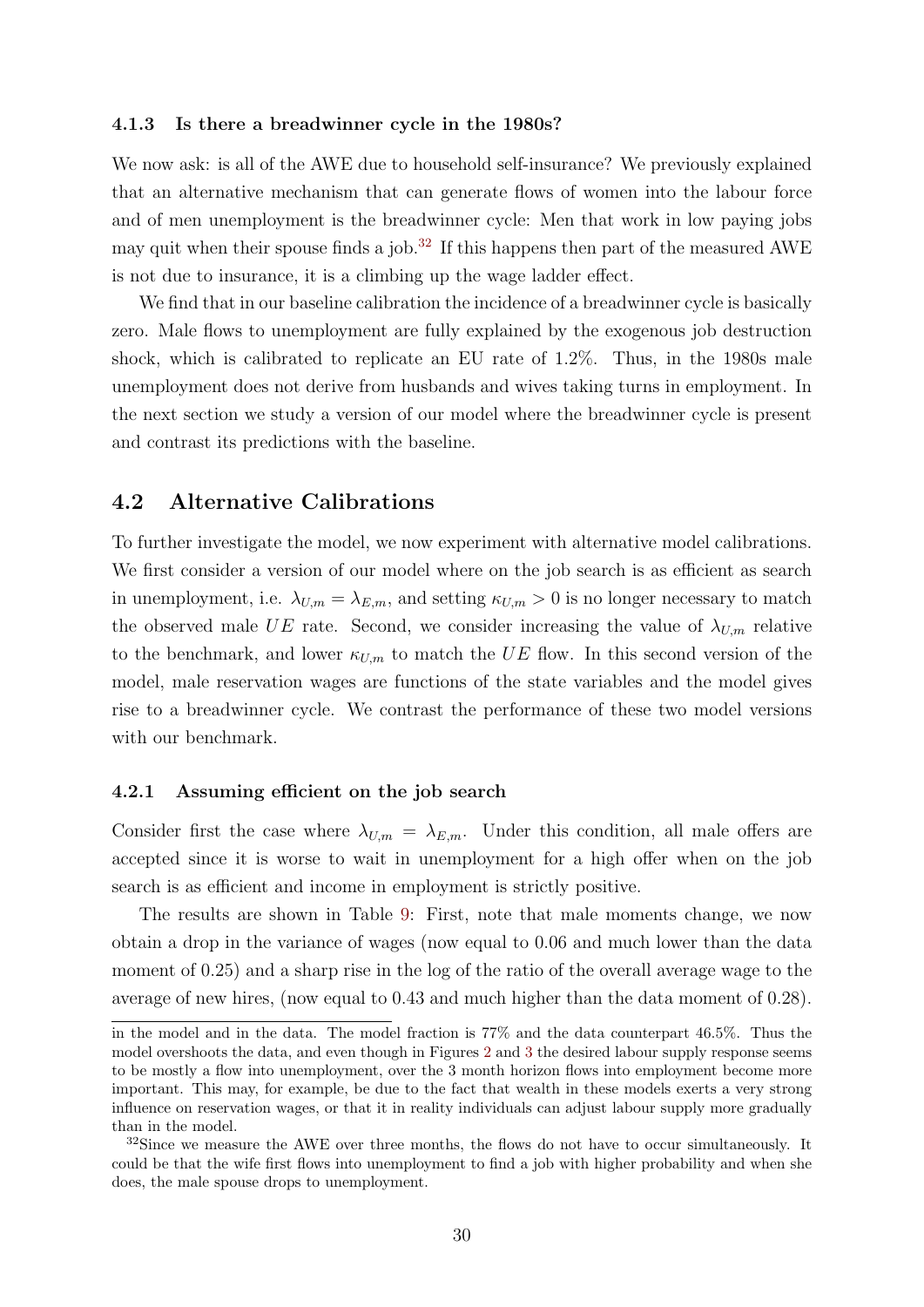<span id="page-31-0"></span>Second, by and large, female behavior and relevant moments do not change. Third, the AWE decreases to 5.3%.

| Statistic                         | <b>Baseline</b><br>model | Efficient<br>OTJ search | Loose<br>frictions |  |  |  |  |  |
|-----------------------------------|--------------------------|-------------------------|--------------------|--|--|--|--|--|
| A: AWE and wages                  |                          |                         |                    |  |  |  |  |  |
| Quarterly AWE                     | 0.087                    | 0.053                   | 0.275              |  |  |  |  |  |
| Gender wage gap                   | 0.40                     | 0.58                    | 0.51               |  |  |  |  |  |
| Relative wages new entrants       |                          |                         |                    |  |  |  |  |  |
| male                              | 0.31                     | 0.43                    | 0.26               |  |  |  |  |  |
| female                            | 0.26                     | 0.30                    | 0.29               |  |  |  |  |  |
| Variance of wages of new entrants |                          |                         |                    |  |  |  |  |  |
| male                              | 0.25                     | 0.15                    | 0.11               |  |  |  |  |  |
| female                            | 0.22                     | 0.21                    | 0.22               |  |  |  |  |  |
|                                   | B: Labor market flows    |                         |                    |  |  |  |  |  |
| EU male                           | 0.012                    | 0.012                   | 0.021              |  |  |  |  |  |
| UE male                           | 0.32                     | 0.32                    | 0.29               |  |  |  |  |  |
| EU female                         | 0.015                    | 0.012                   | 0.014              |  |  |  |  |  |
| EO female                         | 0.022                    | 0.027                   | 0.025              |  |  |  |  |  |
| UE female                         | 0.20                     | 0.21                    | 0.20               |  |  |  |  |  |
| UO female                         | 0.25                     | 026                     | 0.26               |  |  |  |  |  |
| OE female                         | 0.041                    | 0.04                    | 0.04               |  |  |  |  |  |
| OU female                         | 0.039                    | 0.019                   | 0.028              |  |  |  |  |  |

Table 9: Outcomes for different models

Note: The table shows the baseline and 2 alternative calibrations. In the case of efficient on the job (OTJ) search, employed and unemployed receive offers at the same rate. Under loose frictions, the rate differ but are higher than in the baseline

To understand why the variance of male wages drops and the wage gap between all and newly employed rises, note that we compute the moment based on individuals which, within a 4 month horizon, we first observe being unemployed and then have found a job; at  $\lambda_{E,m} = 0.38$  even one month is enough time for many of these individuals to climb the wage ladder, and so wages become more concentrated at the top and the variance drops. As time progresses, these individuals continue climbing the wage ladder and rapid wage growth leads to a widening gap between the wages of new hires out of unemployment and the overall average wage. Note also that if we increase the variance of  $F_{w,m}$  to match the variance of accepted wages, then the ratio of the average wages will be even higher; thus with assuming a large  $\lambda_{E,m}$  we cannot match simultaneously both moments.

It is also interesting to explain why the female moments do not change. This is not obvious since female reservation wages are functions also of male parameters. A higher  $\lambda_{E,m}$  implies more rapid wage growth and higher permanent income for male employment.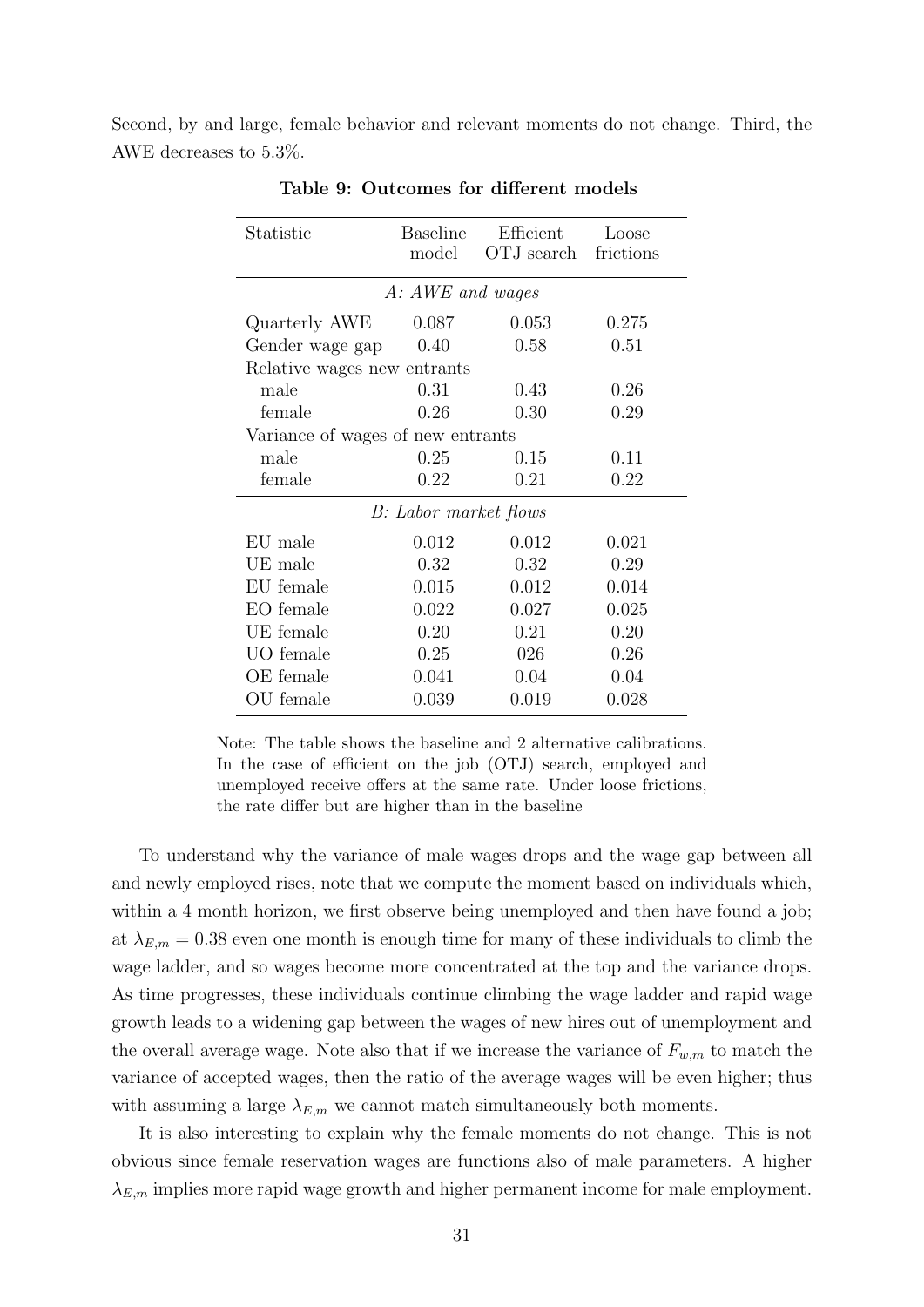Thus, for example, we should observe a drop in the UE rate of women due to the negative wealth effect. We do not. The reason is that now the mean level of assets is lower. At high  $\lambda_{E,m}$  the risk of losing permanent income due to unemployment is lower (it takes husbands considerably less time to reach a high wage level), and households respond by accumulating less precautionary savings. This impinges an opposite wealth effect that keeps female incentives to work roughly constant. This effect also explains why job losses trigger less often an AWE and the AWE falls from 8.7% to 5.3%.

In calibrating our model we haven't ruled out efficient job search from the outset. We experimented with a number of alternative calibrations adjusting  $\lambda_{E,m}$  and  $\kappa_{U,m}$ , and were led to choose the baseline presented in the previous paragraph. Assuming higher values of  $\lambda_{E,m}$  than in the benchmark always led to high ratios of average wages over the average for new hires. Thus, the data constrain us and we need to assume that on the job search is not as efficient as off the job search.

#### <span id="page-32-0"></span>4.2.2 Joint labour supply under loose frictions

Our baseline calibration assumed that men accept job offers due to the sharply negative value of unemployment. This made reservation wage policies trivial and had the implication that female parameters did not affect male outcomes. We now consider an alternative parameterization of the model with looser frictions. In particular, we assume a higher value of  $\lambda_{U,m}$  and adjust  $\kappa_{U,m}$  downwards to keep the UE rate constant. We show that in this *looser friction scenario*, male reservation wages are functions of model state variables and in particular they are functions of the female employment status. This model version gives rise to a breadwinner cycle which will be shown to lead to a dramatic increase in the measured AWE.

We assume that  $\lambda_{U,m} = 0.45$ . The resulting value of  $\kappa_{U,m}$  is 0.5, about a fifth of the baseline value. The third column of Table [9](#page-31-0) shows the results of this model. There are several noteworthy properties. First the model now predicts a very low variance of male wages and a larger gender wage gap. Second, the model predicts a male EU rate of 0.021, almost double that of the data. Finally, we compute an AWE of around 0.28, way larger than the data moment.

What explains this? Let us focus first on the AWE implied by the model. Figures [4](#page-33-0) and [5](#page-34-0) repeat the analysis of Figures [2](#page-27-0) and [3](#page-29-0) under the new calibration of this section. Notice that the wealth regions over which we observe an AWE are somewhat smaller now, whereas the probability density functions plotted in the figures are similar to the analogous objects shown previously. If anything, this implies that the insurance channel of female labour supply is now somewhat weaker, a property that is in line with common intuition: when the job contact rate increases, unemployment risk is mitigated and thus the AWE becomes a less important margin of insurance. The increase in the response of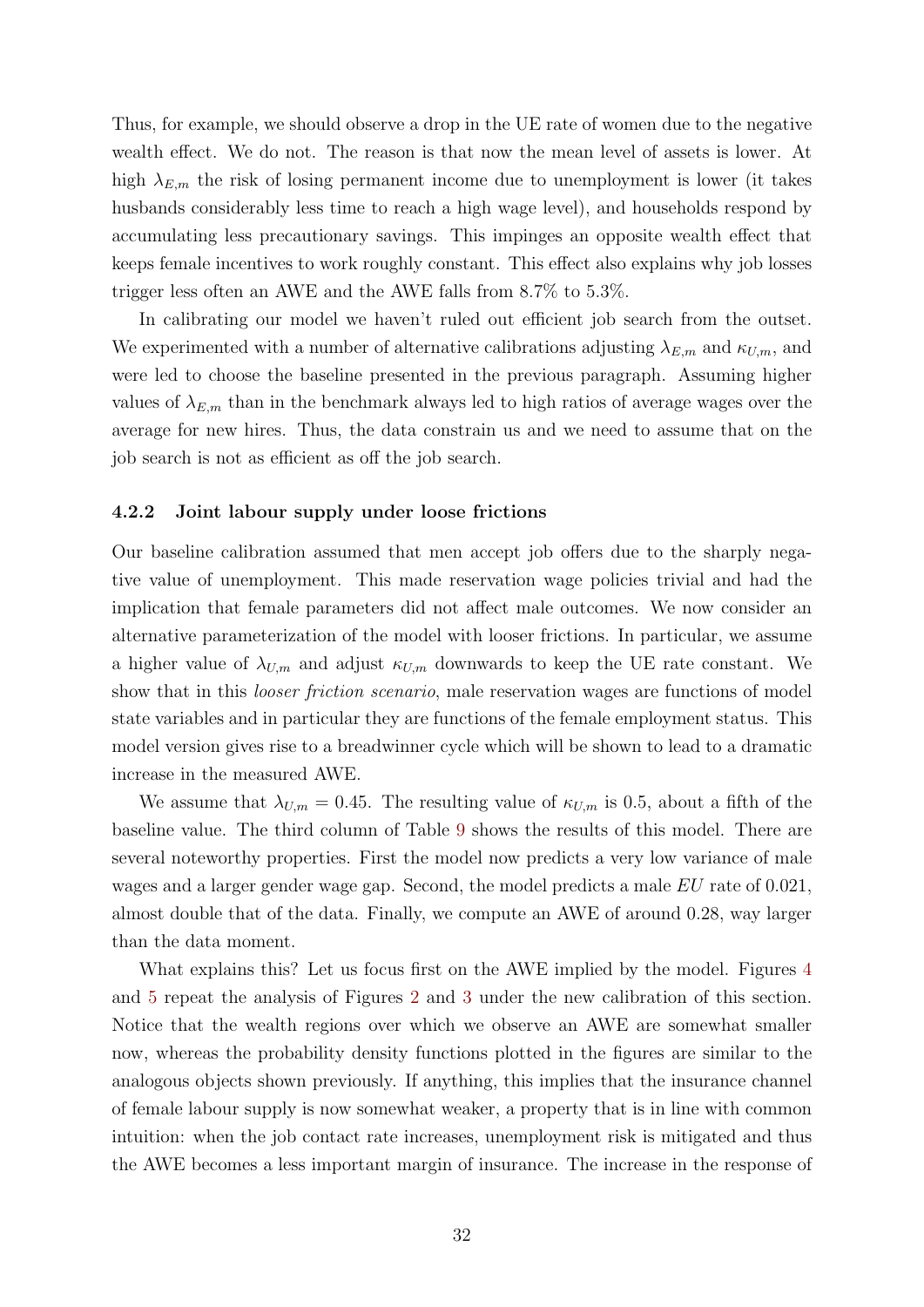female participation to male unemployment spell that we document in Table [9](#page-31-0) is clearly at odds with this.

<span id="page-33-0"></span>



Notes: The figure shows different cases of an AWE. The frictions are looser than in the baseline case in Figure [2.](#page-27-0) The solid lines represent the distribution of couples in the state space. In the top left panel, the husband is employed and the wife is not employed. For low wealth levels, up to point C, she chooses U, for higher wealth levels, she chooses O. In the bottom left panel, the husband is unemployed. Now the wife prefers U up to point B. Thus any couple, in which the husband looses his job and wealth is between C and B, will show an AWE. The right hand panels show a different AWE. In the top (bottom) right panel, the husband is unemployed (employed). The lines show job offers with different wages for the wife. Wages in the bottom 2 quintiles (blue and red lines) are rejected when the husband is employed (bottom panel), but accepted when the husband is unemployed and wealth is low (left shaded area in the top panel). At higher wealth levels, around \$230k also wages in the third quintile (yellow line) are accepted.

The rise of the measured AWE we observe is due to the breadwinner cycle. Husbands in low paying jobs will quit when their wives accept offers, in order to look for a higher paying jobs. This basically leads to joint flows at the household level that give the impression of an AWE. We plot in Figure [6](#page-35-0) the areas where the breadwinner cycle occurs. In all panels in the figure we show the distribution of couples that are in state EO and where the husbands' wages are in the bottom quintile of the wage distribution. We vary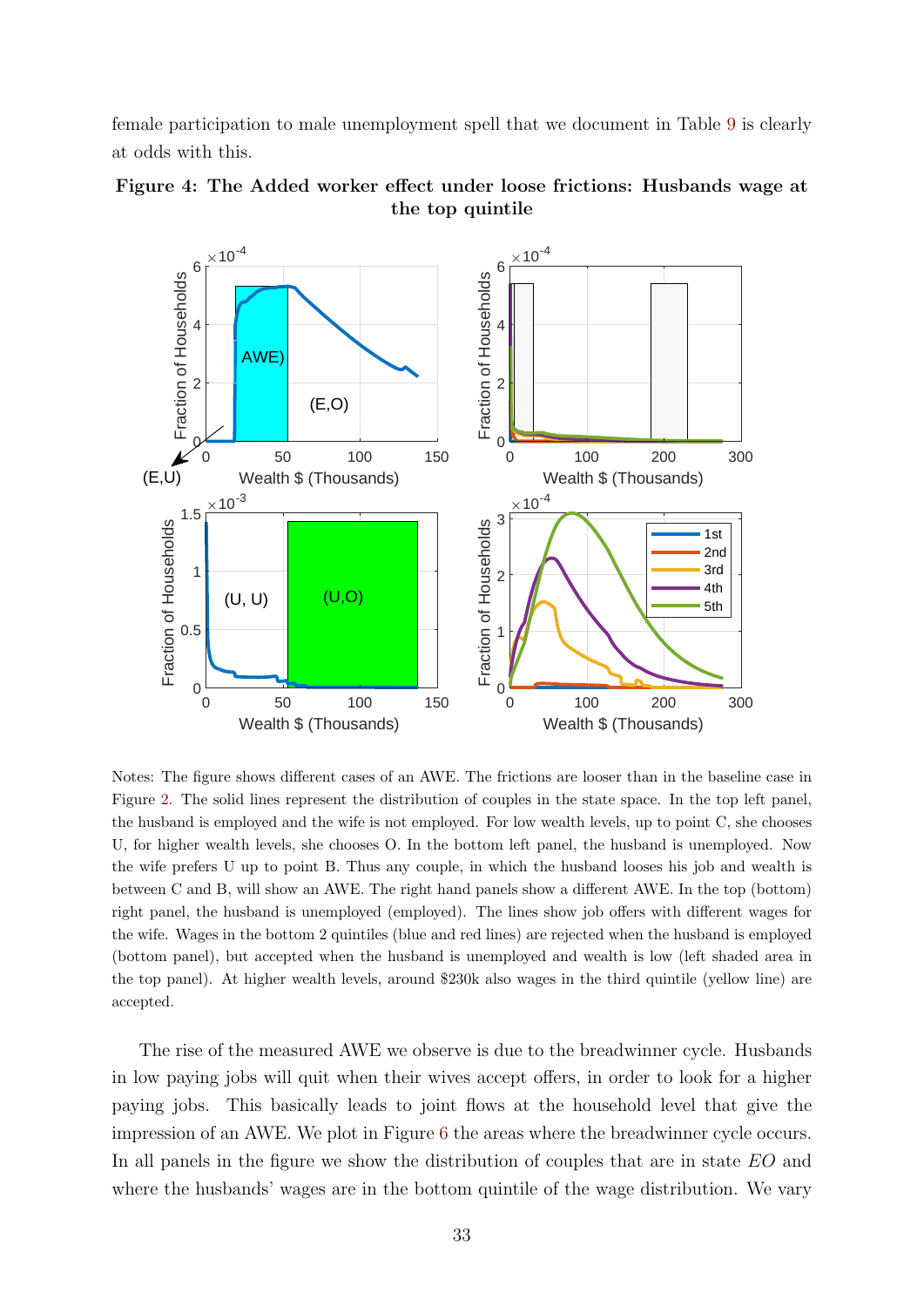<span id="page-34-0"></span>

Figure 5: The Added worker effect under loose frictions: Husbands wage at the second to top quintile

Notes: The figure is similar to Figure [4.](#page-33-0) It shows different cases of an AWE. The difference to Figure [4](#page-33-0) is that the husband's wage now is only in the second to top quintile. Therefore, both types of AWE are smaller since a job loss of the husbands lowers lifetime earnings of the couple significantly less.

the wage offered to the female spouse across the five panels. The shaded areas are the wealth regions where the wife accepts the offer and the husband simultaneously quits his job. Notice that this basically happens only when wealth is close to the borrowing constraint.

As it is well known (see e.g. [Guler et al.,](#page-43-4) [2012\)](#page-43-4) in models with joint household search, the presence of wealth weakens considerably the breadwinner cycle. [Guler et al.](#page-43-4) [\(2012\)](#page-43-4) derive this result in the case where preferences are CARA and households do not face tight debt limits. In their derivations the cycle disappears altogether. However, as the authors note, adding a debt constraint would probably restore the climbing up the ladder feature. We find exactly this and show that in our model household members take turns in employment only when the constraint binds or nearly binds and not at higher wealth levels. Thus, at higher wealth, anticipating that the constraint may bind in the future is not enough to trigger a breadwinner cycle.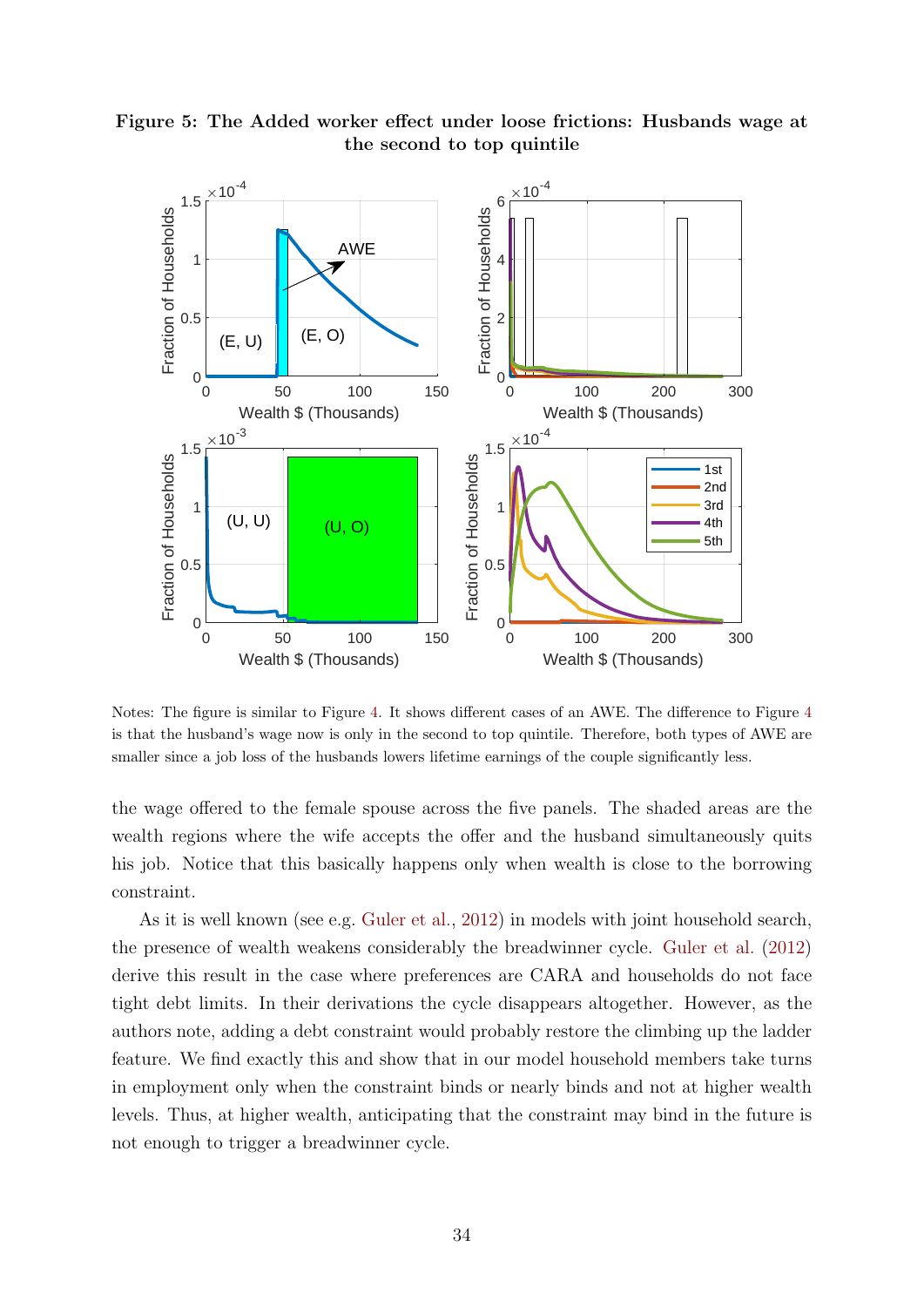The figure also helps to explain why despite the small range of assets where the breadwinner cycle happens, our model predicts a large rise in the joint flows of couples: As is the case with many heterogeneous agents models, our model predicts a large fraction of households close to the borrowing limit. Because of this property we obtain the significant rise in the AWE shown in Table [9.](#page-31-0)

<span id="page-35-0"></span>

Notes: This figure shows a key component of a breadwinner cycle. In all panels, the husband is currently employed in the lowest wage quintile and the wife is out of the labor force but has received a job offer. The wage offered increases across the five panels. The line shows the distribution of couples in this part of the state space. The shaded areas show the wealth levels at which the wife accepts the offer and the husband withdraws simultaneously. This is observationally equivalent to an AWE but is in fact part of the bread winner cycle. The husband withdraws to unemployment to have a higher probability to receive an offer with a higher wage. However, this breadwinner cycle occurs only at relatively low wealth levels.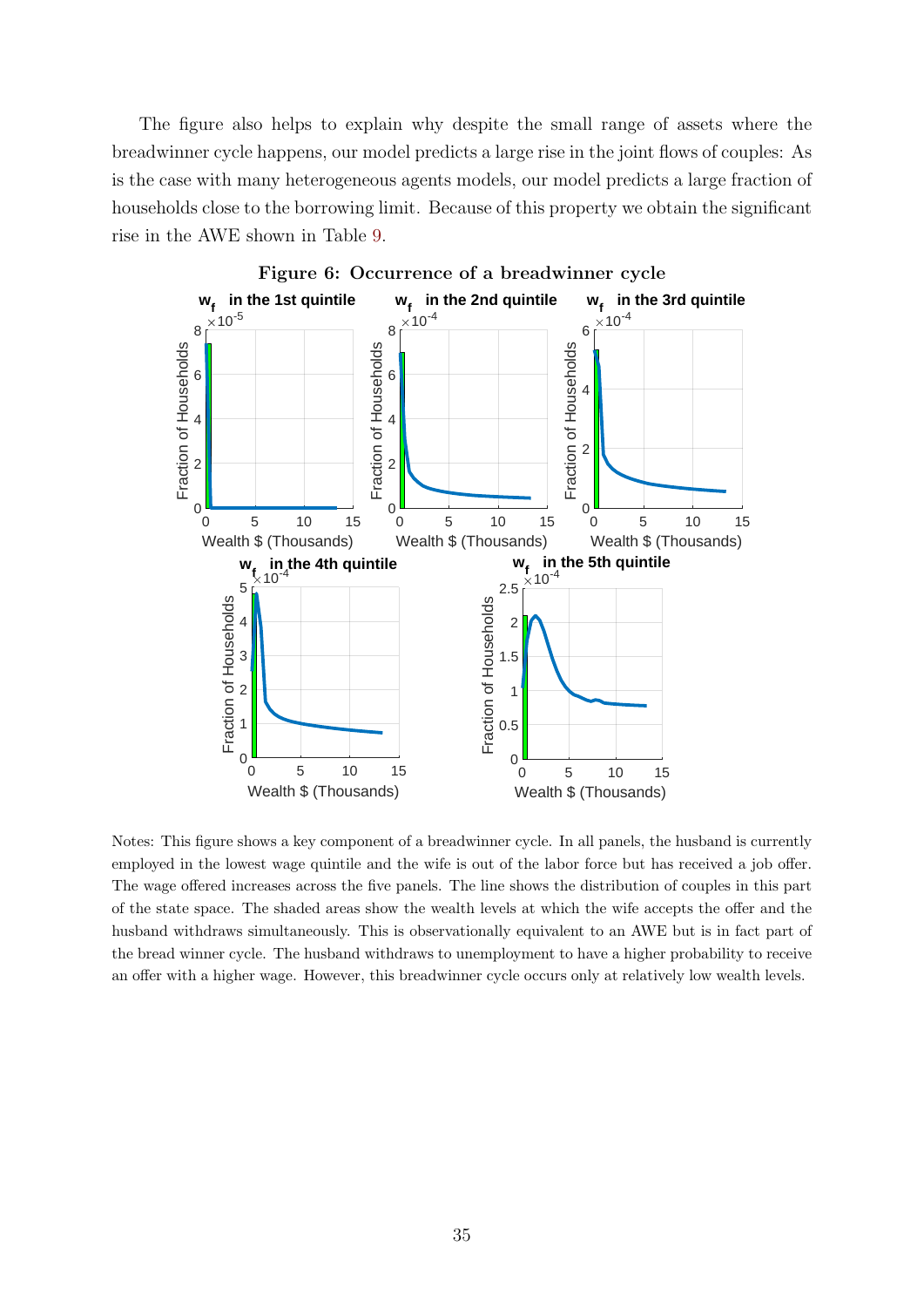We can now easily apprehend why the model with loose frictions yields a low variance for male wages, a large EU rate for males and a sizable gender wage gap. The variance of wages falls because fewer men accept very low wages. For the same reason, the gender gap increases: while female moments do not change, male wages are more concentrated at the higher end of the distribution. Finally, the EU rate rises because male unemployment now results from voluntary quits as well as from exogenous separations.

We experimented with decreasing the job destruction rate  $\chi_m$  to match the EU flow we find in the data. Qualitatively, we obtained the same pattern: The variance of male wages dropped even further in this calibration since with less job destruction men become even pickier about wages. The counterfactually large AWE remained.

# <span id="page-36-0"></span>5 Matching the 2000s

What explains the steep rise in the AWE we document in Section [2](#page-5-1) of the paper? We provide an answer to this question through considering how changes in the models' parameters affect the equilibrium behavior of families. We consider three broad classes of changes: First, we study the effects of changes in the parameters associated with the disutility cost of participation. Second, we consider changes that increase female wages and narrow the gender pay gap. Finally, we study the effects of changes in the values of the frictions (i.e. the contact rates and separation rates).

We firstly study the effects of these changes on equilibrium outcomes in comparative statics exercises whereby we vary one parameter at a time and look at male and female moments and at the AWE. Our experiments are informed by the moments in the 2000s: When we vary one parameter we target the corresponding moment in the 2000s.<sup>[33](#page-36-1)</sup> We then consider all changes simultaneously in a 2000s calibration of the model.

# 5.1 Comparative Statics: Isolating the impact of each parameter

### <span id="page-36-2"></span>5.1.1 The costs of participation

Our model assumes that women derive disutility from participating in the LF. This takes the form of a per period cost and also a fixed cost that applies upon entry to the LF. These costs aim to capture several aspects of the costs of participation including costs of exerting work effort, giving up on home production, of searching for jobs, the psychological costs from not being successful in job search etc. The fixed cost captures

<span id="page-36-1"></span><sup>&</sup>lt;sup>33</sup>We consider the 2000s because this decade marks the end of most of the trends that we observe (i.e. in flows and employment rates). The 2010s are basically a continuation of the 2000s with the variance of wages slightly increasing and the gender wage gap continuing to decrease relative to the 2000s, albeit marginally. It should be understood that our model would have no difficulty to reproduce the 2010s patterns.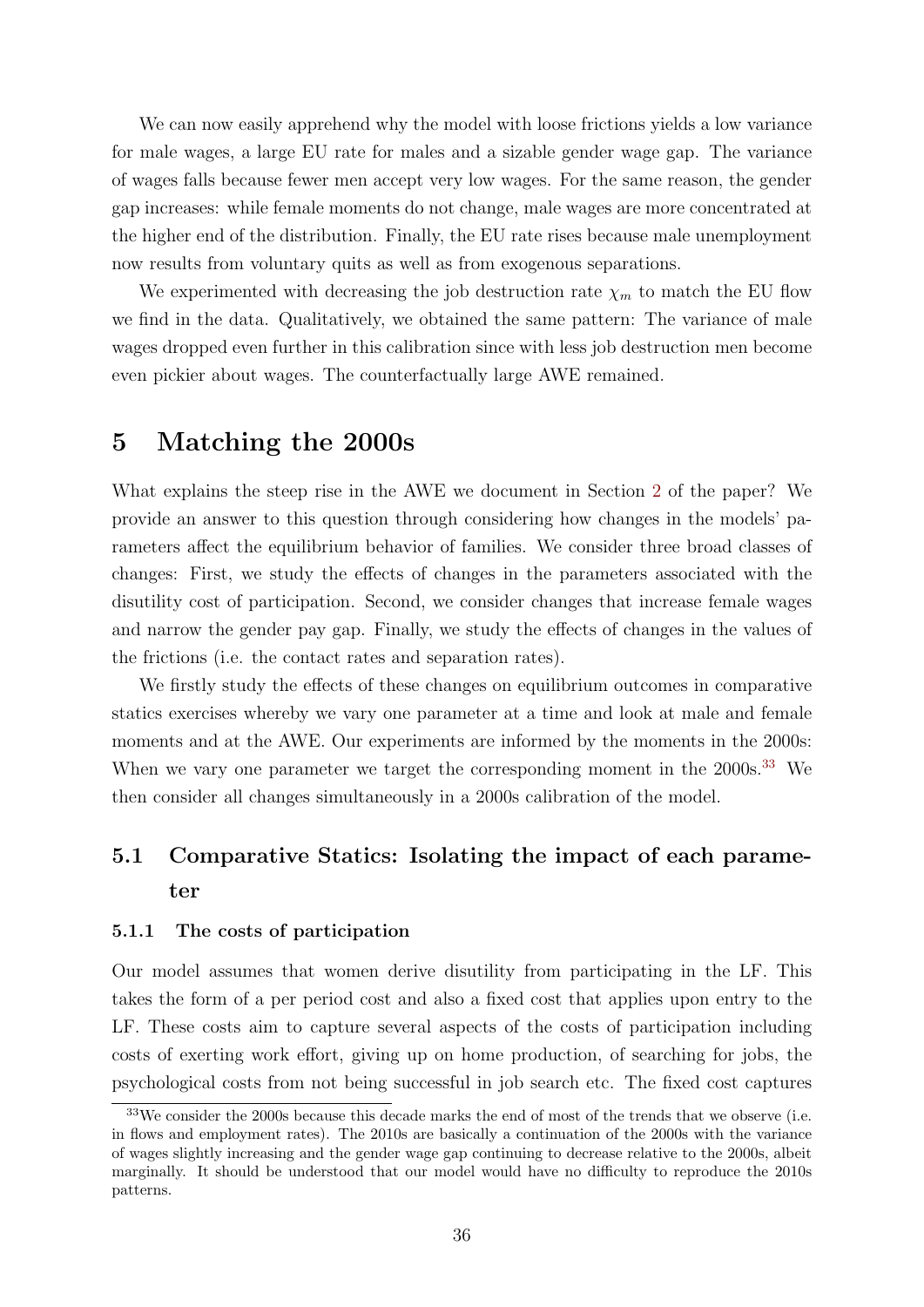costs related to reorganizing one's life to participate in the labour market. This may involve, for example, a cost of setting up child care or even a psychological cost deriving from the stress of (re-)entering the labour force and starting a new career.

When thinking about matching data moments in the 2000s it is important to consider changes in these cost parameters. It is well known, that key drivers behind the rising female labour force participation in the second half of the 20th century are the reduction in the amount of time required to produce home goods (e.g. [Greenwood et al.,](#page-43-13) [2005\)](#page-43-13) and changes in social norms and attitudes towards working women, work being progressively considered important for personal fulfillment and compatible with motherhood (see e.g. [Heathcote et al.,](#page-44-13) [2017\)](#page-44-13).

Changes such as these can be captured (in reduced form) in our model by lowering the costs of market activity  $\kappa_{E,f}, f_c$  and (maybe also)  $\kappa_{U,f}$ . However, since these are preference parameters, borne out of the 1980s calibration of our model, we cannot easily inform our exercise with data, to measure the change in each parameter from the 1980s to the  $2000s.^{34}$  $2000s.^{34}$  $2000s.^{34}$ 

We proceed as follows: We hypothesize that in the 2000s, female parameters change so that women are 'more like men'.<sup>[35](#page-37-1)</sup> We eliminate the fixed cost, and lower  $\kappa_{E,f}$  sufficiently so that the model produces the employment rate that we observe in the 2000s (74%). Moreover, to pin down  $\kappa_{U,f}$  we match the unemployment rate of women (3.2%). If it is indeed the case that womens' labour supply behavior is more similar to male behavior we expect to find a lower  $\kappa_{E,f}$  and a higher disutility of unemployment,  $\kappa_{U,f}$ .

Column 2 of Table [10](#page-38-0) reports the moments when we change the preference parameters and eliminate the fixed cost. We find that  $\kappa_{E,f} = 0.019$  as opposed to 0.1875 in the baseline calibration of the 1980s. Moreover, we now obtain  $\kappa_{U,f} = 1.95$ , considerably larger than the value of 0.9375 we have in the benchmark and much more similar to the male value. Under the new calibration the AWE rises, we now estimate a coefficient of 12.9% (relative to 8.7 %) in the benchmark. Both the reduction of  $\kappa_{E,f}$  and the absence fixed costs explain this. As discussed previously, fixed costs make individuals reluctant to enter the LF to work for few months, and subsequently withdraw again from the LF. Thus, fixed costs reduce the AWE, since it is a response of desired female labour supply to a temporary unemployment shock. Analogously, a high value of  $\kappa_{E,f}$  makes employment

<span id="page-37-0"></span><sup>&</sup>lt;sup>34</sup>It may be possible to get an idea of how preferences have changed, if we estimate female labour supply functions directly from the data and identify  $\kappa_{E,f}$  and  $f_c$ . Changes in these parameters would then imply that the labour supply functions have shifted, consistent with the findings of [Blau and Kahn](#page-43-14) [\(2000\)](#page-43-14). We chose not to follow this route as our model, in which labour supply is an extensive margin decision repeated over 12 months and in which labour supply is constrained by frictions, is probably difficult to directly estimate. We would have to use a simpler model as an approximation, making the relevance of the estimation, for our experiments here, uncertain.

<span id="page-37-1"></span><sup>35</sup>An interpretation of this could be, for example, that in the 2000s the two spouses share more of the household tasks, the burden of cooking, cleaning, organizing child care etc does not fall exclusively on women. Of course, the change in behavior could also involve women's labour market aspirations becoming gradually similar to those of men, which we also view as a credible explanation.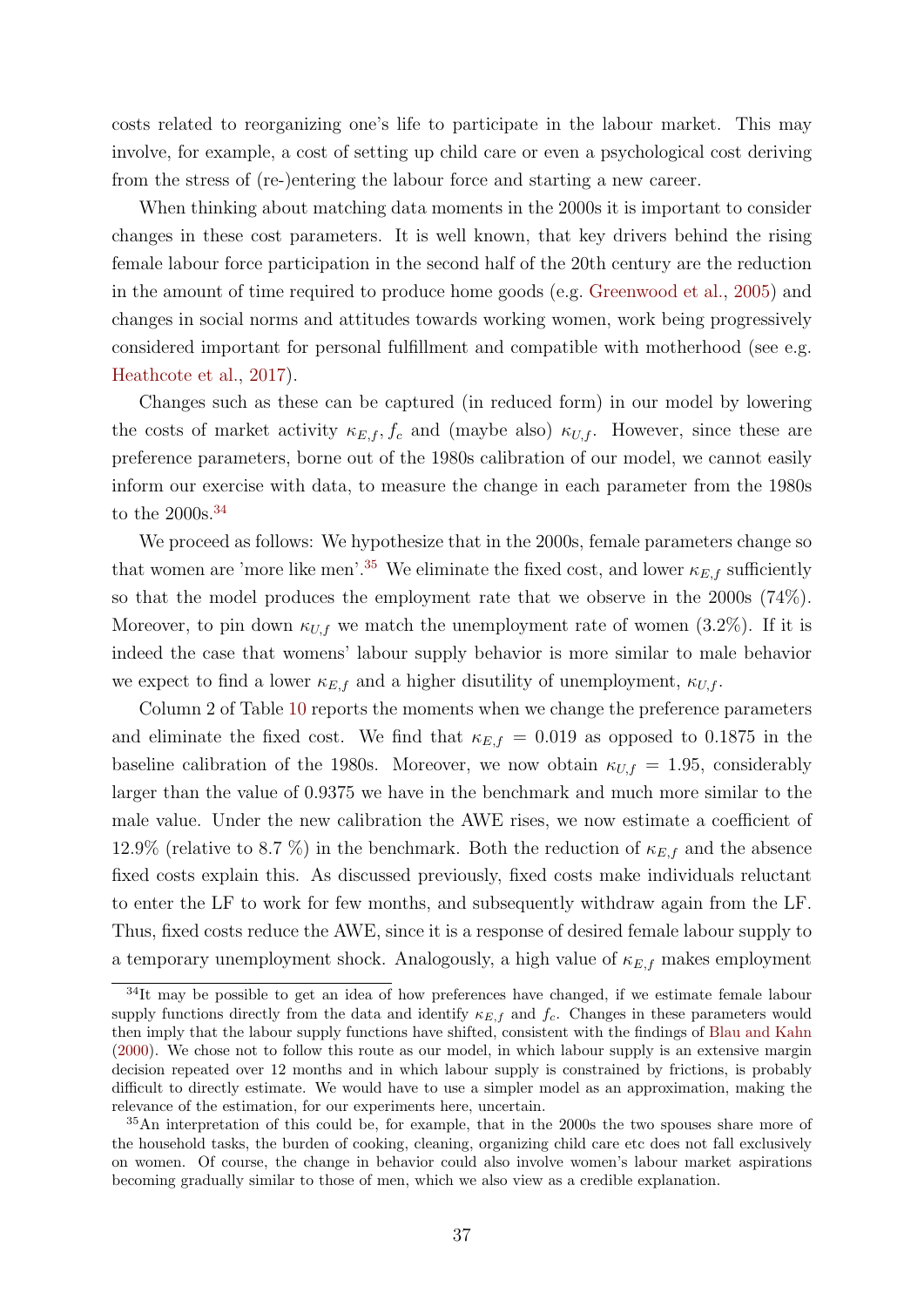more costly in terms of utility and thus the cost of providing insurance through labour supply is higher.

The rest of the moments of the model change in the way that we expect them. The variance of female wages increases, due to the fact that more women are now willing to work at low wages (the reservation wage functions shift), the UE rate also increases and the EU rate drops since women are now more attached to employment. This is qualitatively in line with the evidence presented in Section [2.](#page-5-1)

<span id="page-38-0"></span>

| Statistic                         | <b>Baseline</b><br>model<br>1980 | Changed<br>female<br>pref. | High<br>var | Gender<br>gap                 | Loose<br>fric.<br>male | Loose<br>fric.<br>female | Loose<br>fric.<br>both | All<br>changes | Data<br>2000 |
|-----------------------------------|----------------------------------|----------------------------|-------------|-------------------------------|------------------------|--------------------------|------------------------|----------------|--------------|
|                                   |                                  |                            |             | A: AWE and wages              |                        |                          |                        |                |              |
| Quarterly<br>AWE                  | 0.087                            | 0.129                      | 0.125       | 0.129                         | 0.073                  | 0.141                    | 0.135                  | 0.139          | 0.131        |
| Gender<br>wage gap                | 0.38                             | 0.59                       | $-0.38$     | 0.28                          | 0.40                   | 0.19                     | 0.18                   | 0.25           | 0.28         |
| Wage gap all vs. newly employed   |                                  |                            |             |                               |                        |                          |                        |                |              |
| male                              | 0.26                             | 0.22                       | $-0.05$     | 0.17                          | 0.29                   | 0.11                     | 0.11                   | 0.31           | 0.34         |
| female                            | 0.27                             | 0.41                       | 0.19        | 0.23                          | 0.26                   | 0.24                     | 0.23                   | 0.33           | 0.31         |
| Variance of wages of new entrants |                                  |                            |             |                               |                        |                          |                        |                |              |
| male                              | 0.26                             | 0.29                       | 0.29        | 0.30                          | 0.25                   | 0.32                     | 0.32                   | 0.33           | 0.32         |
| female                            | 0.21                             | 0.50                       | 0.33        | 0.21                          | 0.21                   | 0.19                     | 0.19                   | 0.29           | $0.30\,$     |
|                                   |                                  |                            |             | <b>B</b> : Labor market flows |                        |                          |                        |                |              |
| EU male                           | 0.012                            | 0.012                      | 0.012       | 0.012                         | 0.009                  | 0.012                    | 0.009                  | 0.008          | 0.009        |
| UE male                           | 0.32                             | 0.32                       | 0.32        | 0.32                          | 0.36                   | 0.32                     | 0.36                   | $0.36\,$       | $0.36\,$     |
| EU female                         | 0.014                            | 0.008                      | 0.02        | 0.02                          | 0.014                  | 0.013                    | 0.013                  | 0.008          | 0.007        |
| EO female                         | 0.024                            | 0.028                      | 0.019       | 0.022                         | 0.025                  | 0.015                    | 0.015                  | 0.024          | 0.021        |
| UE female                         | 0.20                             | 0.29                       | 0.14        | 0.19                          | 0.20                   | 0.25                     | 0.25                   | 0.27           | 0.27         |
| UO female                         | 0.25                             | 0.23                       | 0.25        | 0.25                          | 0.25                   | 0.22                     | 0.22                   | 0.23           | $0.24\,$     |
| OE female                         | 0.04                             | 0.08                       | $0.05\,$    | 0.05                          | 0.04                   | 0.05                     | 0.05                   | 0.06           | 0.07         |
| OU female                         | 0.035                            | 0.051                      | 0.24        | 0.07                          | 0.031                  | 0.121                    | 0.137                  | 0.053          | 0.026        |

Table 10: Outcomes for different models

Note: The table shows results for various model versions based on changes that occurred over time.

#### 5.1.2 Variance of wage offers

Between the 1980s and the 2000s the US economy experienced a considerable rise in earnings inequality. This fact is well known and numerous works have been devoted to analyzing its sources and implications of welfare and policy. We now ask: How would the AWE be affected if we increase the variance of  $F_{w,g}$  to simultaneously match the male and female wage moments in the 2000s?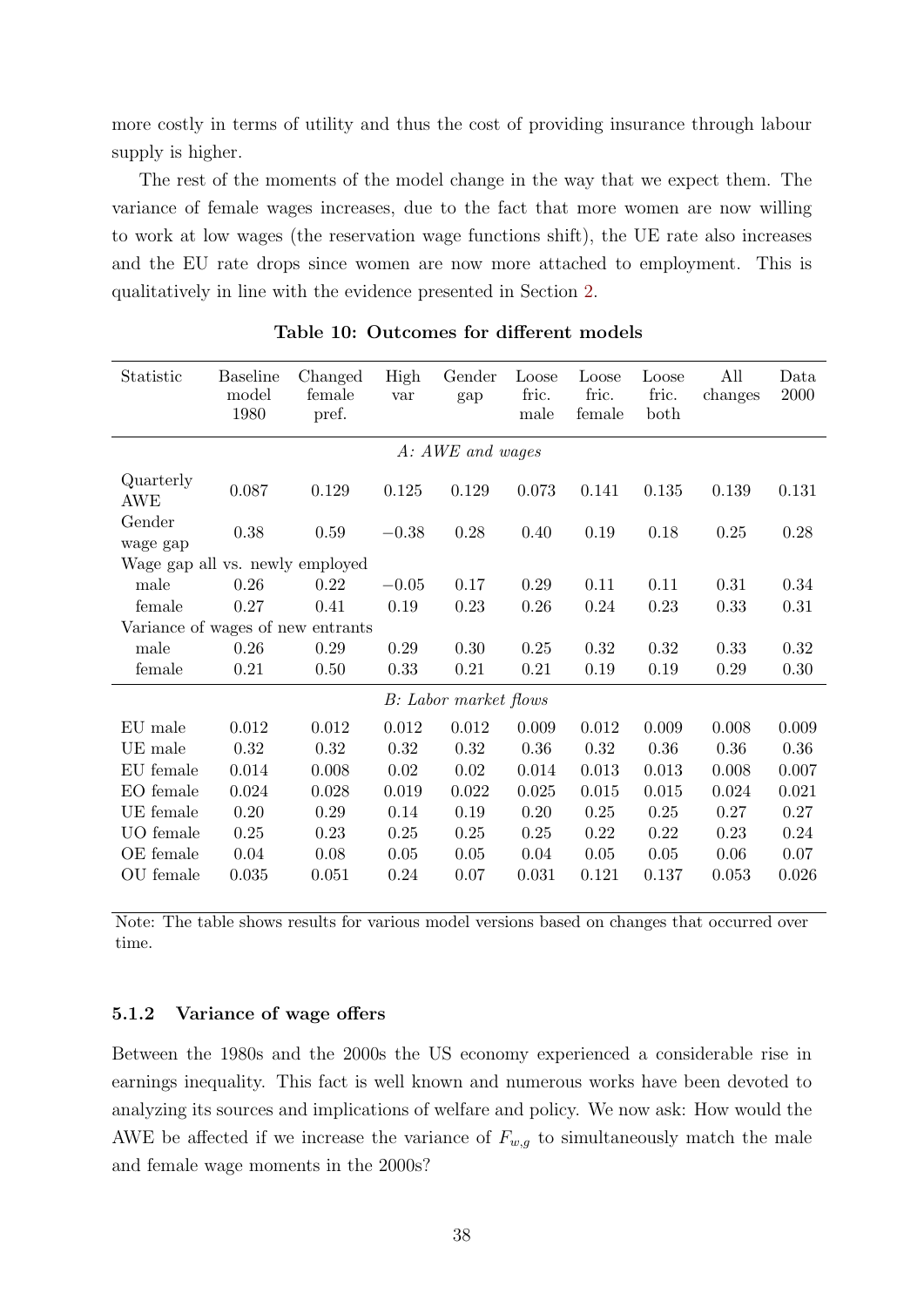The results are shown in column 3 of Table [10.](#page-38-0) As can be seen from the table, a higher variance increases the AWE to 12.5%. To understand why, note that when the distribution of wages fans out, men at the top quintiles of the distribution earn more. When they become unemployed they suffer larger income loses, since men want to work even at low wages, due to the high disutility of unemployment. Adding to this loss is the fact that the wages at the bottom are now even lower. Obviously, since the loss of income during unemployment is now larger, the response of female labour supply to spousal unemployment becomes stronger.

Consider now the effect of the higher variance on other moments reported in the table. Notice that while male moments do not change since male reservation wages continue not being a function of the state variables of the model, female moments change considerably. At higher variance, the female  $UE$  rate drops, and the  $EU$  and  $UO$  rates increase considerably. The drop in the job finding rate in response to a mean preserving spread of wages, is a standard prediction of search models. The reservation wage increases because the payoff to waiting for a high wage offer rises. The rise in the EU rate and in the OU rate also originate from this effect. Due to the higher variance, unemployment is now a better state to be in, since offers arrive at higher rate in U than in state O.

Finally, notice that increasing the variance leads to a reversal in the gender pay gap. Women are now earning more on average than men. This, again, is due to the fact that women wait in unemployment and accept higher paying jobs.

### 5.1.3 The gender gap

In the 2000s the ratio of the female to male wages was higher than in the 1980s. We now rerun our model using a higher mean for  $F_{w,f}$  to match the gender gap in the 2000s.<sup>[36](#page-39-0)</sup> How would this change affect the AWE? We see two plausible channels: 1. The AWE increases because now females can make up for a larger fraction of the lost male income when they become employed. Thus a narrowing of the gender gap increases the insurance value of female labour supply. 2. Composition effects: Since more women work when relative wages increase, the group of marginal workers (individuals at the margin of entry) will now be selected to either have more wealth or higher disutility from participating and the AWE may even decrease.

The results are reported in Column 4 of Table [10.](#page-38-0) Notice that the AWE increases to 12.9%. Therefore, the insurance effect overpowers the composition effect. Moreover, the model predicts a considerable rise in female employment (67%) and a rise in the unemployment rate (6.7%), thus labour force participation increases when we change the gender gap. Our model attributes this rise to the increase in the OU flow rate, as is reported in the table.

<span id="page-39-0"></span><sup>&</sup>lt;sup>36</sup>Though the model possesses other margins to close the gender gap, increasing the mean female wage is the most common approach in the literature (e.g. [Attanasio et al.,](#page-42-1) [2008;](#page-42-1) [Heathcote et al.,](#page-43-10) [2010\)](#page-43-10).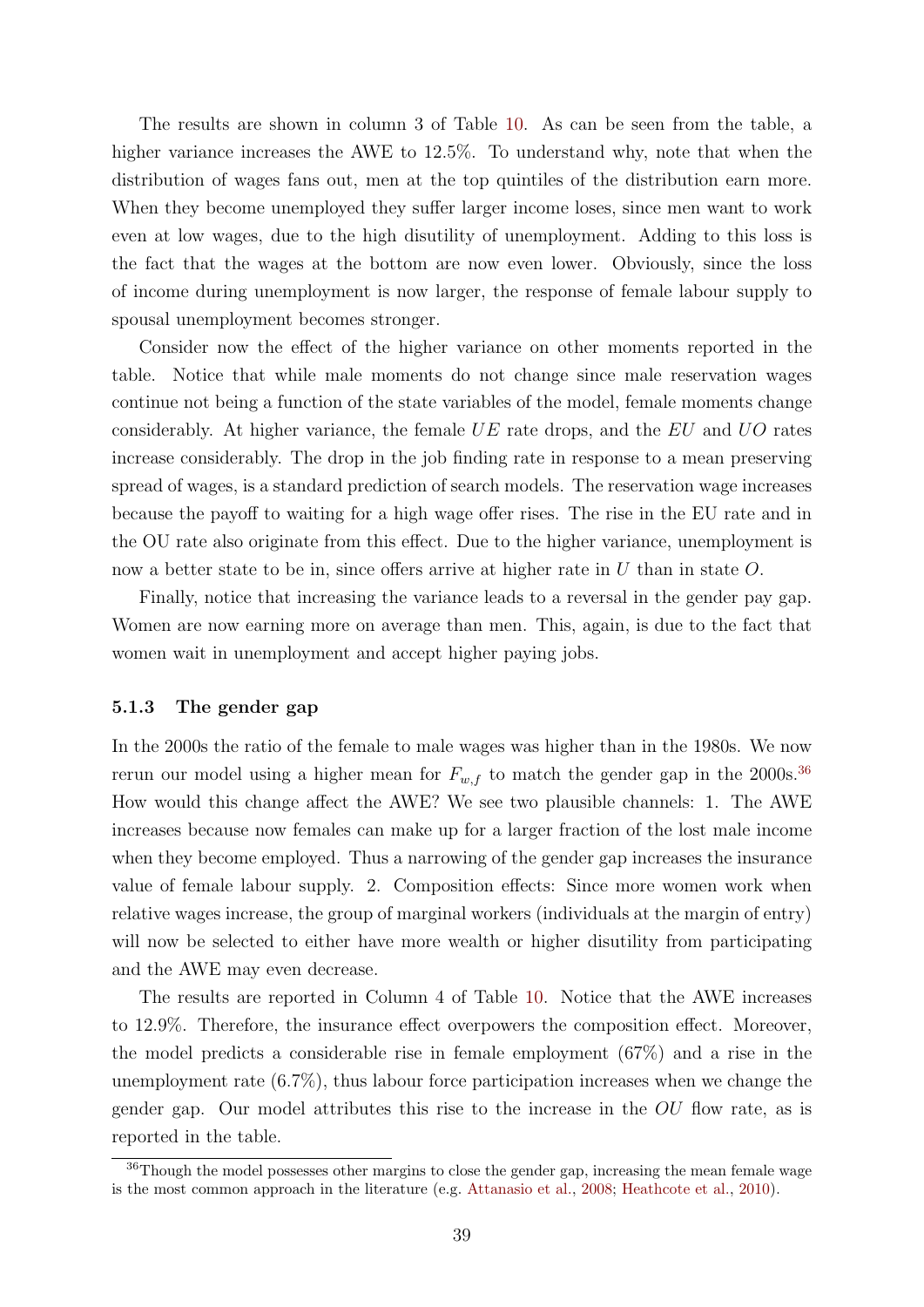#### 5.1.4 Changing the frictions

During the 2000s the labour market conditions were on average more favorable for workers and job seekers. The average job finding rate was higher than in the 1980s and the flow rates from employment to unemployment were lower. These changes may of course derive from various sources: It maybe (at least for the case of women) that reservation wages have shifted over time given the availability and contact rates of jobs (this can in turn be due to various factors including a change in the efficacy of on the job search) or it may be that frictions are looser in the 2000s, the contact rate  $\lambda_{U,q}$  increased and the separation rate  $\chi_g$  decreased.

We focus on the effect of frictions in this paragraph and rerun our model recalibrating  $\lambda_{U,q}$  and  $\chi_q$  to match the transitions across employment and unemployment we observe in the 2000s. Since there are many parameters involved we first change the contact and job destruction rates for men and women separately, then we consider the case where frictions change for all individuals. The results are shown columns 5-7 in Table [10.](#page-38-0)

Notice first that increasing  $\lambda_{U,m}$  and lowering  $\chi_m$  decreases the AWE to 7.3%, see column 5 in Table [10.](#page-38-0) This is to be expected. When the risk and duration of unemployment decrease, fewer families will utilize the AWE to self insure.<sup>[37](#page-40-0)</sup>

Column 6 shows the effect of changing parameters to improve female job search outcomes. As  $\lambda_{U,f}$  rises and  $\chi_f$  drops we get a higher AWE. To understand why this is so, note that because participating in the labour force is costly, women are more willing to join when the payoff to job search is higher. Since jobs are easier to find and more stable, joint search becomes a more useful insurance margin for families. We thus obtain a higher AWE, equal to 14.1%.

Finally, consider the effect of the above two changes together in column 7. As can be seen from the table, the AWE increases to 13.5%. Thus the effect of loosening the frictions for women dominates.

## <span id="page-40-1"></span>5.2 Comparative Statics: All changes together

The previous experiments identified several channels that can explain the rise of the AWE we observe in the data. We have seen that lowering participation costs, loosening the frictions for women, narrowing the gender pay gap and increasing the variance of wages, potentially contributed towards the increase in the female labour supply response to spousal unemployment. Yet, in the previous section each of these channels was viewed in isolation, and as we showed, through listing the broad performance of each model in terms of the moments, changing one parameter at a time does not enable us to fully

<span id="page-40-0"></span><sup>&</sup>lt;sup>37</sup>Notice that differently from the exercise we performed in Section [4.2.2,](#page-32-0) here we do not lower  $\kappa_{U,m}$ , since we are targeting a higher  $UE$  rate. The model of this paragraph does not produce a breadwinner cycle.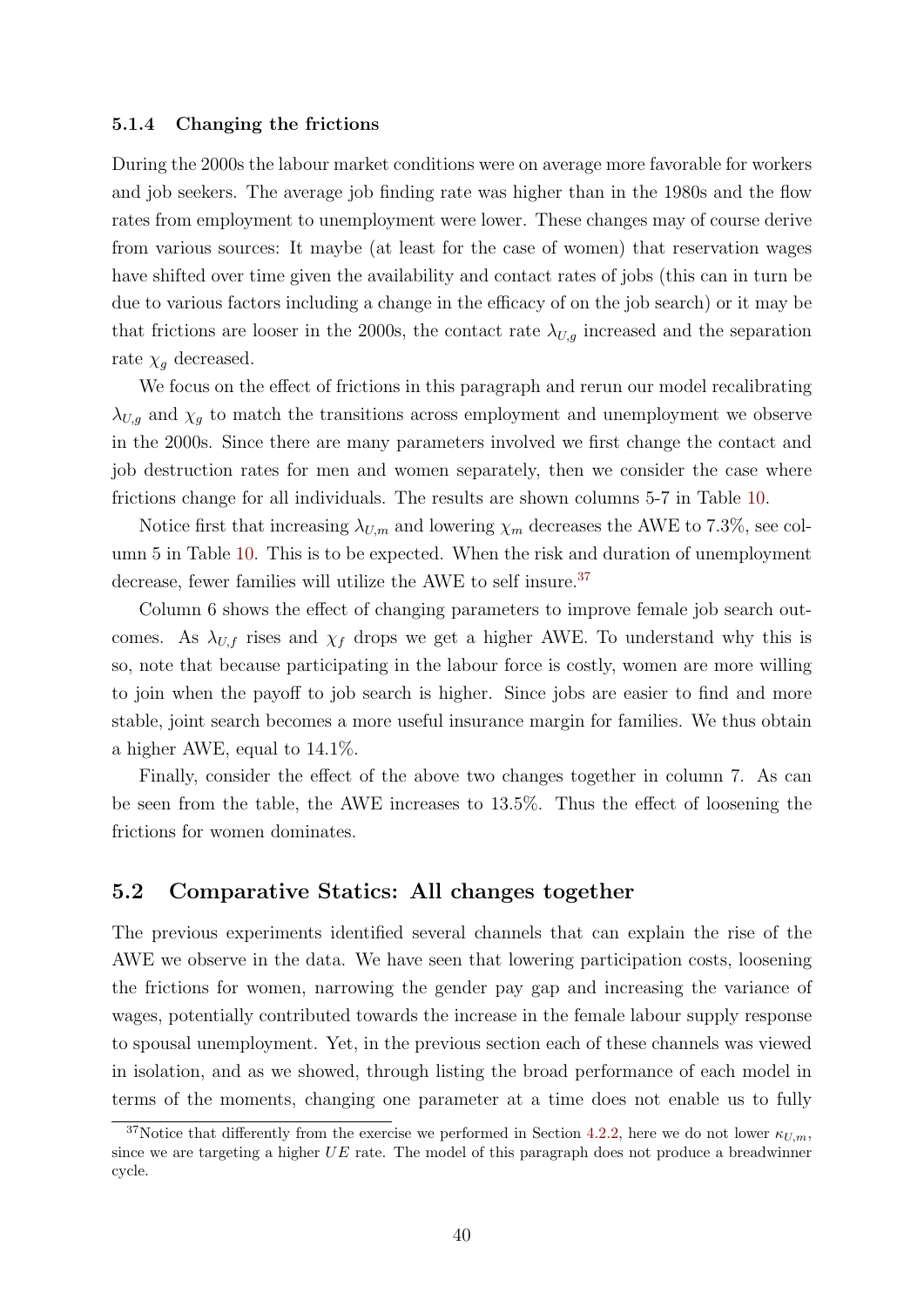match the targets in the 2000s.

We now recalibrate our model to match the 2000s targets. We simultaneously choose new values for  $\mu_f$ ,  $\sigma_g$ ,  $\kappa_{U,f}$ ,  $\kappa_{E,f}$ ,  $\chi_g$ ,  $\lambda_{U,g}$ ,  $f_c$ . As in Section [\(5.1.1\)](#page-36-2), we eliminate the fixed cost and let the model identify the values of  $\kappa_{U,f}, \kappa_{E,f}$  such that the unemployment and employment targets are hit. Moreover, we set  $\mu_f$ ,  $\sigma_g$  to match the variances and relative means of male and female wages and we adjust  $\chi_g, \lambda_{U,g}$  to match observed flows between employment and unemployment. Finally, to match the logs of the ratios of average wages to the average of new hires, we slightly adjust the values of  $\lambda_{E,q}$ . The new parameters are reported in Table [B](#page-49-0) in the appendix. The second to last column of Table [10](#page-38-0) reports the results from this experiment.

Notice first that we continue to find a larger  $\kappa_{U,f} = 1.84$  and lower  $\kappa_{E,f}$  consistent with the view that in the 2000s female preferences and labour market attachment have become more similar to the male counterparts.[38](#page-41-0) As a result of the shift in preferences and the shift in the frictions, the EU and the EO rates decrease. At the same time the model matches very well the outflow rates from unemployment and predicts only a small increase in the outflows from out of the labour force. As we showed in Section 2, the increased female participation in the 2000s in the US, was mainly driven by the drop in the outflow from employment rather than by a very sharp rise in the OU and OE rates. The model is consistent with this fact.

As a result of all the forces that the model combines, the AWE rises from 8.7% to 13.9%. In Section 2 we presented alternative specifications to estimate the AWE. The baseline model, Table [3](#page-8-0) predicted a rise from 7.7% to 13.1%. This means that the model can explain almost all of the observed rise in the AWE. When we focused on unemployment spells which originated from permanent job losses (the types of spells we have in the model) the increase was from 8.2% to 15.6%. By this metric, the model can explain 70%. of the rise. Overall, our model's predictions are consistent with the range of estimates we obtained from the CPS.

A final comment ends this paragraph. We previously showed that each of the three changes we analyze in this section, when considered in isolation led to a significant increase in the AWE. It would thus seem reasonable to expect that combining them would give an AWE even larger than the 13.9% we obtain here. Similar to other non-linear models, the model is not additive in that the combined effect on the AWE were the sum of the isolated changes. All changes contribute to the increase in the AWE.

<span id="page-41-0"></span><sup>&</sup>lt;sup>38</sup>The value of  $\kappa_{E,f} = 0.17$  is lower than in the 80s benchmark, but not as low as the value we obtained in section [5.1.1](#page-36-2) when we focused only on changes in preferences. Here, increased female participation and LF attachment derives also from other structural sources (i.e. the gender gap, the variance and the frictions). The model tells us there is less need to decrease  $\kappa_{E,f}$  to match the employment rate in the 2000s.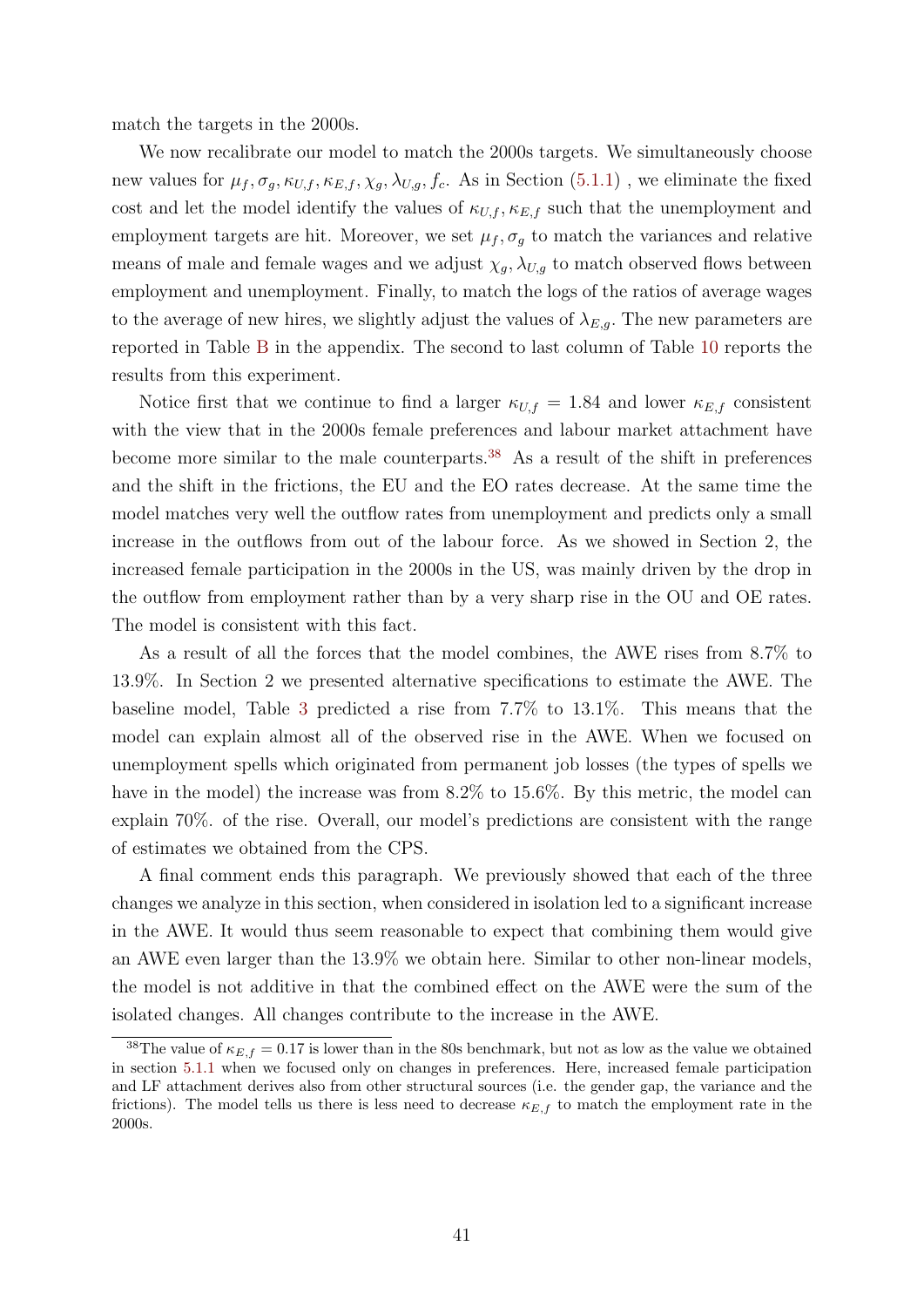# <span id="page-42-4"></span>6 Concluding Remarks

There is a growing interest in macroeconomics in understanding how joint labour supply decisions at the household level affect labour market outcomes and the insurance opportunities of families against labour income risks. Our paper contributes to this growing literature, through documenting that US households have increasingly been using joint labour supply as an insurance device against unemployment shocks, since the 1980s. To make sense of the patterns we observe in the data, we construct a Bewley-Aiyagari model with dual earner households and search frictions in the labour market. We show that the interplay of several trends in the US labour market since the 1980s can explain the rise of household self-insurance that we document. The narrowing of the gender gap in wages, the increase in inequality, changes in the arrival rates of job offers and also shifts in preferences rooted in changes in attitudes towards female employment, have all played an important role.

# 7 References

## References

- <span id="page-42-6"></span>Abowd, J., Zellner, A., 1985. Estimating gross labor-force flows. Journal of Business & Economic Statistics 3, 254–283.
- <span id="page-42-7"></span>Achdou, Y., Han, J., Lasry, J.M., Lions, P.L., Moll, B., 2021. Income and wealth distribution in macroeconomics: a continuous-time approach. Review of Economic Studies forthcoming.
- <span id="page-42-8"></span>Aiyagari, S., 1994. Uninsured idiosyncratic risk and aggregate saving. The Quarterly Journal of Economics 3, 659–684.
- <span id="page-42-5"></span>Albanesi, S., Sahin, A., 2018. The gender unemployment gap. Review of Economic Dynamics 30, 47–67.
- <span id="page-42-3"></span>Attanasio, O., Levell, P., Low, H., Sánchez-Marcos, V., 2018. Aggregating elasticities: intensive and extensive margins of female labour supply. Econometrica 86, 2049–2082.
- <span id="page-42-0"></span>Attanasio, O., Low, H., Sanchez-Marcos, V., 2005. Female labor supply as insurance against idiosyncratic risk. Journal of the European Economic Association 3, 755–764.
- <span id="page-42-1"></span>Attanasio, O., Low, H., Sanchez-Marcos, V., 2008. Explaining changes in female labor supply in a life-cycle model. American Economic Review 98, 1517–1552.
- <span id="page-42-2"></span>Bardóczy, B., 2020. Spousal insurance and the amplification of business cycles. Unpublished Manuscript, Northwestern University .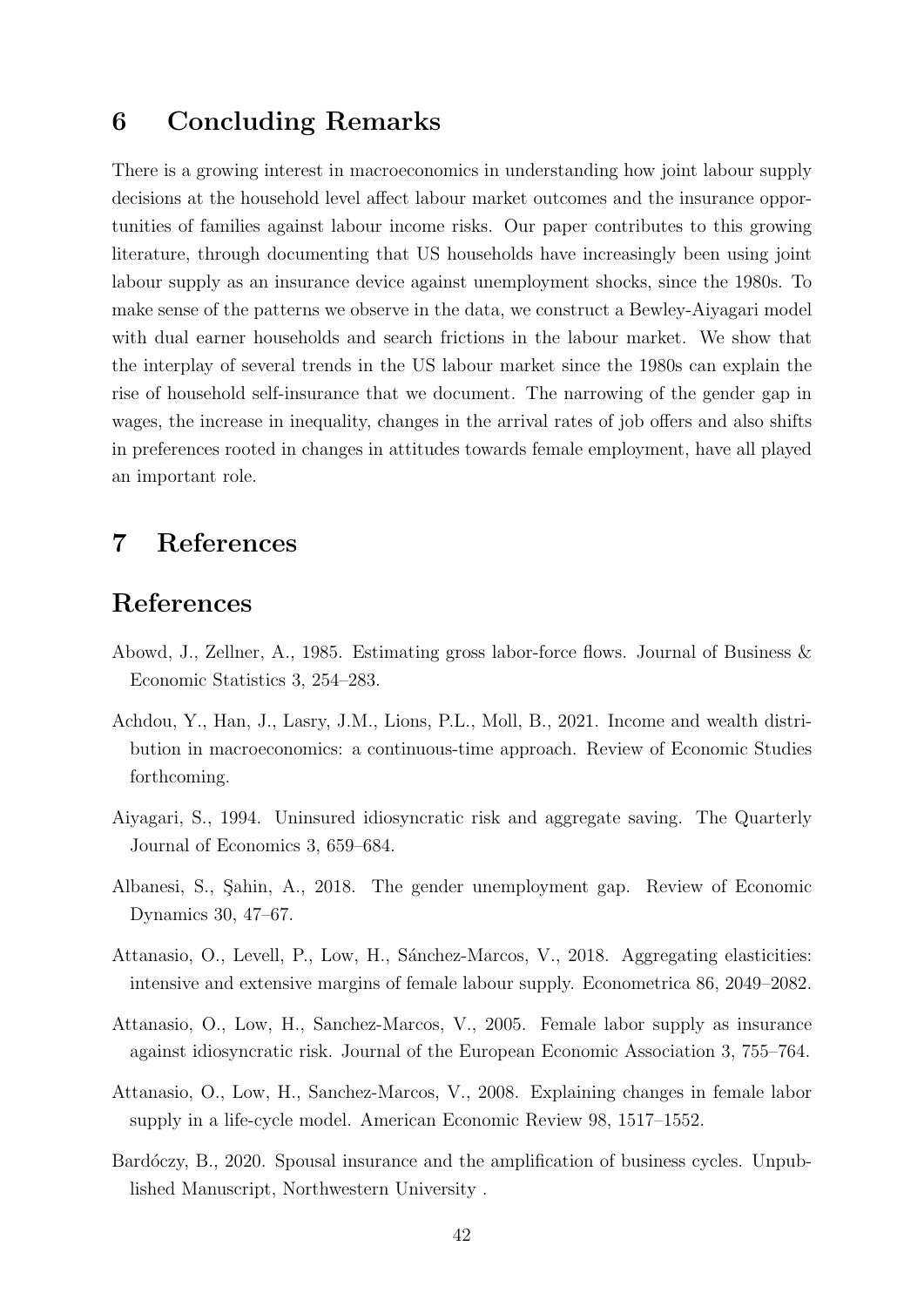- <span id="page-43-14"></span>Blau, F.D., Kahn, L.M., 2000. Gender differences in pay. Journal of Economic perspectives 14, 75–99.
- <span id="page-43-0"></span>Blundell, R., Pistaferri, L., Saporta-Eksten, I., 2016. Consumption inequality and family labor supply. American Economic Review 106, 387–435.
- <span id="page-43-1"></span>Burda, M.C., Hamermesh, D.S., 2010. Unemployment, market work and household production. Economics Letters 107, 131–133.
- <span id="page-43-2"></span>Cochrane, J.H., 1991. A simple test of consumption insurance. Journal of Political Economy 99, pp. 957–976.
- <span id="page-43-11"></span>Cogan, J.F., 1981. Fixed costs and labor supply. Econometrica , 945–963.
- <span id="page-43-15"></span>Cullen, J., Gruber, J., 2000. Does unemployment insurance crowd out spousal labor supply? Journal of Labor Economics 18, 546–572.
- <span id="page-43-6"></span>Ellieroth, K., 2019. Spousal insurance, precautionary labor supply, and the business cycle - a quantitative analysis. Mimeo.
- <span id="page-43-12"></span>Engen, E., Gruber, J., 2001. Unemployment insurance and precautionary saving. Journal of Monetary Economics 47, 545–579.
- <span id="page-43-5"></span>Faberman, R.J., Mueller, A.I., Sahin, A., Topa, G., 2020. Job search behavior among the employed and non-employed. Mimeo.
- <span id="page-43-9"></span>Flabbi, L., Mabli, J., 2018. Household search or individual search: Does it matter? Journal of Labor Economics 36, 1–46.
- <span id="page-43-8"></span>Garcia-Perez, J., Rendon, S., 2020. Family job search and wealth: the added worker effect revisited. Quantitative Economics 11, 1391–1429.
- <span id="page-43-13"></span>Greenwood, J., Seshadri, A., Yorukoglu, M., 2005. Engines of liberation. The Review of Economic Studies 72, 109–133.
- <span id="page-43-3"></span>Gruber, J., 1997. The consumption smoothing benefits of unemployment insurance. The American Economic Review 87, 192–205.
- <span id="page-43-4"></span>Guler, B., Guvenen, F., Violante, G., 2012. Joint-search theory: New opportunities and new frictions. Journal of Monetary Economics 59, 352–369.
- <span id="page-43-7"></span>Guner, N., Kaygusuz, R., Ventura, G., 2012. Taxation and household labour supply. The Review of economic studies 79, 1113–1149.
- <span id="page-43-10"></span>Heathcote, J., Storesletten, K., Violante, G., 2010. The macroeconomic implications of rising wage inequality in the United States. Journal of Political Economy 118, 681–722.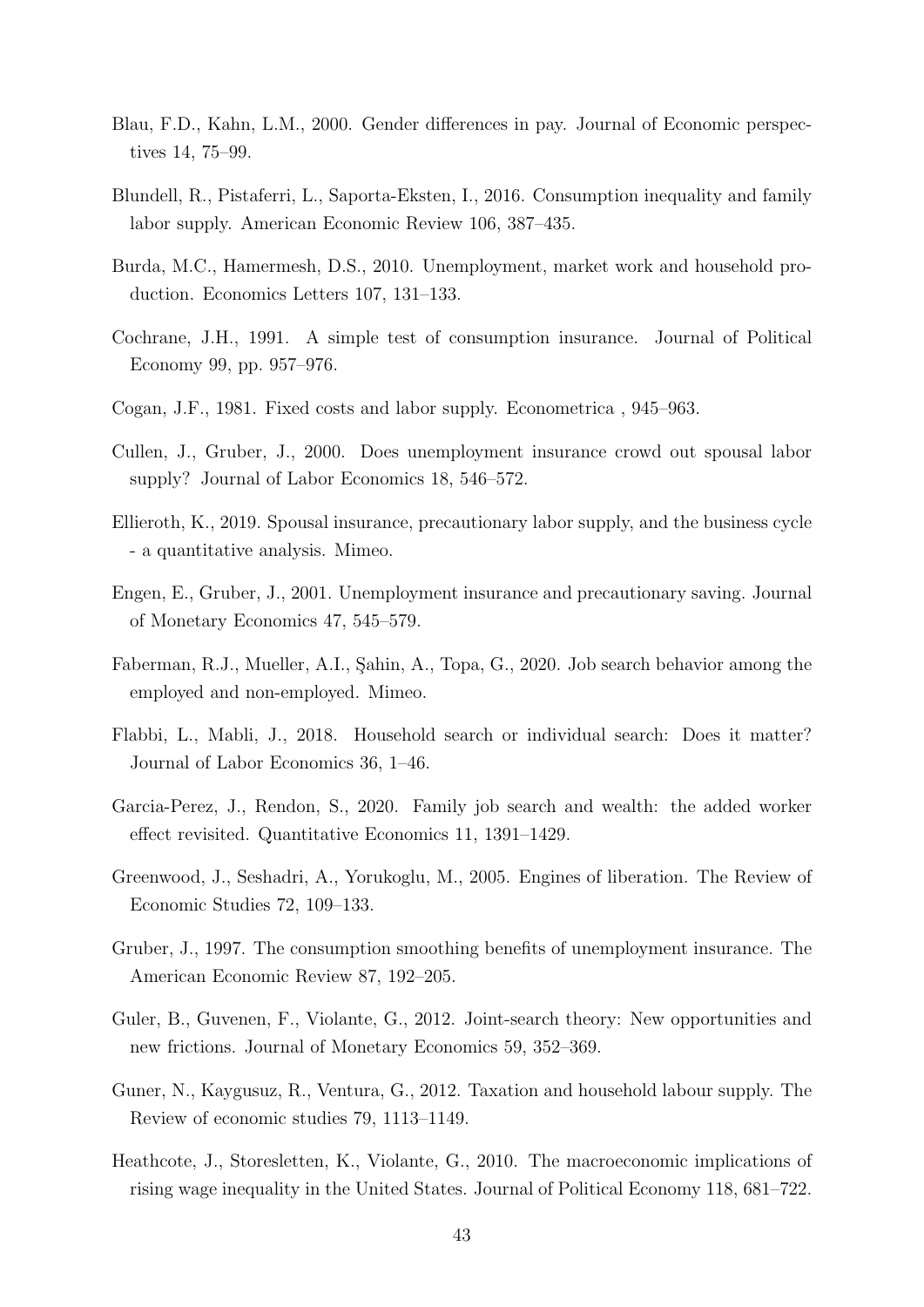- <span id="page-44-13"></span>Heathcote, J., Storesletten, K., Violante, G.L., 2017. The macroeconomics of the quiet revolution: Understanding the implications of the rise in women's participation for economic growth and inequality. Research in Economics 71, 521–539.
- <span id="page-44-4"></span>Heckman, J., MaCurdy, T., 1980. A life cycle model of female labour supply. The Review of Economic Studies 47, 47–74.
- <span id="page-44-5"></span>Heckman, J.J., MaCurdy, T., 1982. Corrigendum on a life cycle model of female labour supply. The Review of Economic Studies 49, 659–660.
- <span id="page-44-0"></span>Hornstein, A., Krusell, P., Violante, G.L., 2011. Frictional wage dispersion in search models: A quantitative assessment. American Economic Review 101, 2873–98.
- <span id="page-44-8"></span>Jacobson, L.S., LaLonde, R.J., Sullivan, D.G., 1993. Earnings losses of displaced workers. The American economic review , 685–709.
- <span id="page-44-12"></span>Jones, S., Riddell, W., 1998. Gross flows of labour in Canada and the United States. Canadian Public Policy/Analyse de Politiques , 103–120.
- <span id="page-44-10"></span>Keane, M.P., 2011. Labor supply and taxes: A survey. Journal of Economic Literature 49, 961–1075.
- <span id="page-44-6"></span>Krusell, P., Mukoyama, T., Rogerson, R., Şahin, A., 2011. A three state model of worker flows in general equilibrium. Journal of Economic Theory 146, 1107–1133.
- <span id="page-44-7"></span>Krusell, P., Mukoyama, T., Rogerson, R., Sahin, A., 2017. Gross worker flows over the business cycle. American Economic Review 107, 3447–76.
- <span id="page-44-9"></span>Kudlyak, M., Lange, F., 2014. Measuring heterogeneity in job finding rates among the nonemployed using labor force status histories. IZA DP .
- <span id="page-44-1"></span>Lise, J., 2013. On-the-job search and precautionary savings. Review of Economic Studies 80, 1086–1113.
- <span id="page-44-14"></span>Mankart, J., Oikonomou, R., 2016. The rise of the added worker effect. Economics Letters 143, 48–51.
- <span id="page-44-2"></span>Mankart, J., Oikonomou, R., 2017. Household search and the aggregate labour market. The Review of Economic Studies 84, 1735–1788.
- <span id="page-44-11"></span>McKay, A., Nakamura, E., Steinsson, J., 2016. The power of forward guidance revisited. American Economic Review 106, 3133–58.
- <span id="page-44-3"></span>Mincer, J., 1962. Labor force participation of married women: A study of labor supply, in: Aspects of labor economics. Princeton University Press, pp. 63–105.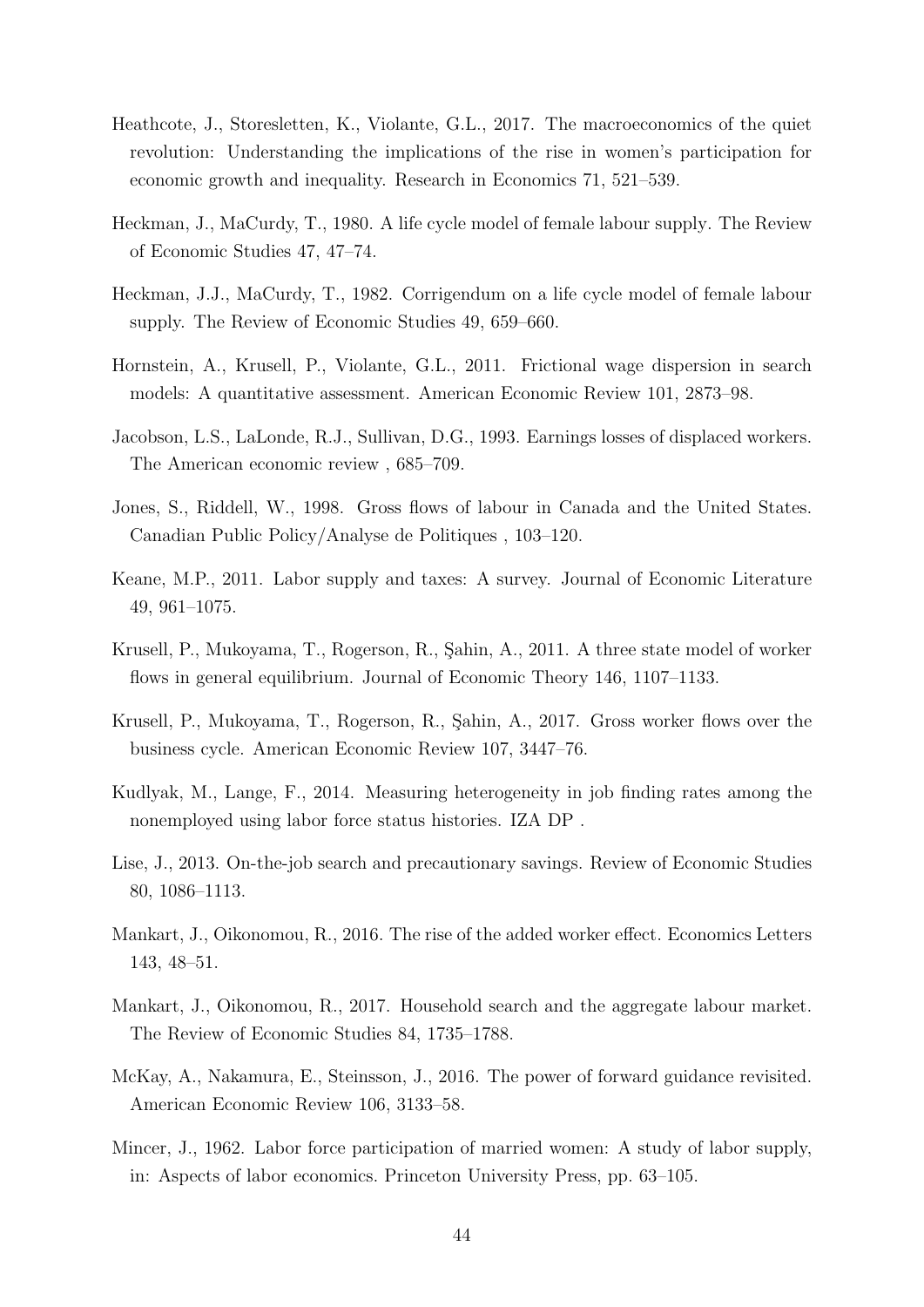- <span id="page-45-2"></span>Pilossoph, L., Wee, S.L., 2019. Household search and the marital wage premium. American Economic Journal: Macroeconomics .
- <span id="page-45-1"></span>Storesletten, K., Telmer, C.I., Yaron, A., 2004. Consumption and risk sharing over the life cycle. Journal of Monetary Economics 51, 609–633.
- <span id="page-45-0"></span>Wu, C., Krueger, D., 2021. Consumption insurance against wage risk: Family labor supply and optimal progressive income taxation. American Economic Journal: Macroeconomics 13, 79–113.
- <span id="page-45-3"></span>Young, E., 2004. Unemployment insurance and capital accumulation. Journal of Monetary Economics 51, 1683–1710.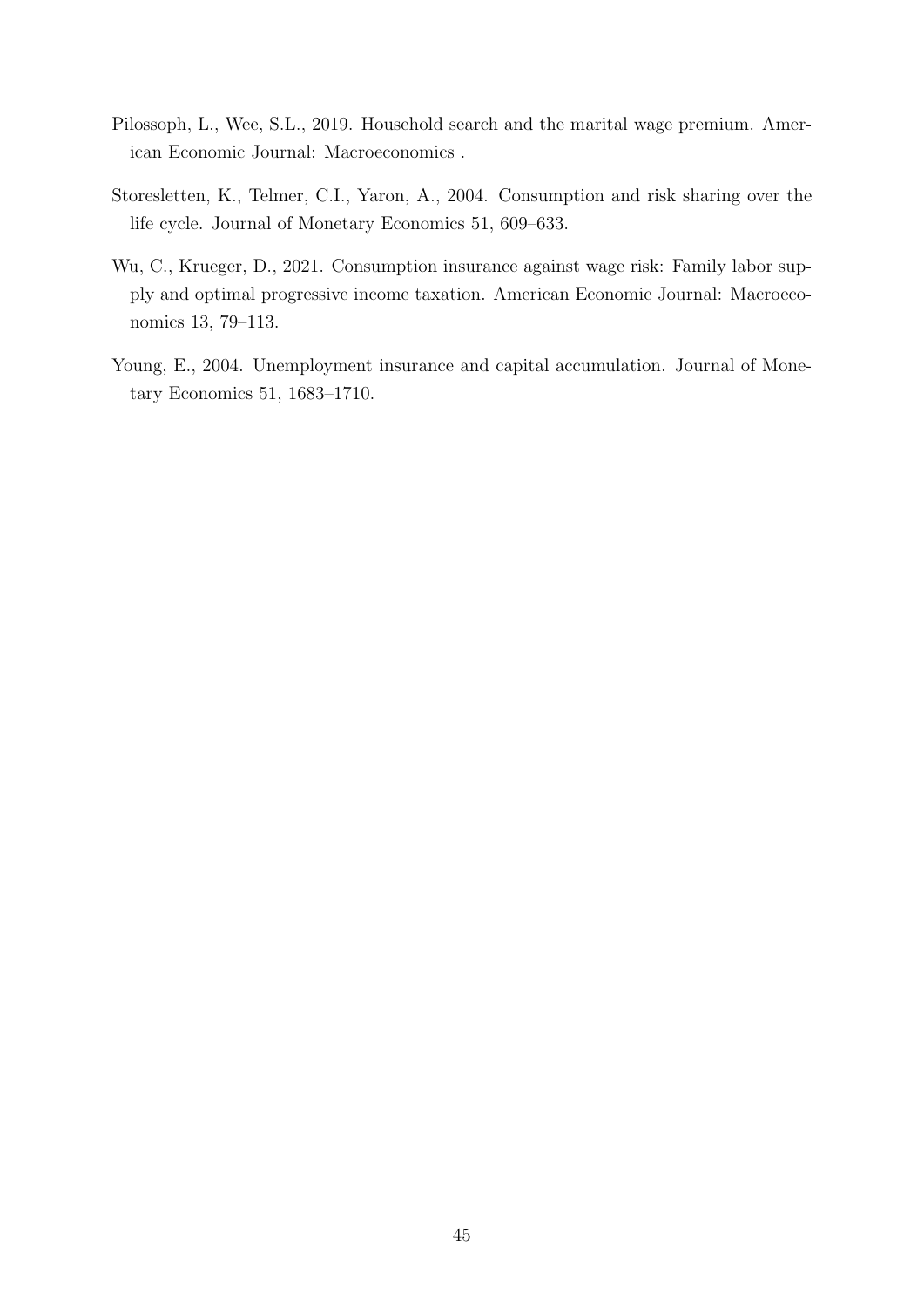# Appendices

## <span id="page-46-0"></span>A Data Appendix

### A.1 Current Population Survey Data

In this paper we use the harmonized Current Population Survey (CPS) micro data available from the IPUMS-CPS database of the Minnesota Population Center.[39](#page-46-1) The CPS is a monthly survey of about 60,000 households (56,000 prior to 1996 and 50,000 prior to 2001), conducted jointly by the Census Bureau and the Bureau of Labor Statistics.<sup>[40](#page-46-2)</sup> Survey questions cover employment, unemployment, earnings, hours of work, and a variety of demographic characteristics such as age, sex, race, marital status, and educational attainment. Although the CPS is not an explicit panel survey it does have a longitudinal component that allows us to construct sequences of labor market status and monthly labor market transitions in Section [2](#page-5-1) of the paper. Specifically the design of the survey is such that the sample unit is interviewed for four consecutive months and then, after an eight-month rest period, interviewed again for the same four months one year later. Households in the sample are replaced on a rotating basis, with one-eighth of the households introduced to the sample each month. Given the structure of the survey we can match roughly three-quarters of the records across months. Since there is some sample attrition from individuals who abandon the survey, we drop from the sample households with incomplete four-month interview sequences.<sup>[41](#page-46-3)</sup>

In our sample we retain only married individuals, with age comprised between 25 and 55, neither retired nor unable to work, and whose spouse is also observed in the data. We classify labor market status according to the IPUMS-CPS classification. Employed individuals are those who have a job for either pay or profit during the week prior to the survey. Individuals are coded as unemployed if they have no job and report to have been looking for work in the past four weeks. Individuals on temporary layoff from a job are also classified as unemployed. Finally, inactive individuals constitute the residual category. The final baseline sample covers the period 1980-2019.

#### A.2 Wage Data

Wage data have been extracted from the Outgoing Rotation Group (ORG) of the CPS, available since 1979. At the fourth and eighth month-in-sample, each employed individuals is asked additional questions regarding their earnings at their current job. Among

<span id="page-46-1"></span><sup>39</sup>Sarah Flood, Miriam King, Renae Rodgers, Steven Ruggles and J. Robert Warren. Integrated Public Use Microdata Series, Current Population Survey: Version 8.0 [dataset]. Minneapolis, MN: IPUMS, 2020. https://doi.org/10.18128/D030.V8.0

<span id="page-46-2"></span> $40$ This is based on the data appendix of Mankart and Oikonomou (2016, 2017).

<span id="page-46-3"></span><sup>41</sup>See for example Nagypal (2005) for a discussion of these issues.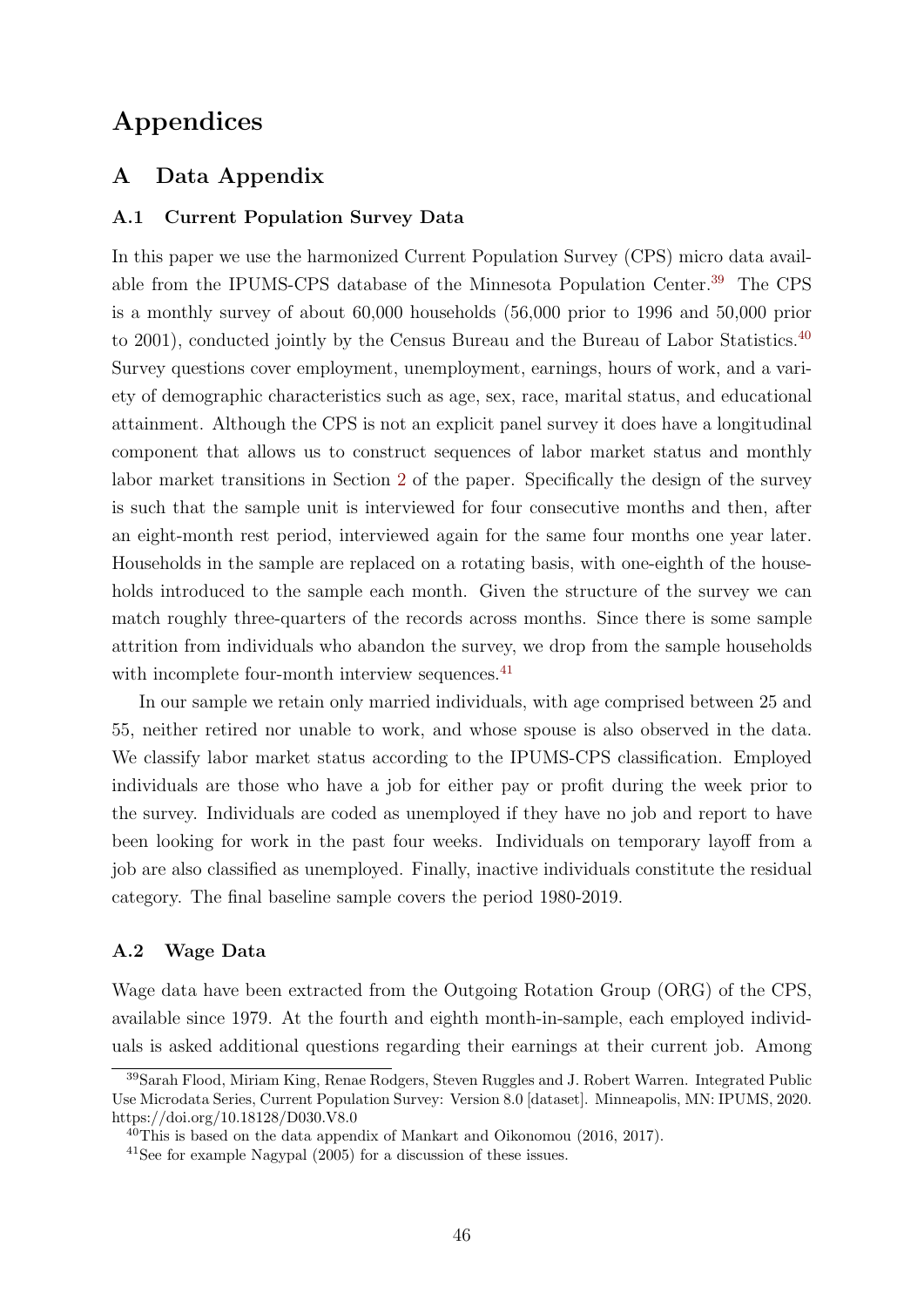the asked questions, there is the current wage, either by hour if the worker is paid by hour or weekly.

We preprocess the CPS wage data following the standard practice in the literature.<sup>[42](#page-47-0)</sup> First, we drop all observations with allocated hourly wages and weekly earnings. Second, we reconstruct the hourly wage for the individuals reporting weekly earnings by dividing by the total number of hours worked per week. Third, we inflate all the top-coded hourly wages by a factor of 1.5. Third, we winsorize the data by truncating all wages below the 1st percentile or above the 99th percentile. Fourth and last, we deflate the hourly wages by using the quarterly CPI (USACPIALLQINMEI) indicator available from the FRED database (base is 1980Q1).

#### A.3 Labor Market Status Transition Probabilities

In Section [2.1](#page-6-1) of the main text we present the transition probabilities across labor market status by gender and decade. First, we calculate the monthly transition probabilities directly from the observed frequencies in the baseline sample. Weights for each individual in the sample are constructed by averaging the available sampling weights of two consecutive months. Second, we average the monthly transition probabilities within each decade, from 1980s to 2010s. Averaging by decade neutralizes the impact of missing monthly transition probabilities due to the well-known gaps in the CPS survey.

### A.4 Added Worker Effect Regressions

The Added Worker Effect (AWE) estimates provided in Section [2.2](#page-7-3) are obtained by running two types of regressions, the monthly regressions and the spell regressions. For this purpose, we construct two different samples.

Monthly AWE Regressions. The monthly regression are estimated on a sample of monthly labor market transitions, similarly to [Mankart and Oikonomou](#page-44-14) [\(2016,](#page-44-14) [2017\)](#page-44-2). The sample is constructed as a short-panel, in which two consecutive monthly labor market statuses form a transition. The AWE is estimated as the effect of the husband's transition from employment to unemployment or inactivity on the probability of the wife flowing from inactivity to activity.<sup>[43](#page-47-1)</sup> Let  $\mathbb{1}\left\{\Delta LFS_{it}^w=OI\right\}$  be a dummy variable equal to one if, for the *i*-th household, the wife's labor force status  $(LFS_{it}^w)$  changes from outof-the-labor-force (O) to in-the-labor-force (I) in month t. Similarly, let  $\mathbb{1}\left\{\Delta LFS_{it}^{h}=\right\}$  $EU \mid \Delta LFS_{it}^h = EO$  be a dummy variable equal to one if the husband's labor force status  $(LFS<sub>it</sub><sup>h</sup>)$  changes from employment  $(E)$  to unemployment  $(U)$  or out-of-the-laborforce  $(O)$ . To interpret the dependent variable as a transition probability, we implicitly

<span id="page-47-1"></span><span id="page-47-0"></span> $42$ See for example Lemieux  $(2006)$ .

<sup>&</sup>lt;sup>4[3](#page-8-0)</sup>In the baseline regressions in tables 3 and [4](#page-10-0) we drop all the households in which the husband flows only to out-of-the-labor-force and never to unemployment, while we retain these observations in table [5.](#page-12-0)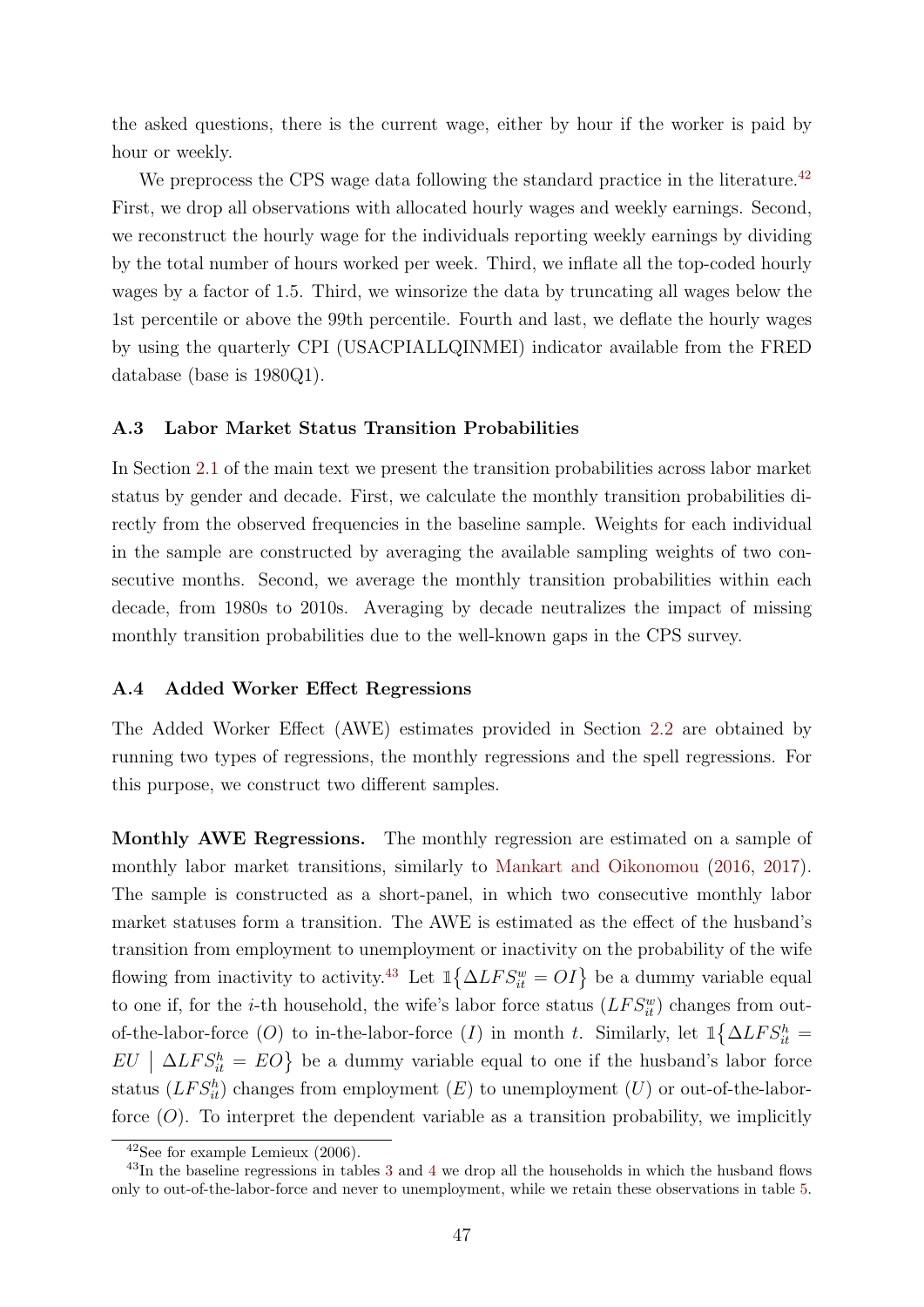condition on the labor force status observed in the previous month. In practice, we retain all households in which, in the first month of the four-month interview sequence, the husband is employed and the wife is out-of-the-labor-force.<sup>[44](#page-48-0)</sup> Moreover, we censor the sequences once the wife has flown into the labor force. These initial and terminal conditions ensure that the wife's labor status of the previous month is always  $O$ , such that the dependent variable represents effectively a OI transition probability. The AWE is estimated from the regression:

<span id="page-48-1"></span>
$$
\mathbb{1}\{\Delta LFS_{it}^w = O I\} = \alpha \mathbb{1}\{\Delta LFS_{it}^h = EU \mid \Delta LFS_{it}^h = EU\} + \mathbf{x}_{it}'\boldsymbol{\beta} + \varepsilon_{it},\tag{A.1}
$$

where  $\alpha$  is the AWE and  $\mathbf{x}_{it}$  is a vector of controls including the race, a 2-nd order polynomial in age, and education categories of both spouse, and month and year dummy variables. Regression weights are constructed by averaging the sampling weights across spouses and two consecutive months.

Spell AWE Regressions. The AWE obtained from the regression [A.1](#page-48-1) captures only the contemporaneous effect of a shock to the husband's labor market status. However, an AWE could arise even before a shock occurs, if the shock is anticipated, or after, if the effect is delayed due to the existence of other more efficient insurance mechanisms. For this reason, we run a second set of regressions by compressing the monthly observations into spell observations, in the same spirit of [Cullen and Gruber](#page-43-15) [\(2000\)](#page-43-15). In practice, the labor force status in each month of the interview sequence is combined to constitute a fourmonth spell. We impose the same initial condition as for the monthly regression, however we do not censor the sequence when the wife joins the labor force to allow for anticipated effects. In the spell sample, a wife's transition into the labor force is observed if the wife is in-the-labor-force at least once in the last three months, while we observe a husband's transition to unemployment or inactivity if the husband is unemployed or inactive at least once in the last three months. Let  $\mathbb{1}{I \in LFS_i^w}$  and  $\mathbb{1}{U, O} \subset LFS_i^h$  denote respectively a dummy equal one if the wife is at least once  $I$  and the husband is at least once either U or O, where  $LFS_i^w$  and  $LFS_i^h$  are the labor force status sequences of wife and husband. Given this spell sample, the AWE is estimated from the regression:

$$
\mathbb{1}\lbrace I \in LFS_i^w \rbrace = \alpha \mathbb{1}\lbrace \lbrace U, O \rbrace \subset LFS_i^h \rbrace + \mathbf{x}_i'\boldsymbol{\beta} + \varepsilon_i,
$$
\n(A.2)

where  $x_i$  is the same vector of controls of the monthly regression. Regression weights are constructed by averaging the sampling weights across spouses and all the four months.

<span id="page-48-0"></span><sup>44</sup>Conditioning on the husband's labor force status ensure that a transition out of employment can occur.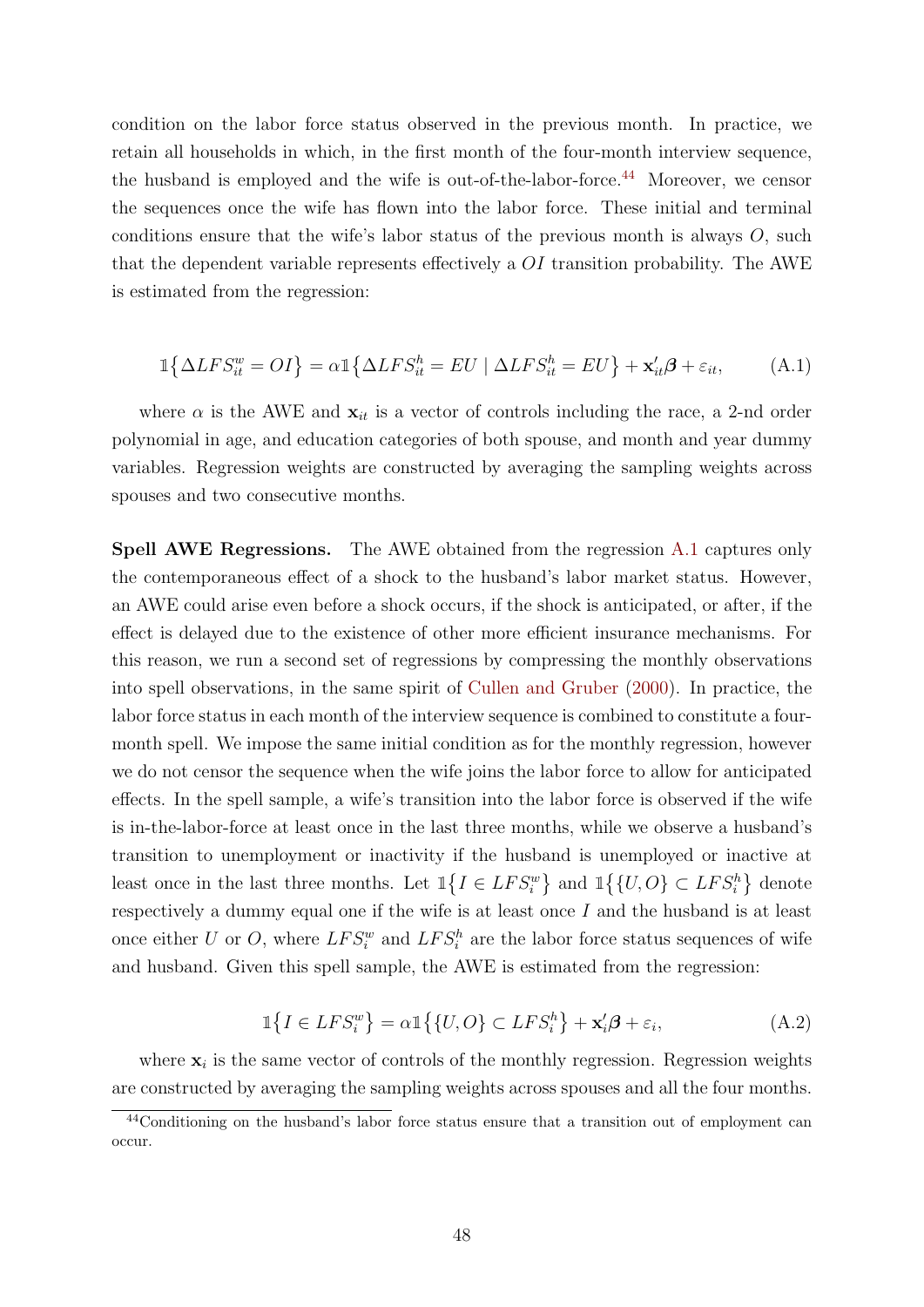AWE by Reason of Unemployment. The AWE is further decomposed by estimating the effect of a husband's transition by reason of unemployment. In the CPS, individuals reporting being unemployed can be classified as new-entrants, re-entrants, job leavers, job losers, or on layoff. We drop the sequences in which the husband reports being either a new entrant or re-entrant, as this information would be conflicting with the husband being employed in the first month. Next, we group job leavers and job losers into a single category called Permanent Shock, while the category of individuals on layoff is re-labelled as Temporary Shock. The inactivity transition are instead classified as Permanent Shocks.

AWE with Multiple Shocks. In both monthly and spell regressions, we classify unemployed husbands in each of the two categories according to the first reported reason of unemployment. Since in the spell regressions the husband may report being unemployed in multiple months and may provide a different reason in each of these months, we check the robustness of our results by re-estimating the regressions with multiple shocks. We therefore include a third category Multiple Shocks which gathers all husbands who, within the four-month sequence, either report multiple reasons of unemployment or report being out-of-the-labor force at least once. The results are in Tables [A1](#page-50-0) and [A2.](#page-51-0) The coefficients do not change much compared to Tables [4](#page-10-0) and [5](#page-12-0) in the main text.

## <span id="page-49-0"></span>B 2000s calibration

This appendix shows the calbrated parameters of the 2000s calibration in Section [5.2.](#page-40-1)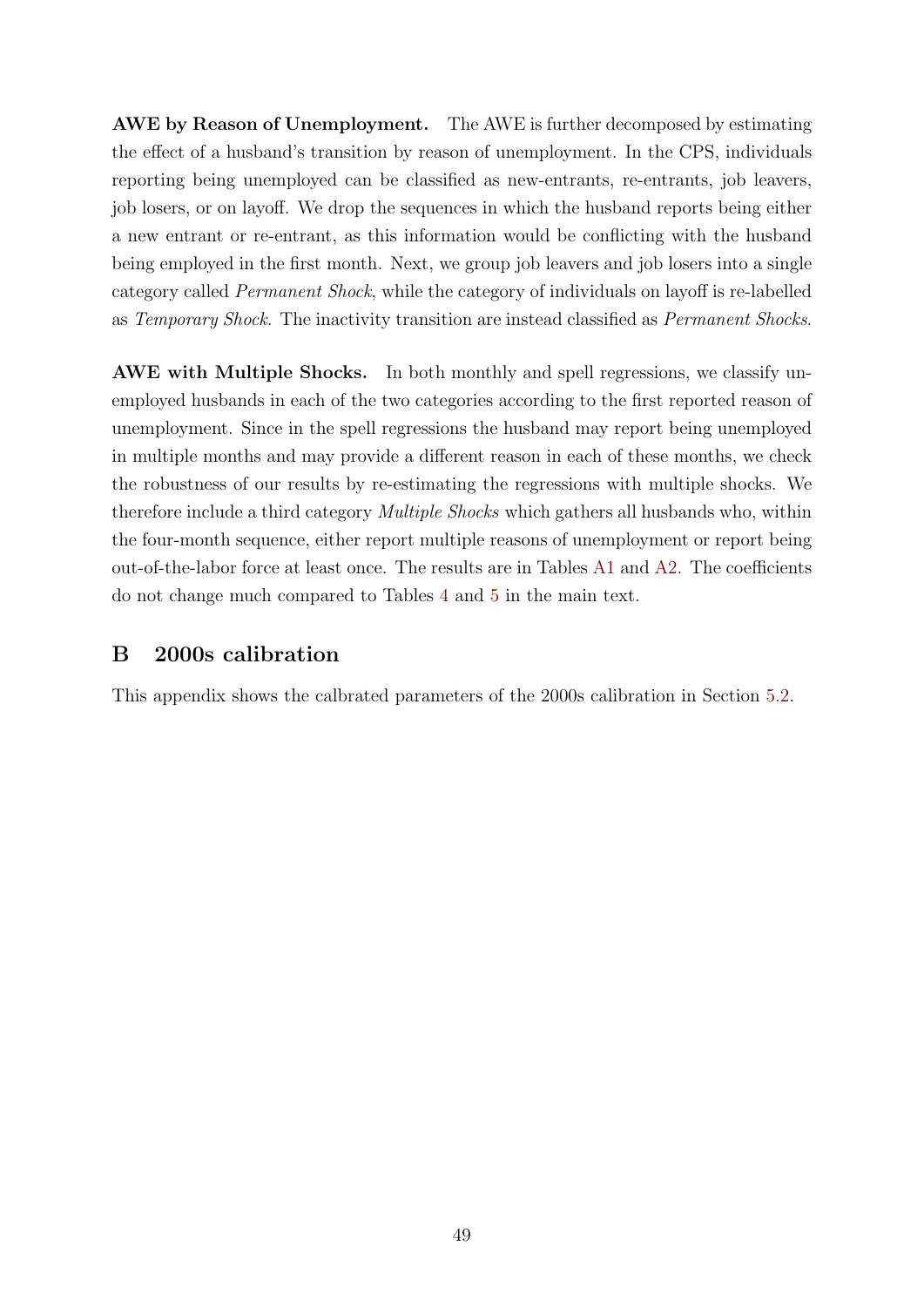|                 | (1)        | (2)        | (3)        | (4)        |
|-----------------|------------|------------|------------|------------|
| All Shocks      |            |            |            |            |
| 1980            | $0.077***$ |            | $0.074***$ |            |
|                 | (0.008)    |            | (0.008)    |            |
| 1990            | $0.102***$ |            | $0.100***$ |            |
|                 | (0.012)    |            | (0.012)    |            |
| 2000            | $0.131***$ |            | $0.130***$ |            |
|                 | (0.013)    |            | (0.013)    |            |
| 2010            | $0.140***$ |            | $0.134***$ |            |
|                 | (0.015)    |            | (0.015)    |            |
| Temporary Shock |            |            |            |            |
| 1980            |            | $0.049***$ |            | $0.049***$ |
|                 |            | (0.015)    |            | (0.015)    |
| 1990            |            | $0.057***$ |            | $0.055**$  |
|                 |            | (0.017)    |            | (0.017)    |
| 2000            |            | $0.075***$ |            | $0.078***$ |
|                 |            | (0.018)    |            | (0.018)    |
| 2010            |            | $0.073***$ |            | $0.069**$  |
|                 |            | (0.022)    |            | (0.022)    |
| Permanent Shock |            |            |            |            |
| 1980            |            | $0.074***$ |            | $0.069***$ |
|                 |            | (0.011)    |            | (0.011)    |
| 1990            |            | $0.135***$ |            | $0.134***$ |
|                 |            | (0.018)    |            | (0.018)    |
| 2000            |            | $0.152***$ |            | $0.149***$ |
|                 |            | (0.018)    |            | (0.018)    |
| 2010            |            | $0.182***$ |            | $0.175***$ |
|                 |            | (0.022)    |            | (0.022)    |
| Multiple Shocks |            |            |            |            |
| 1980            |            | $0.132***$ |            | $0.132***$ |
|                 |            | (0.025)    |            | (0.025)    |
| 1990            |            | $0.123**$  |            | $0.119**$  |
|                 |            | (0.043)    |            | (0.043)    |
| 2000            |            | $0.210***$ |            | $0.211***$ |
|                 |            | (0.054)    |            | (0.054)    |
| 2010            |            | $0.163*$   |            | $0.155*$   |
|                 |            | (0.066)    |            | (0.066)    |
| Controls        | No         | No         | Yes        | Yes        |
| Observations    | 333,964    | 333,964    | 333,455    | 333,455    |
| Adj. $R^2$      | 0.003      | 0.012      | 0.003      | 0.012      |

<span id="page-50-0"></span>Table A1: Added Worker Effect - Spell Regressions and Multiple Shocks

Notes: The table shows the AWE that occurs during an unemployment spell. The baseline period is the 1980s. For the other decades, we show the sum of the baseline and the dummy for convenience. Standard errors are calculated using the delta method. The data are monthly and are derived from the CPS spanning the years 1980-2019. The sample is composed of married individuals (age 25-55). Columns (1) and (2) are without controls, whereas columns (3) and (4) control for demographics. Columns (1) and (3) estimates the AWE pooling all types of unemployment spells into one variable. Columns (2) and (4) differentiates between temporary (layoffs) and permanent (quits and losses) separations. Details for the data can be found in the appendix.

∗∗∗ significant at 1 percent. ∗∗ significant at 5 percent and <sup>∗</sup> significant at 10 percent level.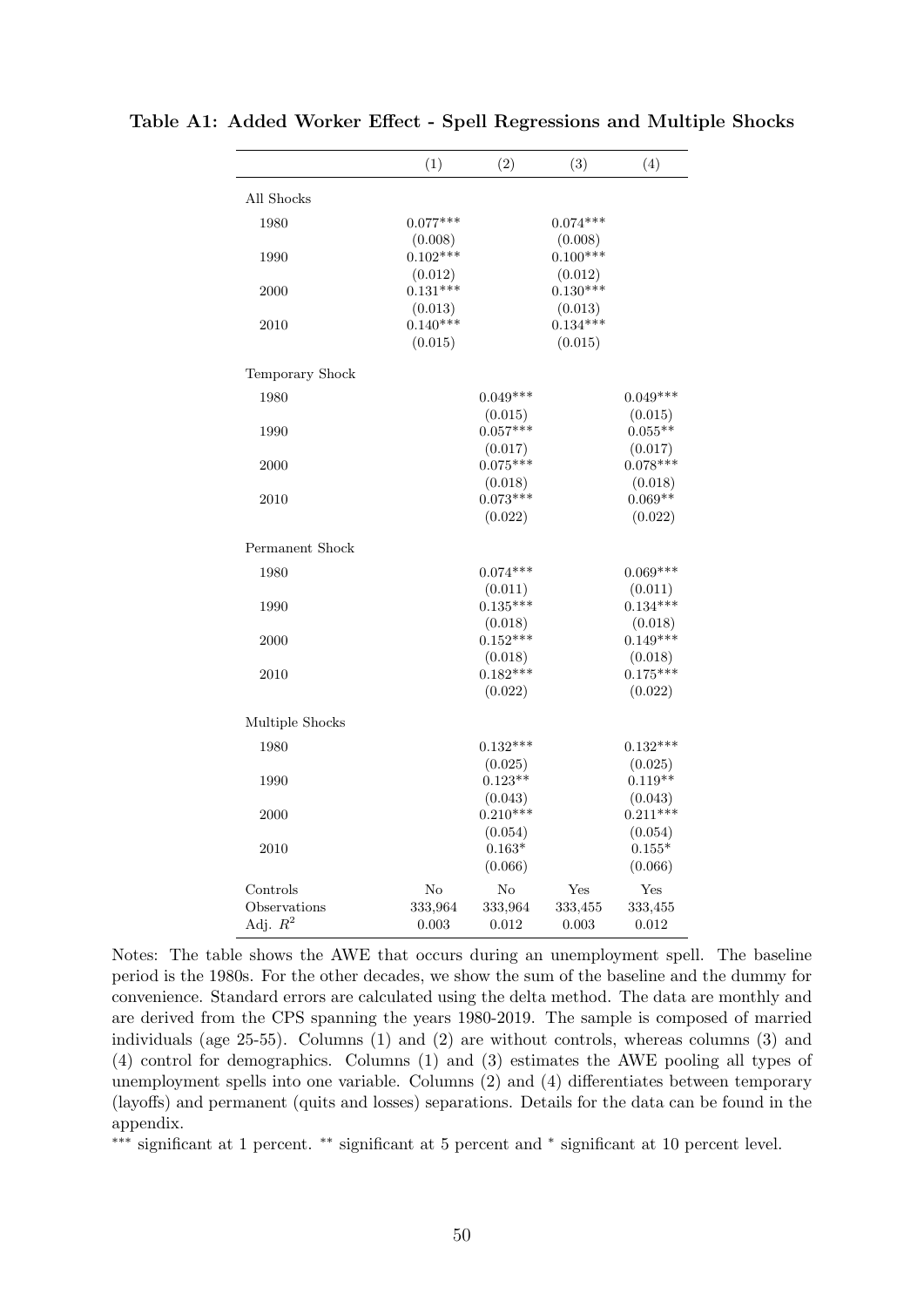|                            | (1)                              | (2)                              | (3)                              | (4)                              |
|----------------------------|----------------------------------|----------------------------------|----------------------------------|----------------------------------|
| All Shocks                 |                                  |                                  |                                  |                                  |
| 1980                       | $0.071***$                       |                                  | $0.066***$                       |                                  |
| 1990                       | (0.007)<br>$0.090***$<br>(0.009) |                                  | (0.007)<br>$0.088***$<br>(0.009) |                                  |
| 2000                       | $0.163***$<br>(0.010)            |                                  | $0.162***$<br>(0.010)            |                                  |
| 2010                       | $0.201***$<br>(0.012)            |                                  | $0.196***$<br>(0.012)            |                                  |
| Temporary Shock            |                                  |                                  |                                  |                                  |
| 1980                       |                                  | $0.049***$                       |                                  | $0.049***$                       |
| 1990                       |                                  | (0.015)<br>$0.057***$<br>(0.017) |                                  | (0.015)<br>$0.055**$<br>(0.017)  |
| 2000                       |                                  | $0.075***$                       |                                  | $0.078***$                       |
| 2010                       |                                  | (0.018)<br>$0.073***$<br>(0.022) |                                  | (0.018)<br>$0.069**$<br>(0.022)  |
| Permanent Shock            |                                  |                                  |                                  |                                  |
| 1980                       |                                  | $0.074***$                       |                                  | $0.069***$                       |
| 1990                       |                                  | (0.011)<br>$0.135***$            |                                  | (0.011)<br>$0.134***$            |
| 2000                       |                                  | (0.018)<br>$0.152***$            |                                  | (0.018)<br>$0.148***$            |
| 2010                       |                                  | (0.018)<br>$0.182***$<br>(0.022) |                                  | (0.018)<br>$0.175***$<br>(0.022) |
| Multiple Shocks            |                                  |                                  |                                  |                                  |
| 1980                       |                                  | $0.113***$                       |                                  | $0.111***$                       |
| 1990                       |                                  | (0.020)<br>$0.119***$<br>(0.030) |                                  | (0.020)<br>$0.111***$<br>(0.030) |
| 2000                       |                                  | $0.179***$<br>(0.033)            |                                  | $0.177***$<br>(0.033)            |
| 2010                       |                                  | $0.170***$<br>(0.036)            |                                  | $0.161***$<br>(0.036)            |
| Controls                   | No                               | $\rm No$                         | Yes                              | Yes                              |
| Observations<br>Adj. $R^2$ | 338,505<br>0.006                 | 338,505<br>0.014                 | 334,152<br>0.003                 | 334,152<br>0.012                 |

<span id="page-51-0"></span>Table A2: Added Worker Effect - Spell Regressions (with Inactive) and Multiple Shocks

Notes: The table shows the AWE that occurs during an unemployment spell but allows husbands to drop out of the labor force. The baseline period is the 1980s. For the other decades, we show the sum of the baseline and the dummy for convenience. Standard errors are calculated using the delta method. The data are monthly and are derived from the CPS spanning the years 1980-2019. The sample is composed of married individuals (age 25-55). Columns (1) and (2) are without controls, whereas columns (3) and (4) control for demographics. Columns (1) and (3) estimates the AWE pooling all types of unemployment spells into one variable. Columns (2) and (4) differentiates between temporary (layoffs) and permanent (quits and losses) separations. Details for the data can be found in the appendix.

∗∗∗ significant at 1 percent. ∗∗ significant at 5 percent and <sup>∗</sup> significant at 10 percent level.